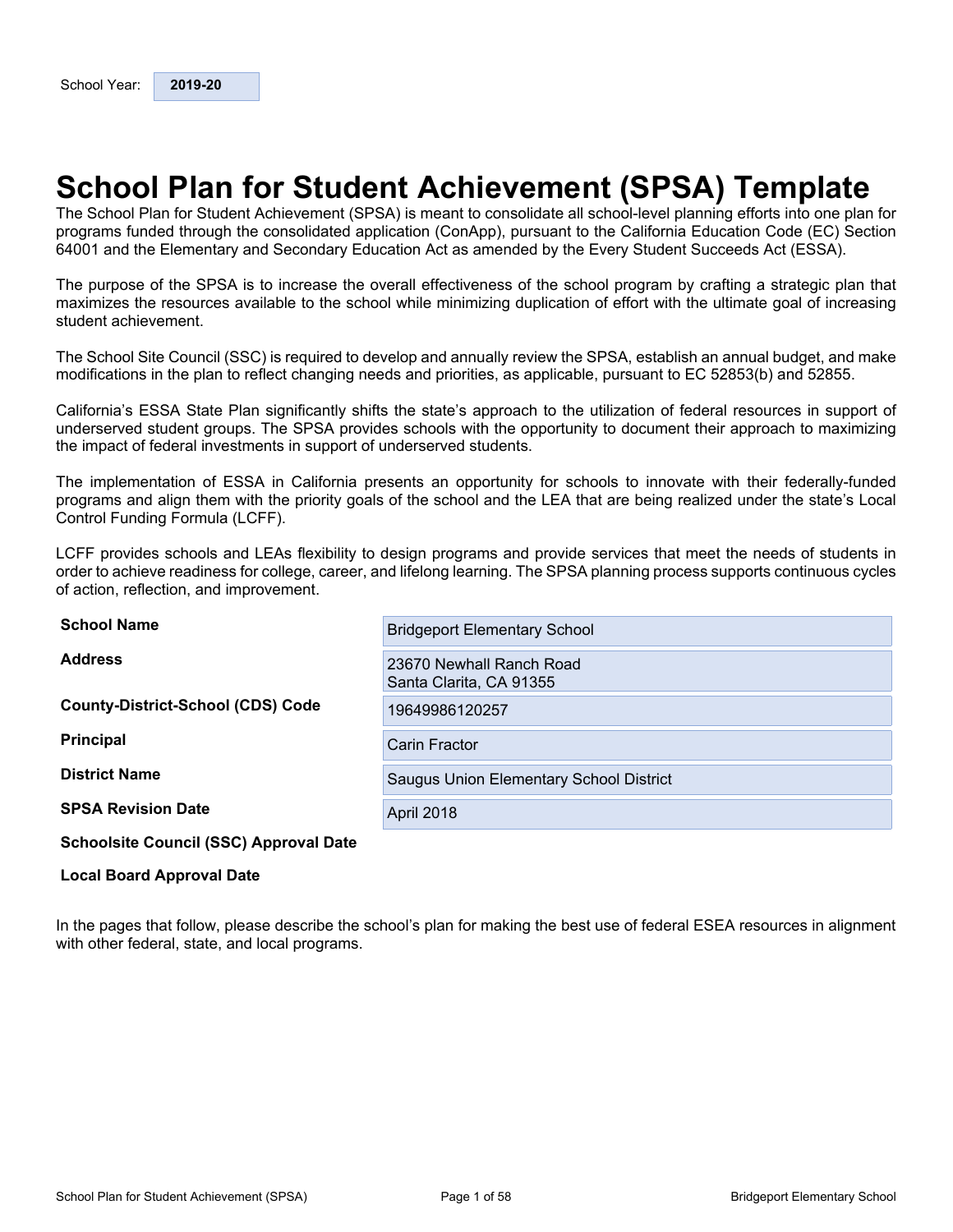# <span id="page-1-0"></span>**Table of Contents**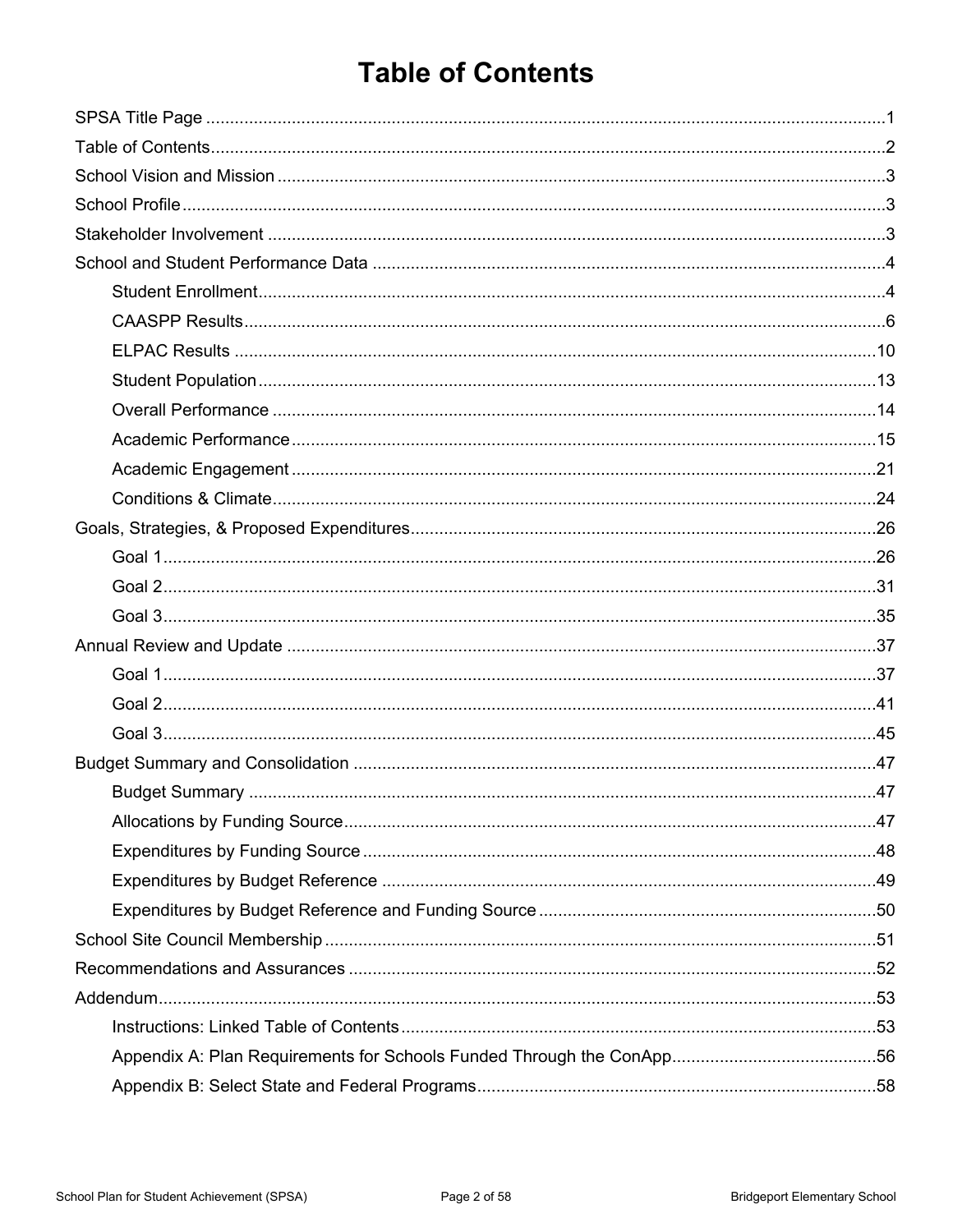# <span id="page-2-0"></span>**School Vision and Mission**

At Bridgeport Elementary School, our goal is to provide a nurturing, well-rounded education that meets the academic, social, and physical needs of our students. As educators we constantly strive for excellence and collaborate to ensure our students experience a rigorous academic program aligned to the California State Standards that enables each and every child to achieve their fullest potential. Our school is home to approximately 840 students in grades TK-6 with very diverse backgrounds. We encourage our students to learn to be their B.E.S.T. (Be respectful, Encourage Kindness, Safety First, and Try your Hardest). We are confident that they will gain the skills, attitudes, and understanding necessary to be successful 21st century citizens.

# <span id="page-2-1"></span>**School Profile**

Bridgeport is home to over 840 students in grades TK-6. We have students from many different countries around the world. With over twenty different languages and cultures to celebrate, we embrace those qualities that we have in common, provide a foundation for learning from one another, and just as important, celebrate what makes us unique and special.

Bridgeport Elementary School is situated within a beautiful park setting located in the Santa Clarita Valley. Our campus is nestled within a residential community where parents and staff members converse regularly, teachers enjoy visits from former students, parents thrive on their involvement in their child's education, and the students enjoy coming to school. These qualities comprise the foundation of the school community at Bridgeport Elementary. We have created a school family of students, parents, staff, community members dedicated to providing a high-quality educational experience. At Bridgeport, clear standards for behavior and character promote self-discipline and student responsibility. The collegiality and professionalism among our staff members contributes to our positive school climate and student achievement.

Our teachers set clear learning objectives and hold high expectations for all students. They employ multi-disciplinary instruction to strengthen the connection of content knowledge and applications. Students are engaged in standardsbased lessons and activities designed to stimulate critical thinking, creativity, communication and collaboration.

The goals of academic excellence, social responsibility and emotional well-being are promoted by the rich, nurturing, and challenging learning environment that is Bridgeport. These goals are aligned to the actions set forth in our Single Plan for Student Achievement and monitored by our administration and School Site Council.

# <span id="page-2-2"></span>**Stakeholder Involvement**

How, when, and with whom did the school consult as part of the planning process for this SPSA/Annual Review and Update?

#### **Involvement Process for the SPSA and Annual Review and Update**

The school involved our Site Council, Leadership Team, ELAC, and staff in the planning process and annual review and update of the SPSA.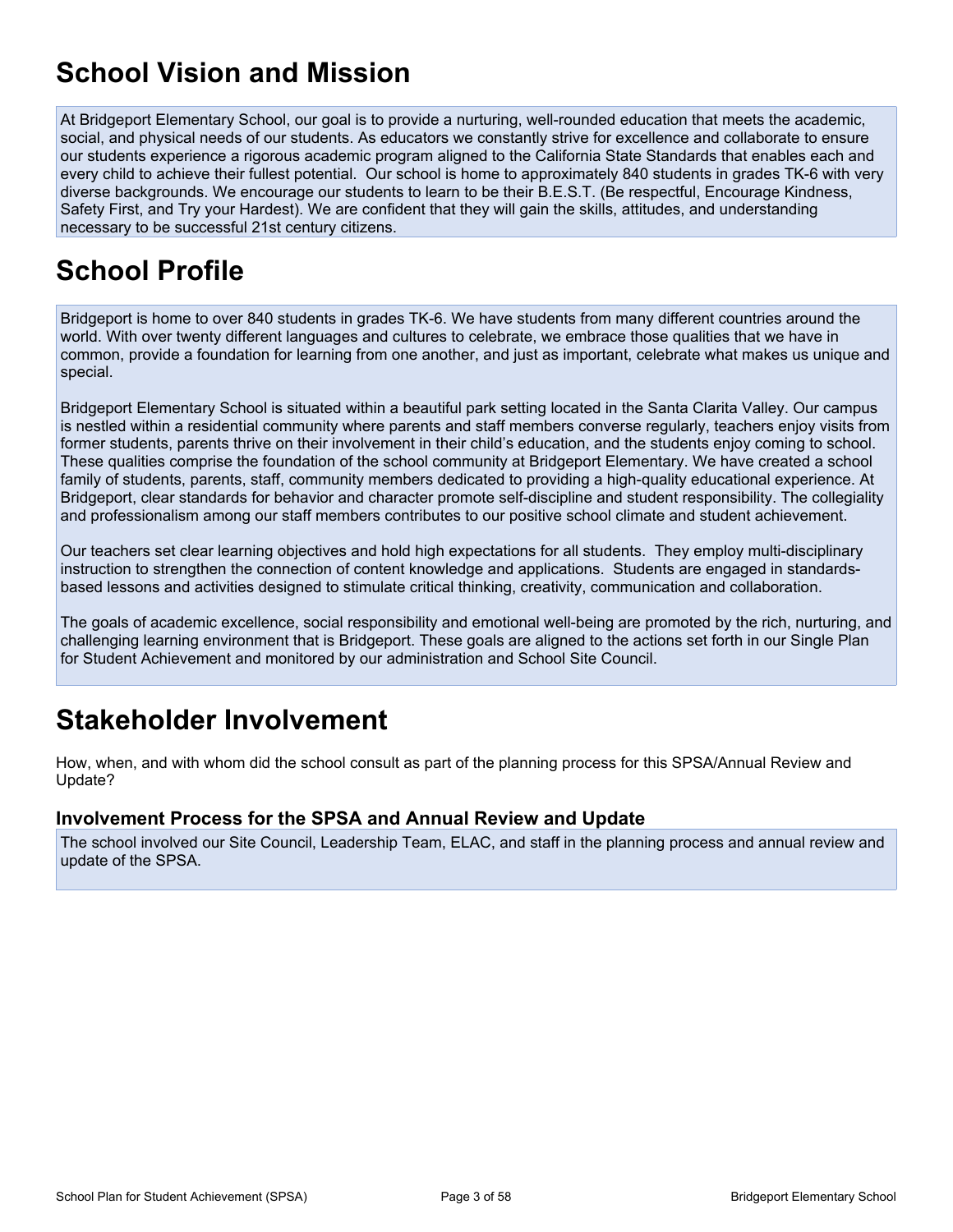<span id="page-3-0"></span>

|                             | <b>Student Enrollment by Subgroup</b> |                              |                         |                          |         |         |  |  |  |  |  |  |  |
|-----------------------------|---------------------------------------|------------------------------|-------------------------|--------------------------|---------|---------|--|--|--|--|--|--|--|
|                             |                                       | <b>Percent of Enrollment</b> |                         | <b>Number of Student</b> |         |         |  |  |  |  |  |  |  |
| <b>Student Group</b>        | 2015-16                               | 2016-17                      | 2017-18                 | 2015-16                  | 2016-17 | 2017-18 |  |  |  |  |  |  |  |
| American Indian             | 0.1%                                  | $0.1\%$                      | $\%$                    |                          |         |         |  |  |  |  |  |  |  |
| <b>African American</b>     | 4.5%                                  | 5.4%                         | 6.50%                   | 42                       | 47      | 56      |  |  |  |  |  |  |  |
| Asian                       | 19.1%                                 | 18.2%                        | 15.89%                  | 177                      | 158     | 137     |  |  |  |  |  |  |  |
| <b>Filipino</b>             | 6.8%                                  | $7.1\%$                      | 1.74%                   | 63                       | 62      | 15      |  |  |  |  |  |  |  |
| Hispanic/Latino             | 18.2%                                 | 19.0%                        | 20.42%                  | 169                      | 165     | 176     |  |  |  |  |  |  |  |
| <b>Pacific Islander</b>     | 0.2%                                  | 0.5%                         | 6.26%                   | 2                        | 4       | 54      |  |  |  |  |  |  |  |
| White                       | 48.9%                                 | 46.6%                        | 45.48%                  | 454                      | 405     | 392     |  |  |  |  |  |  |  |
| <b>Multiple/No Response</b> | 2.1%                                  | $0.7\%$                      | 1.39%                   | 19                       | 6       | 12      |  |  |  |  |  |  |  |
|                             |                                       |                              | <b>Total Enrollment</b> | 928                      | 870     | 862     |  |  |  |  |  |  |  |

# <span id="page-3-1"></span>**Student Enrollment Enrollment By Student Group**

# **Student Enrollment Enrollment By Grade Level**

| <b>Student Enrollment by Grade Level</b> |                           |         |         |  |  |  |  |  |  |  |
|------------------------------------------|---------------------------|---------|---------|--|--|--|--|--|--|--|
|                                          | <b>Number of Students</b> |         |         |  |  |  |  |  |  |  |
| Grade                                    | 2015-16                   | 2016-17 | 2017-18 |  |  |  |  |  |  |  |
| Kindergarten                             | 143                       | 135     | 130     |  |  |  |  |  |  |  |
| Grade 1                                  | 104                       | 122     | 120     |  |  |  |  |  |  |  |
| Grade 2                                  | 103                       | 99      | 119     |  |  |  |  |  |  |  |
| Grade3                                   | 145                       | 98      | 98      |  |  |  |  |  |  |  |
| Grade 4                                  | 139                       | 138     | 103     |  |  |  |  |  |  |  |
| Grade 5                                  | 134                       | 143     | 149     |  |  |  |  |  |  |  |
| Grade 6                                  | 160                       | 135     | 143     |  |  |  |  |  |  |  |
| <b>Total Enrollment</b>                  | 928                       | 870     | 862     |  |  |  |  |  |  |  |

- **1.** Our overall student enrollment is steadily decreasing.
- **2.** Our Hispanic/Latino, African American, and Pacific Islander student groups are increasing.
- **3.** Our Asian student group is decreasing in number.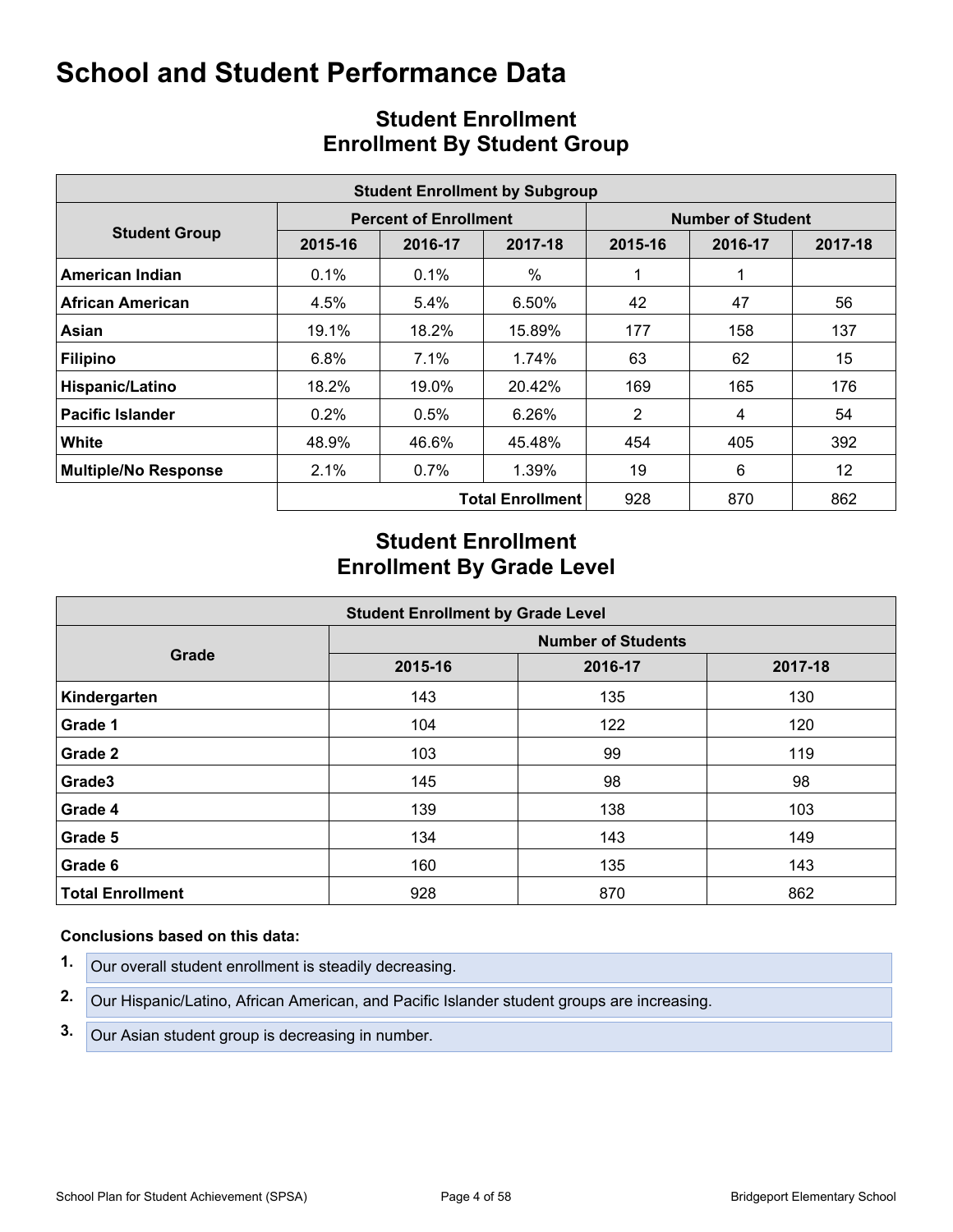### **Student Enrollment English Learner (EL) Enrollment**

| <b>English Learner (EL) Enrollment</b>        |         |                           |         |                            |         |         |  |  |  |  |
|-----------------------------------------------|---------|---------------------------|---------|----------------------------|---------|---------|--|--|--|--|
|                                               |         | <b>Number of Students</b> |         | <b>Percent of Students</b> |         |         |  |  |  |  |
| <b>Student Group</b>                          | 2015-16 | 2016-17                   | 2017-18 | 2015-16                    | 2016-17 | 2017-18 |  |  |  |  |
| <b>English Learners</b>                       | 103     | 101                       | 103     | 11.1%                      | 11.6%   | 11.9%   |  |  |  |  |
| <b>Fluent English Proficient</b>              | 93      | 77                        | 78      | 10.0%                      | 8.9%    | 9.0%    |  |  |  |  |
| <b>Reclassified Fluent English Proficient</b> | 27      | 20                        | 16      | 22.9%                      | 19.4%   | 15.8%   |  |  |  |  |

- **1.** The percentage of our ELL student group is remaining around 11%.
- **2.** The percentage of RFEP students is decreasing.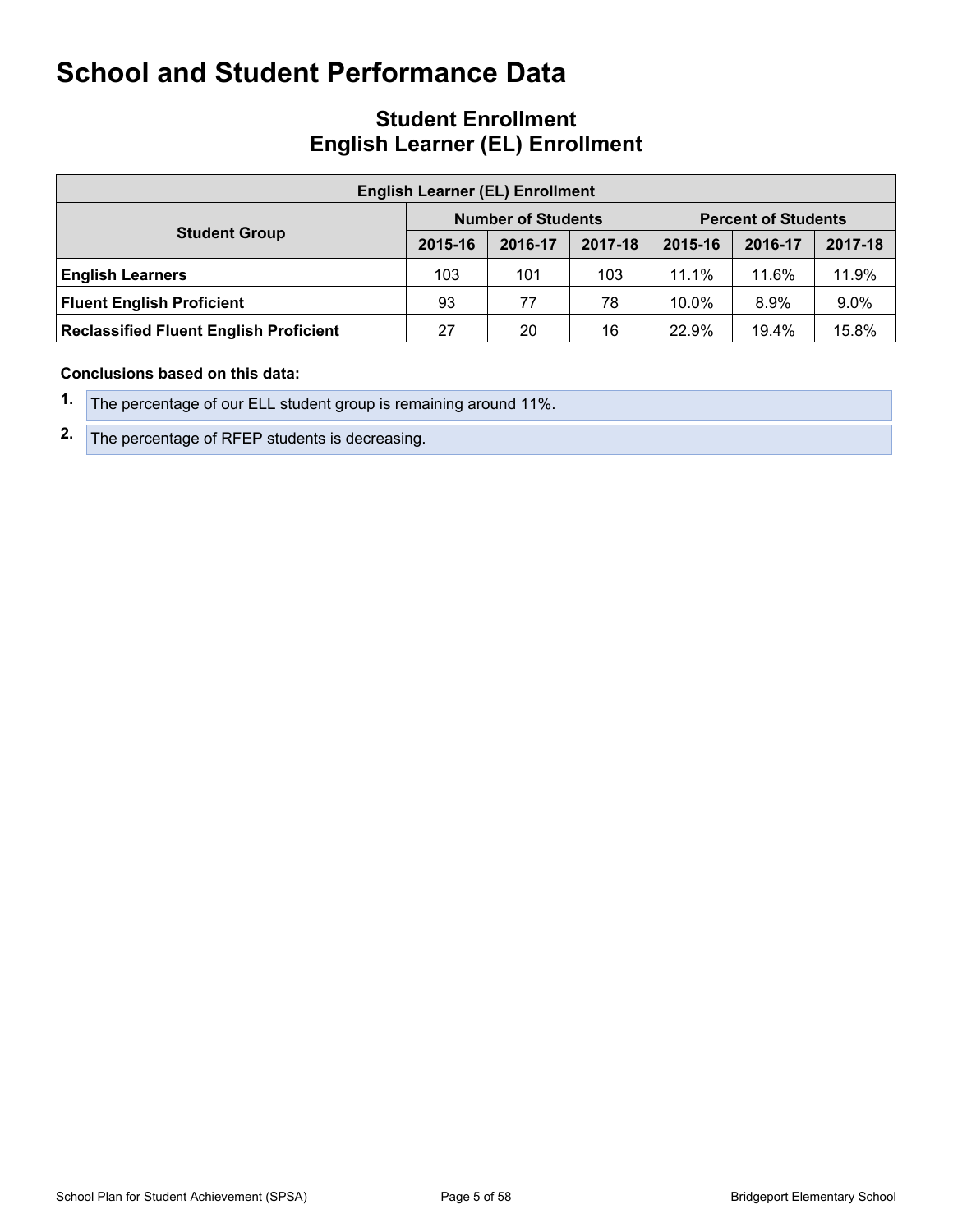# <span id="page-5-0"></span>**CAASPP Results English Language Arts/Literacy (All Students)**

|                   | <b>Overall Participation for All Students</b> |                        |           |                      |         |           |                                     |         |           |                      |       |           |  |
|-------------------|-----------------------------------------------|------------------------|-----------|----------------------|---------|-----------|-------------------------------------|---------|-----------|----------------------|-------|-----------|--|
| Grade             |                                               | # of Students Enrolled |           | # of Students Tested |         |           | # of Students with<br><b>Scores</b> |         |           | % of Students Tested |       |           |  |
| Level             | $15 - 16$                                     | $16-17$                | $17 - 18$ | $15 - 16$            | $16-17$ | $17 - 18$ | 15-16                               | $16-17$ | $17 - 18$ | $15 - 16$            | 16-17 | $17 - 18$ |  |
| Grade 3           | 147                                           | 100                    | 99        | 146                  | 100     | 99        | 146                                 | 100     | 99        | 99.3                 | 100   | 100       |  |
| Grade 4           | 143                                           | 140                    | 101       | 140                  | 140     | 100       | 140                                 | 140     | 100       | 97.9                 | 100   | 99        |  |
| Grade 5           | 135                                           | 140                    | 144       | 135                  | 138     | 143       | 135                                 | 138     | 143       | 100                  | 98.6  | 99.3      |  |
| Grade 6           | 162                                           | 138                    | 150       | 161                  | 137     | 145       | 161                                 | 137     | 145       | 99.4                 | 99.3  | 96.7      |  |
| <b>All Grades</b> | 587                                           | 518                    | 494       | 582                  | 515     | 487       | 582                                 | 515     | 487       | 99.1                 | 99.4  | 98.6      |  |

|                   | <b>Overall Achievement for All Students</b> |         |           |                               |         |           |                   |         |           |                                 |         |           |                              |         |          |
|-------------------|---------------------------------------------|---------|-----------|-------------------------------|---------|-----------|-------------------|---------|-----------|---------------------------------|---------|-----------|------------------------------|---------|----------|
| Grade             | <b>Mean Scale Score</b>                     |         |           | % Standard<br><b>Exceeded</b> |         |           | % Standard<br>Met |         |           | % Standard<br><b>Nearly Met</b> |         |           | % Standard<br><b>Not Met</b> |         |          |
| Level             | $15 - 16$                                   | $16-17$ | $17 - 18$ | $15 - 16$                     | $16-17$ | $17 - 18$ | $15 - 16$         | $16-17$ | $17 - 18$ | $15 - 16$                       | $16-17$ | $17 - 18$ | $15 - 16$                    | $16-17$ | $ 17-18$ |
| Grade 3           | 2479.                                       | 2469.   | 2482.     | 49                            | 44.00   | 50.51     | 25                | 26.00   | 24.24     | 21                              | 20.00   | 15.15     | 5                            | 10.00   | 10.10    |
| Grade 4           | 2512.                                       | 2525.   | 2520.     | 46                            | 51.43   | 48.00     | 24                | 20.00   | 28.00     | 20                              | 17.14   | 16.00     | 11                           | 11.43   | 8.00     |
| Grade 5           | 2576.                                       | 2555.   | 2560.     | 50                            | 42.03   | 44.06     | 30                | 31.88   | 32.17     | 16                              | 14.49   | 14.69     | 5                            | 11.59   | 9.09     |
| Grade 6           | 2577.                                       | 2583.   | 2579.     | 32                            | 38.69   | 36.55     | 39                | 37.23   | 37.93     | 22                              | 16.79   | 16.55     |                              | 7.30    | 8.97     |
| <b>All Grades</b> | N/A                                         | N/A     | N/A       | 43                            | 44.08   | 43.94     | 30                | 28.93   | 31.42     | 20                              | 16.89   | 15.61     |                              | 10.10   | 9.03     |

| Reading<br>Demonstrating understanding of literary and non-fictional texts |           |                  |           |           |                       |           |                  |         |           |  |  |  |
|----------------------------------------------------------------------------|-----------|------------------|-----------|-----------|-----------------------|-----------|------------------|---------|-----------|--|--|--|
|                                                                            |           | % Above Standard |           |           | % At or Near Standard |           | % Below Standard |         |           |  |  |  |
| <b>Grade Level</b>                                                         | $15 - 16$ | $16-17$          | $17 - 18$ | $15 - 16$ | $16-17$               | $17 - 18$ | $15 - 16$        | $16-17$ | $17 - 18$ |  |  |  |
| Grade 3                                                                    | 45        | 34.00            | 52.53     | 46        | 47.00                 | 35.35     | 10               | 19.00   | 12.12     |  |  |  |
| Grade 4                                                                    | 41        | 46.43            | 40.00     | 46        | 45.00                 | 49.00     | 13               | 8.57    | 11.00     |  |  |  |
| Grade 5                                                                    | 50        | 46.38            | 48.95     | 39        | 43.48                 | 42.66     | 11               | 10.14   | 8.39      |  |  |  |
| Grade 6                                                                    | 32        | 42.34            | 45.52     | 50        | 46.72                 | 39.31     | 17               | 10.95   | 15.17     |  |  |  |
| <b>All Grades</b>                                                          | 41        | 42.91            | 46.82     | 46        | 45.44                 | 41.48     | 13               | 11.65   | 11.70     |  |  |  |

| <b>Writing</b><br>Producing clear and purposeful writing |           |                  |           |           |                       |           |                  |           |           |  |  |  |
|----------------------------------------------------------|-----------|------------------|-----------|-----------|-----------------------|-----------|------------------|-----------|-----------|--|--|--|
|                                                          |           | % Above Standard |           |           | % At or Near Standard |           | % Below Standard |           |           |  |  |  |
| <b>Grade Level</b>                                       | $15 - 16$ | $16-17$          | $17 - 18$ | $15 - 16$ | $16-17$               | $17 - 18$ | $15 - 16$        | $16 - 17$ | $17 - 18$ |  |  |  |
| Grade 3                                                  | 43        | 43.00            | 38.38     | 47        | 45.00                 | 48.48     | 10               | 12.00     | 13.13     |  |  |  |
| Grade 4                                                  | 40        | 46.43            | 42.00     | 50        | 43.57                 | 50.00     | 10               | 10.00     | 8.00      |  |  |  |
| Grade 5                                                  | 51        | 50.00            | 52.45     | 39        | 38.41                 | 35.66     | 10               | 11.59     | 11.89     |  |  |  |
| Grade 6                                                  | 47        | 47.45            | 48.28     | 42        | 43.07                 | 38.62     | 11               | 9.49      | 13.10     |  |  |  |
| <b>All Grades</b>                                        | 45        | 46.99            | 46.20     | 45        | 42.33                 | 42.09     | 10               | 10.68     | 11.70     |  |  |  |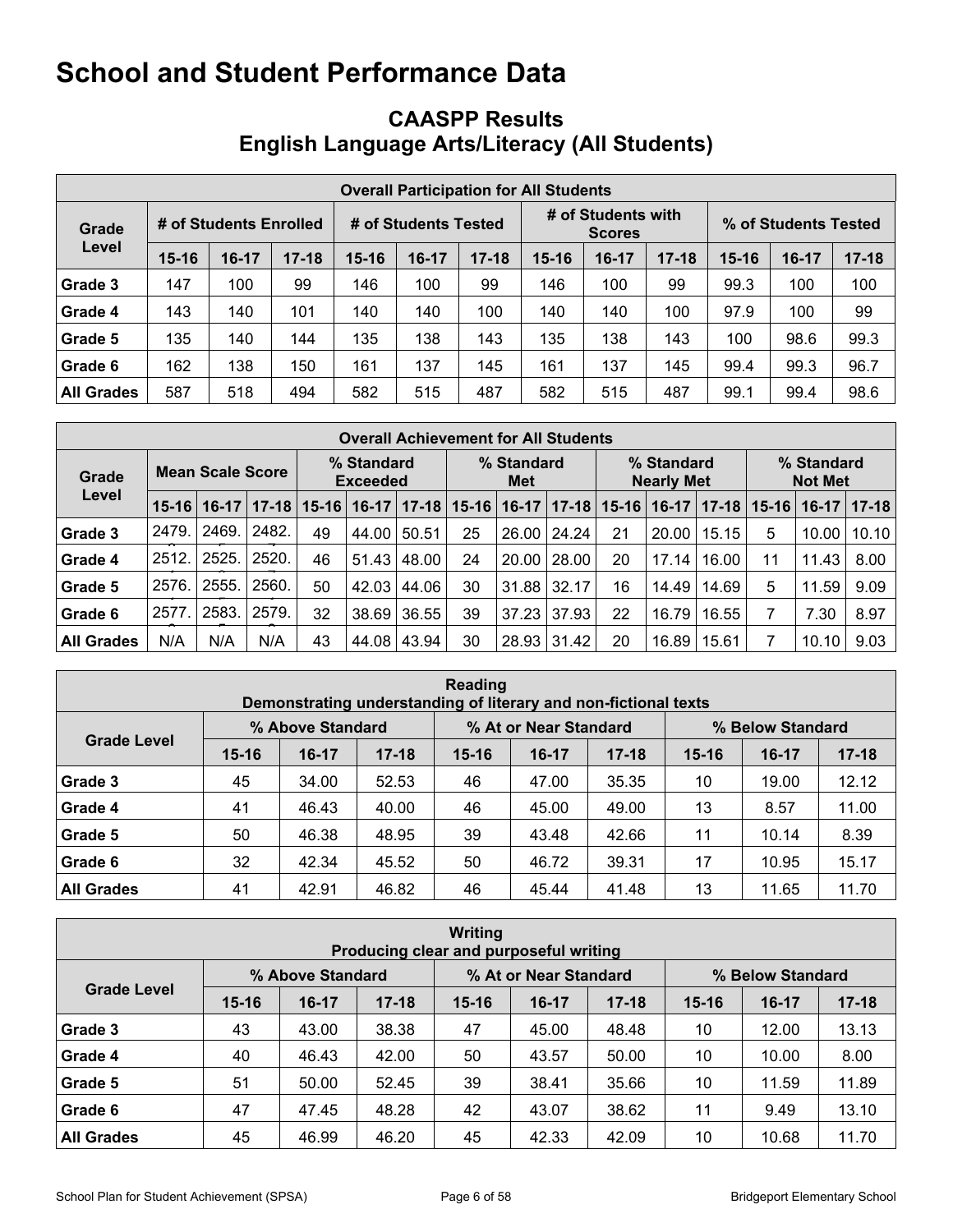| Listening<br>Demonstrating effective communication skills |           |                  |           |           |                       |           |           |                  |           |  |  |  |
|-----------------------------------------------------------|-----------|------------------|-----------|-----------|-----------------------|-----------|-----------|------------------|-----------|--|--|--|
|                                                           |           | % Above Standard |           |           | % At or Near Standard |           |           | % Below Standard |           |  |  |  |
| <b>Grade Level</b>                                        | $15 - 16$ | $16-17$          | $17 - 18$ | $15 - 16$ | $16-17$               | $17 - 18$ | $15 - 16$ | $16-17$          | $17 - 18$ |  |  |  |
| Grade 3                                                   | 33        | 34.00            | 37.37     | 62        | 60.00                 | 59.60     | 5         | 6.00             | 3.03      |  |  |  |
| Grade 4                                                   | 28        | 27.86            | 35.00     | 66        | 64.29                 | 57.00     | 6         | 7.86             | 8.00      |  |  |  |
| Grade 5                                                   | 41        | 34.78            | 29.37     | 56        | 56.52                 | 63.64     | 3         | 8.70             | 6.99      |  |  |  |
| Grade 6                                                   | 23        | 29.20            | 23.45     | 70        | 64.96                 | 71.03     | 7         | 5.84             | 5.52      |  |  |  |
| <b>All Grades</b>                                         | 31        | 31.26            | 30.39     | 64        | 61.55                 | 63.66     | 5         | 7.18             | 5.95      |  |  |  |

| <b>Research/Inquiry</b><br>Investigating, analyzing, and presenting information |           |                  |           |           |                       |           |                  |           |           |  |  |  |
|---------------------------------------------------------------------------------|-----------|------------------|-----------|-----------|-----------------------|-----------|------------------|-----------|-----------|--|--|--|
|                                                                                 |           | % Above Standard |           |           | % At or Near Standard |           | % Below Standard |           |           |  |  |  |
| <b>Grade Level</b>                                                              | $15 - 16$ | $16-17$          | $17 - 18$ | $15 - 16$ | $16-17$               | $17 - 18$ | $15 - 16$        | $16 - 17$ | $17 - 18$ |  |  |  |
| Grade 3                                                                         | 39        | 40.00            | 46.46     | 53        | 52.00                 | 39.39     | 8                | 8.00      | 14.14     |  |  |  |
| Grade 4                                                                         | 36        | 50.00            | 46.00     | 54        | 40.00                 | 44.00     | 10               | 10.00     | 10.00     |  |  |  |
| Grade 5                                                                         | 67        | 45.65            | 48.25     | 30        | 41.30                 | 39.86     | 4                | 13.04     | 11.89     |  |  |  |
| Grade 6                                                                         | 47        | 49.64            | 55.17     | 49        | 43.07                 | 36.55     | 4                | 7.30      | 8.28      |  |  |  |
| <b>All Grades</b>                                                               | 47        | 46.80            | 49.49     | 47        | 43.50                 | 39.63     | 6                | 9.71      | 10.88     |  |  |  |

#### **Conclusions based on this data:**

**1.** Percentage of students "Below Standard" is either remaining constant or increasing depending on the domain overall for all grades 3-6.

**2.** A large percentage of our students remain in the "At/Near Standard" category in the Listening domain.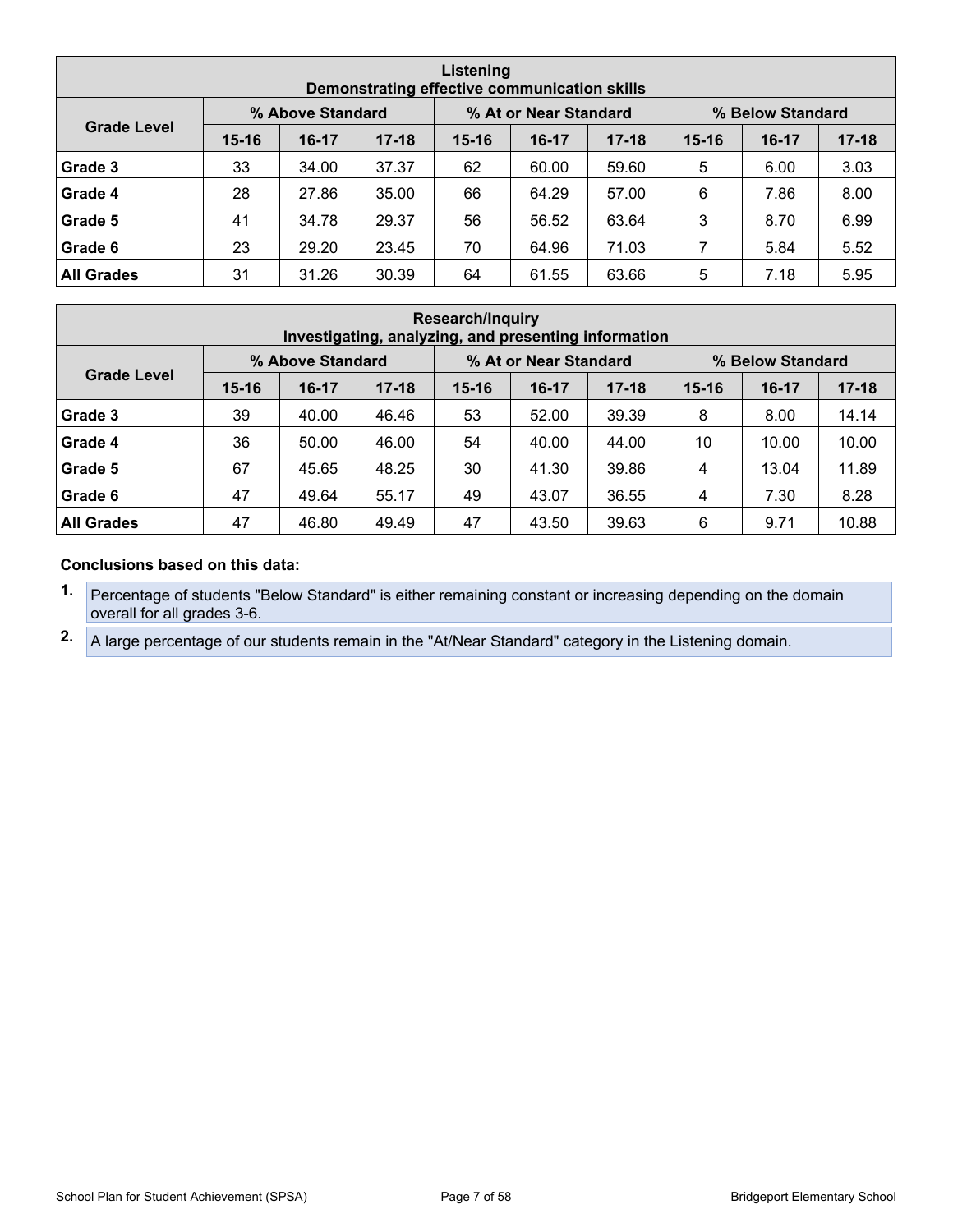# **CAASPP Results Mathematics (All Students)**

|                   | <b>Overall Participation for All Students</b> |                        |           |                      |         |           |                                     |         |           |                      |       |           |  |
|-------------------|-----------------------------------------------|------------------------|-----------|----------------------|---------|-----------|-------------------------------------|---------|-----------|----------------------|-------|-----------|--|
| Grade             |                                               | # of Students Enrolled |           | # of Students Tested |         |           | # of Students with<br><b>Scores</b> |         |           | % of Students Tested |       |           |  |
| Level             | $15 - 16$                                     | $16-17$                | $17 - 18$ | $15 - 16$            | $16-17$ | $17 - 18$ | $15 - 16$                           | $16-17$ | $17 - 18$ | $15 - 16$            | 16-17 | $17 - 18$ |  |
| Grade 3           | 147                                           | 100                    | 99        | 146                  | 100     | 99        | 146                                 | 100     | 99        | 99.3                 | 100   | 100       |  |
| Grade 4           | 142                                           | 140                    | 101       | 139                  | 140     | 100       | 139                                 | 140     | 100       | 97.9                 | 100   | 99        |  |
| Grade 5           | 135                                           | 140                    | 144       | 135                  | 138     | 143       | 135                                 | 138     | 143       | 100                  | 98.6  | 99.3      |  |
| Grade 6           | 162                                           | 138                    | 150       | 161                  | 137     | 148       | 161                                 | 137     | 148       | 99.4                 | 99.3  | 98.7      |  |
| <b>All Grades</b> | 586                                           | 518                    | 494       | 581                  | 515     | 490       | 581                                 | 515     | 490       | 99.1                 | 99.4  | 99.2      |  |

|                   | <b>Overall Achievement for All Students</b> |                         |           |                                                           |         |           |    |                                 |           |           |                              |             |           |         |         |
|-------------------|---------------------------------------------|-------------------------|-----------|-----------------------------------------------------------|---------|-----------|----|---------------------------------|-----------|-----------|------------------------------|-------------|-----------|---------|---------|
| Grade             |                                             | <b>Mean Scale Score</b> |           | % Standard<br>% Standard<br><b>Exceeded</b><br><b>Met</b> |         |           |    | % Standard<br><b>Nearly Met</b> |           |           | % Standard<br><b>Not Met</b> |             |           |         |         |
| Level             | $15-16$                                     | $16-17$                 | $17 - 18$ | $15 - 16$                                                 | $16-17$ | $17 - 18$ |    | $15 - 16$   16-17               | $17 - 18$ | $15 - 16$ | $16-17$                      | $17 - 18$   | $15 - 16$ | $16-17$ | $17-18$ |
| Grade 3           | 2481.                                       | 2473.                   | 2468.     | 38                                                        | 34.00   | 30.30     | 38 | 39.00                           | 41.41     | 16        | 20.00                        | 15.15       |           | 7.00    | 13.13   |
| Grade 4           | 2506.                                       | 2516.                   | 2504.     | 30                                                        | 32.14   | 24.00     | 28 | 40.71                           | 38.00     | 33        | 20.71                        | 30.00       | 9         | 6.43    | 8.00    |
| Grade 5           | 2538.                                       | 2525.                   | 2537.     | 27                                                        | 28.99   | 36.36     | 30 | 21.01                           | 13.99     | 33        | 31.88                        | 35.66       | 11        | 18.12   | 13.99   |
| Grade 6           | 2574.                                       | 2563.                   | 2585.     | 35                                                        | 27.74   | 39.86     | 26 | 27.74                           | 30.41     | 29        | 35.04                        | 16.89       | 10        | 9.49    | 12.84   |
| <b>All Grades</b> | N/A                                         | N/A                     | N/A       | 33                                                        | 30.49   | 33.67     | 30 | 31.65                           | 29.39     | 28        |                              | 27.38 24.69 | 9         | 10.49   | 12.24   |

| <b>Concepts &amp; Procedures</b><br>Applying mathematical concepts and procedures |           |                  |           |                       |         |           |                  |           |           |  |  |  |
|-----------------------------------------------------------------------------------|-----------|------------------|-----------|-----------------------|---------|-----------|------------------|-----------|-----------|--|--|--|
|                                                                                   |           | % Above Standard |           | % At or Near Standard |         |           | % Below Standard |           |           |  |  |  |
| <b>Grade Level</b>                                                                | $15 - 16$ | $16-17$          | $17 - 18$ | $15 - 16$             | $16-17$ | $17 - 18$ | $15 - 16$        | $16 - 17$ | $17 - 18$ |  |  |  |
| Grade 3                                                                           | 62        | 57.00            | 47.47     | 29                    | 32.00   | 36.36     | 9                | 11.00     | 16.16     |  |  |  |
| Grade 4                                                                           | 43        | 49.29            | 42.00     | 38                    | 34.29   | 38.00     | 19               | 16.43     | 20.00     |  |  |  |
| Grade 5                                                                           | 37        | 33.33            | 36.36     | 41                    | 39.13   | 37.76     | 21               | 27.54     | 25.87     |  |  |  |
| Grade 6                                                                           | 40        | 37.96            | 50.68     | 39                    | 37.96   | 34.46     | 21               | 24.09     | 14.86     |  |  |  |
| <b>All Grades</b>                                                                 | 46        | 43.50            | 44.08     | 37                    | 36.12   | 36.53     | 18               | 20.39     | 19.39     |  |  |  |

| <b>Problem Solving &amp; Modeling/Data Analysis</b><br>Using appropriate tools and strategies to solve real world and mathematical problems |           |                  |           |                                           |         |         |           |           |           |  |  |
|---------------------------------------------------------------------------------------------------------------------------------------------|-----------|------------------|-----------|-------------------------------------------|---------|---------|-----------|-----------|-----------|--|--|
|                                                                                                                                             |           | % Above Standard |           | % At or Near Standard<br>% Below Standard |         |         |           |           |           |  |  |
| <b>Grade Level</b>                                                                                                                          | $15 - 16$ | $16-17$          | $17 - 18$ | $15 - 16$                                 | $16-17$ | $17-18$ | $15 - 16$ | $16 - 17$ | $17 - 18$ |  |  |
| Grade 3                                                                                                                                     | 46        | 39.00            | 44.44     | 44                                        | 52.00   | 43.43   | 10        | 9.00      | 12.12     |  |  |
| Grade 4                                                                                                                                     | 35        | 35.71            | 34.00     | 48                                        | 49.29   | 52.00   | 17        | 15.00     | 14.00     |  |  |
| Grade 5                                                                                                                                     | 30        | 28.26            | 34.27     | 51                                        | 46.38   | 48.25   | 19        | 25.36     | 17.48     |  |  |
| Grade 6                                                                                                                                     | 36        | 29.93            | 41.22     | 51                                        | 54.01   | 42.57   | 13        | 16.06     | 16.22     |  |  |
| <b>All Grades</b>                                                                                                                           | 37        | 32.82            | 38.37     | 49                                        | 50.29   | 46.33   | 14        | 16.89     | 15.31     |  |  |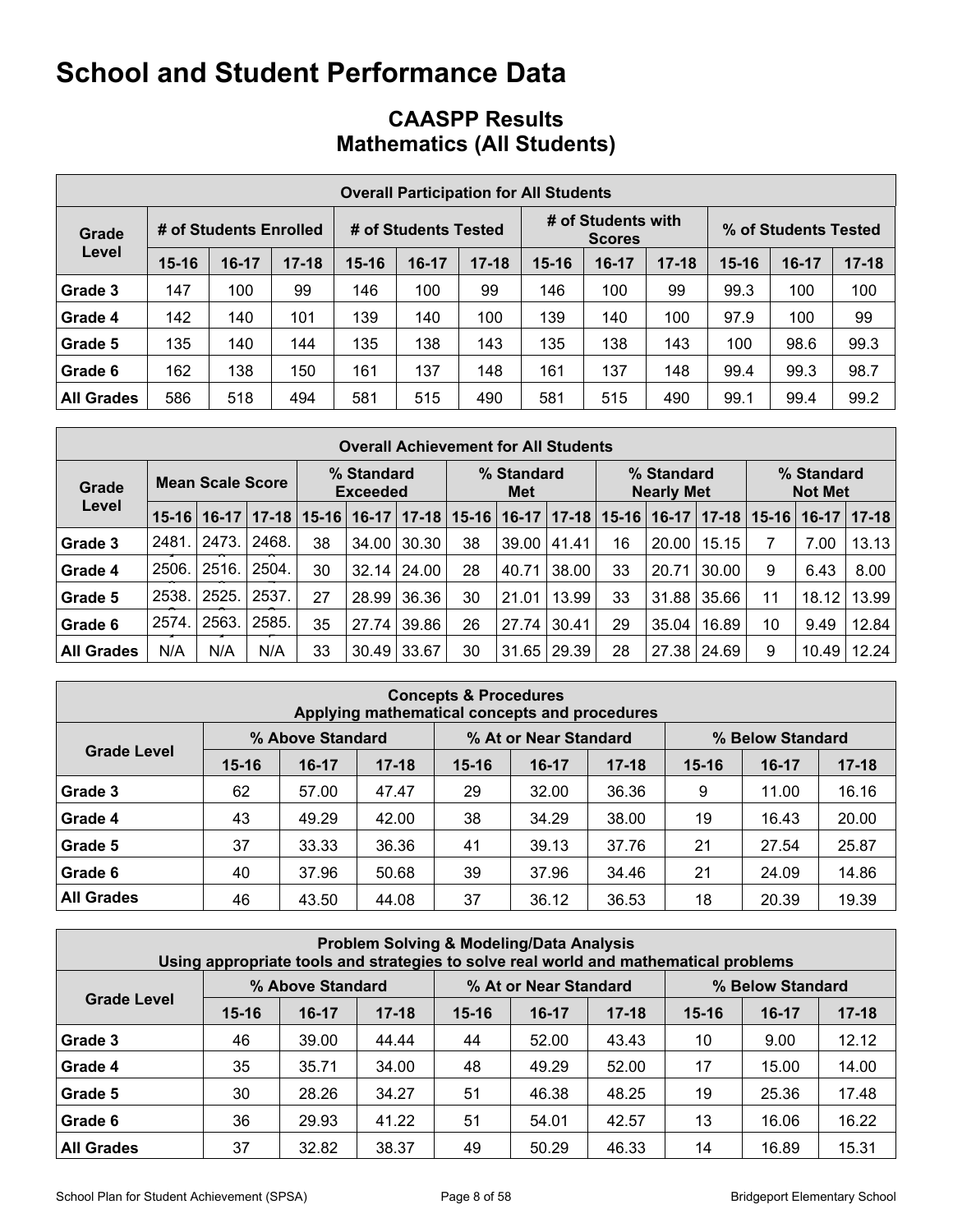| <b>Communicating Reasoning</b><br>Demonstrating ability to support mathematical conclusions |           |         |                                           |           |         |           |           |                  |           |  |  |
|---------------------------------------------------------------------------------------------|-----------|---------|-------------------------------------------|-----------|---------|-----------|-----------|------------------|-----------|--|--|
|                                                                                             |           |         | % Above Standard<br>% At or Near Standard |           |         |           |           | % Below Standard |           |  |  |
| <b>Grade Level</b>                                                                          | $15 - 16$ | $16-17$ | $17 - 18$                                 | $15 - 16$ | $16-17$ | $17 - 18$ | $15 - 16$ | $16-17$          | $17 - 18$ |  |  |
| Grade 3                                                                                     | 45        | 41.00   | 40.40                                     | 49        | 47.00   | 44.44     | 5         | 12.00            | 15.15     |  |  |
| Grade 4                                                                                     | 38        | 42.86   | 32.00                                     | 41        | 47.86   | 52.00     | 21        | 9.29             | 16.00     |  |  |
| Grade 5                                                                                     | 31        | 16.67   | 30.77                                     | 54        | 59.42   | 49.65     | 15        | 23.91            | 19.58     |  |  |
| Grade 6                                                                                     | 35        | 27.01   | 43.92                                     | 56        | 53.28   | 36.49     | 9         | 19.71            | 19.59     |  |  |
| <b>All Grades</b>                                                                           | 38        | 31.26   | 36.94                                     | 50        | 52.23   | 45.10     | 12        | 16.50            | 17.96     |  |  |

- **1.** Almost 20% of our students did not meet grade level expectations according to CAASPP in the area of math.
- **2.** In the domain of Concepts and Procedures, our larger group of students either seem to exceed the standard or fell below standard expectations as compared to the other domains.
- **3.** Based on the CAASPP data in ELA and Mathematics, the teaching staff at Bridgeport will need to use formative assessments and increase the frequency of IABs in order to ensure students are prepared to demonstrate their understanding of math concepts with respect to the rigor of the standards.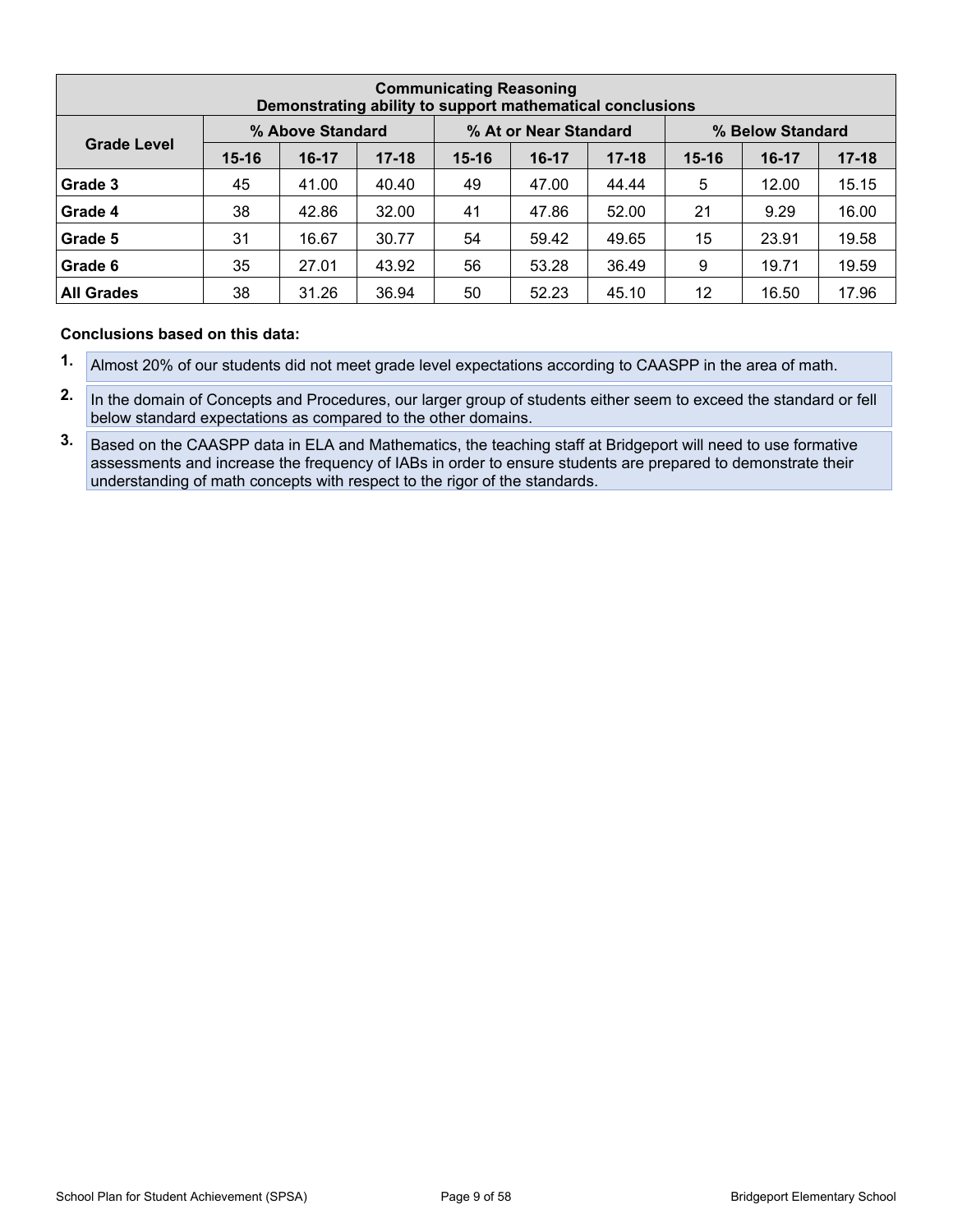# <span id="page-9-0"></span>**ELPAC Results**

| 2017-18 Summative Assessment Data<br><b>Number of Students and Mean Scale Scores for All Students</b> |                |                      |                         |                                     |  |  |  |  |  |  |  |
|-------------------------------------------------------------------------------------------------------|----------------|----------------------|-------------------------|-------------------------------------|--|--|--|--|--|--|--|
| Grade<br>Level                                                                                        | <b>Overall</b> | <b>Oral Language</b> | <b>Written Language</b> | Number of<br><b>Students Tested</b> |  |  |  |  |  |  |  |
| <b>Grade K</b>                                                                                        | 1467.3         | 1457.0               | 1491.5                  | 22                                  |  |  |  |  |  |  |  |
| Grade 1                                                                                               | 1514.6         | 1504.5               | 1524.1                  | 20                                  |  |  |  |  |  |  |  |
| Grade 2                                                                                               | 1552.1         | 1545.1               | 1558.6                  | 14                                  |  |  |  |  |  |  |  |
| Grade 3                                                                                               | 1544.3         | 1541.7               | 1546.4                  | 12                                  |  |  |  |  |  |  |  |
| Grade 4                                                                                               | $\star$        | $\star$              | $\star$                 | $\star$                             |  |  |  |  |  |  |  |
| Grade 5                                                                                               | 1576.7         | 1563.2               | 1589.5                  | 12                                  |  |  |  |  |  |  |  |
| Grade 6                                                                                               | $\star$        | $\star$              | $\star$                 | $\star$                             |  |  |  |  |  |  |  |
| <b>All Grades</b>                                                                                     |                |                      |                         | 93                                  |  |  |  |  |  |  |  |

| <b>Overall Language</b><br>Number and Percentage of Students at Each Performance Level for All Students |         |               |         |               |         |         |         |         |                        |  |  |  |
|---------------------------------------------------------------------------------------------------------|---------|---------------|---------|---------------|---------|---------|---------|---------|------------------------|--|--|--|
| Grade                                                                                                   |         | Level 4       |         | Level 3       |         | Level 2 |         | Level 1 | <b>Total Number of</b> |  |  |  |
| Level                                                                                                   | #       | $\frac{9}{6}$ | #       | $\frac{0}{0}$ | #       | $\%$    | #       | $\%$    | <b>Students</b>        |  |  |  |
| <b>Grade K</b>                                                                                          | 12      | 54.55         | $\star$ | $\star$       | $\star$ | $\star$ | $\star$ | $\star$ | 22                     |  |  |  |
| Grade 1                                                                                                 | 15      | 75.00         | $\star$ | $\star$       |         |         | $\star$ | $\star$ | 20                     |  |  |  |
| <b>Grade 2</b>                                                                                          | 13      | 92.86         | $\star$ | $\star$       |         |         |         |         | 14                     |  |  |  |
| Grade 3                                                                                                 | $\star$ | $\star$       | $\star$ | $\star$       |         |         |         |         | 12                     |  |  |  |
| Grade 4                                                                                                 | $\star$ | $\star$       | $\star$ | $\star$       |         |         |         |         | $\star$                |  |  |  |
| Grade 5                                                                                                 | $\star$ | $\star$       | $\star$ | $\star$       |         |         |         |         | 12                     |  |  |  |
| Grade 6                                                                                                 |         |               | $\star$ | $\star$       | $\star$ | $\star$ | $\star$ | $\star$ | $\star$                |  |  |  |
| <b>All Grades</b>                                                                                       | 59      | 63.44         | 24      | 25.81         | $\star$ | $\star$ | $\star$ | $\ast$  | 93                     |  |  |  |

| <b>Oral Language</b><br>Number and Percentage of Students at Each Performance Level for All Students |         |               |         |               |         |               |         |         |                        |  |  |
|------------------------------------------------------------------------------------------------------|---------|---------------|---------|---------------|---------|---------------|---------|---------|------------------------|--|--|
| Grade                                                                                                |         | Level 4       |         | Level 3       |         | Level 2       |         | Level 1 | <b>Total Number of</b> |  |  |
| Level                                                                                                | #       | $\frac{9}{6}$ | #       | $\frac{0}{0}$ | #       | $\frac{9}{6}$ | #       | $\%$    | <b>Students</b>        |  |  |
| <b>Grade K</b>                                                                                       | $\star$ | $\star$       | 11      | 50.00         | $\star$ | $\star$       | $\star$ | $\star$ | 22                     |  |  |
| Grade 1                                                                                              | 17      | 85.00         | $\star$ | $\star$       | $\star$ | $\star$       | $\star$ | $\star$ | 20                     |  |  |
| Grade 2                                                                                              | 12      | 85.71         | $\star$ | $\star$       |         |               |         |         | 14                     |  |  |
| Grade 3                                                                                              | $\star$ | $\star$       | $\star$ | $\star$       |         |               |         |         | 12                     |  |  |
| Grade 4                                                                                              | $\star$ | $\star$       | $\star$ | $\star$       |         |               |         |         | $\star$                |  |  |
| Grade 5                                                                                              | $\star$ | $\star$       | $\star$ | $\star$       |         |               |         |         | 12                     |  |  |
| Grade 6                                                                                              | $\star$ | $\star$       | $\star$ | $\star$       |         |               | $\star$ | $\star$ | $\star$                |  |  |
| <b>All Grades</b>                                                                                    | 63      | 67.74         | 24      | 25.81         | $\star$ | $\star$       | $\star$ | $\star$ | 93                     |  |  |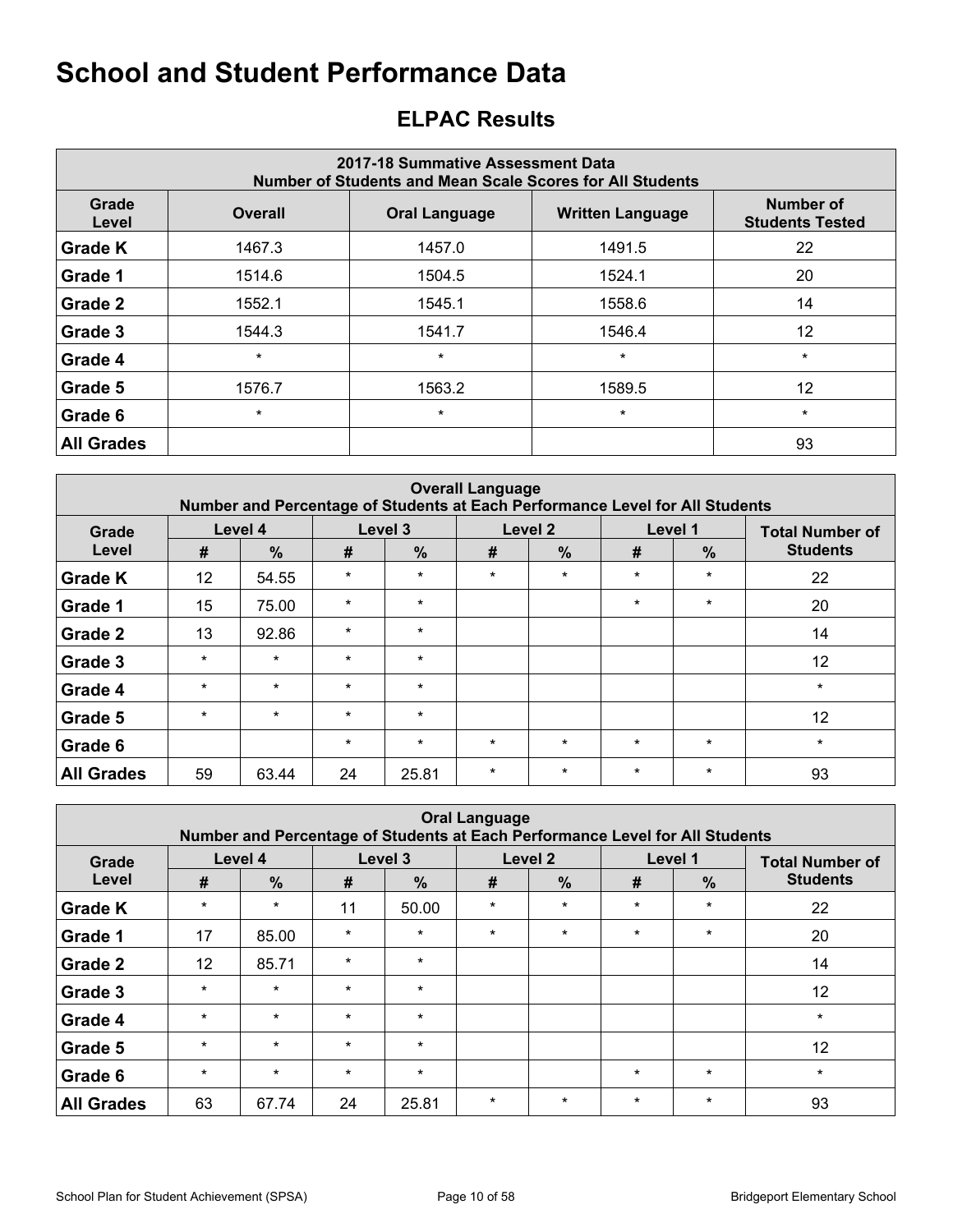| <b>Written Language</b><br>Number and Percentage of Students at Each Performance Level for All Students |         |               |         |               |         |                    |         |               |                        |  |  |  |
|---------------------------------------------------------------------------------------------------------|---------|---------------|---------|---------------|---------|--------------------|---------|---------------|------------------------|--|--|--|
| Grade                                                                                                   |         | Level 4       |         | Level 3       |         | Level <sub>2</sub> |         | Level 1       | <b>Total Number of</b> |  |  |  |
| Level                                                                                                   | #       | $\frac{0}{0}$ | #       | $\frac{9}{6}$ | #       | $\frac{0}{0}$      | #       | $\frac{9}{6}$ | <b>Students</b>        |  |  |  |
| <b>Grade K</b>                                                                                          | 13      | 59.09         | $\star$ | $\star$       | $\star$ | $\star$            | $\star$ | $\star$       | 22                     |  |  |  |
| Grade 1                                                                                                 | 15      | 75.00         |         |               | $\star$ | $\star$            | $\star$ | $\star$       | 20                     |  |  |  |
| Grade 2                                                                                                 | $\star$ | $\star$       | $\star$ | $\star$       |         |                    |         |               | 14                     |  |  |  |
| Grade 3                                                                                                 | $\star$ | $\star$       | $\star$ | $\star$       | $\star$ | $\star$            |         |               | 12                     |  |  |  |
| Grade 4                                                                                                 | $\star$ | $\star$       | $\star$ | $\star$       |         |                    |         |               | $\star$                |  |  |  |
| Grade 5                                                                                                 | $\star$ | $\star$       | $\star$ | $\star$       | $\star$ | $\star$            |         |               | 12                     |  |  |  |
| Grade 6                                                                                                 |         |               |         |               | $\star$ | $\star$            | $\star$ | $\star$       | $\star$                |  |  |  |
| <b>All Grades</b>                                                                                       | 48      | 51.61         | 25      | 26.88         | 12      | 12.90              | $\star$ | $\star$       | 93                     |  |  |  |

| <b>Listening Domain</b><br>Number and Percentage of Students by Domain Performance Level for All Students |                       |         |                     |         |                  |         |                                           |  |  |  |  |
|-----------------------------------------------------------------------------------------------------------|-----------------------|---------|---------------------|---------|------------------|---------|-------------------------------------------|--|--|--|--|
| Grade<br>Level                                                                                            | <b>Well Developed</b> |         | Somewhat/Moderately |         | <b>Beginning</b> |         | <b>Total Number of</b><br><b>Students</b> |  |  |  |  |
| <b>Grade K</b>                                                                                            | 15                    | 68.18   | $\star$             | $\star$ |                  |         | 22                                        |  |  |  |  |
| Grade 1                                                                                                   | 19                    | 95.00   | $\star$             | $\star$ |                  |         | 20                                        |  |  |  |  |
| Grade 2                                                                                                   | 13                    | 92.86   | $\star$             | $\star$ |                  |         | 14                                        |  |  |  |  |
| Grade 3                                                                                                   | $\star$               | $\star$ | $\star$             | $\star$ |                  |         | 12                                        |  |  |  |  |
| Grade 4                                                                                                   | $\star$               | $\star$ | $\star$             | $\star$ |                  |         | $\star$                                   |  |  |  |  |
| Grade 5                                                                                                   | $\star$               | $\star$ | $\star$             | $\star$ |                  |         | 12                                        |  |  |  |  |
| Grade 6                                                                                                   |                       |         | $\star$             | $\star$ | $\star$          | $\star$ | $\star$                                   |  |  |  |  |
| <b>All Grades</b>                                                                                         | 68                    | 73.12   | 24                  | 25.81   | $\star$          | $\star$ | 93                                        |  |  |  |  |

| <b>Speaking Domain</b><br>Number and Percentage of Students by Domain Performance Level for All Students |                       |         |                     |         |                    |                  |                                           |  |  |  |  |
|----------------------------------------------------------------------------------------------------------|-----------------------|---------|---------------------|---------|--------------------|------------------|-------------------------------------------|--|--|--|--|
| Grade<br>Level                                                                                           | <b>Well Developed</b> |         | Somewhat/Moderately |         |                    | <b>Beginning</b> | <b>Total Number of</b><br><b>Students</b> |  |  |  |  |
| <b>Grade K</b>                                                                                           | $\star$               | $\star$ | 14                  | 63.64   | $\star$<br>$\star$ |                  | 22                                        |  |  |  |  |
| Grade 1                                                                                                  | 14                    | 70.00   | $\star$             | $\star$ | $\star$            | $\star$          | 20                                        |  |  |  |  |
| Grade 2                                                                                                  | 11                    | 78.57   | $\star$             | $\star$ |                    |                  | 14                                        |  |  |  |  |
| Grade 3                                                                                                  | $\star$               | $\star$ | $\star$             | $\star$ |                    |                  | 12                                        |  |  |  |  |
| Grade 4                                                                                                  | $\star$               | $\star$ | $\star$             | $\star$ |                    |                  | $\star$                                   |  |  |  |  |
| Grade 5                                                                                                  | $\star$               | $\star$ | $\star$             | $\star$ |                    |                  | 12                                        |  |  |  |  |
| Grade 6                                                                                                  | $\star$               | $\star$ |                     |         | $\star$            | $\star$          | $\star$                                   |  |  |  |  |
| <b>All Grades</b>                                                                                        | 62                    | 66.67   | 26                  | 27.96   | $\star$            | $\star$          | 93                                        |  |  |  |  |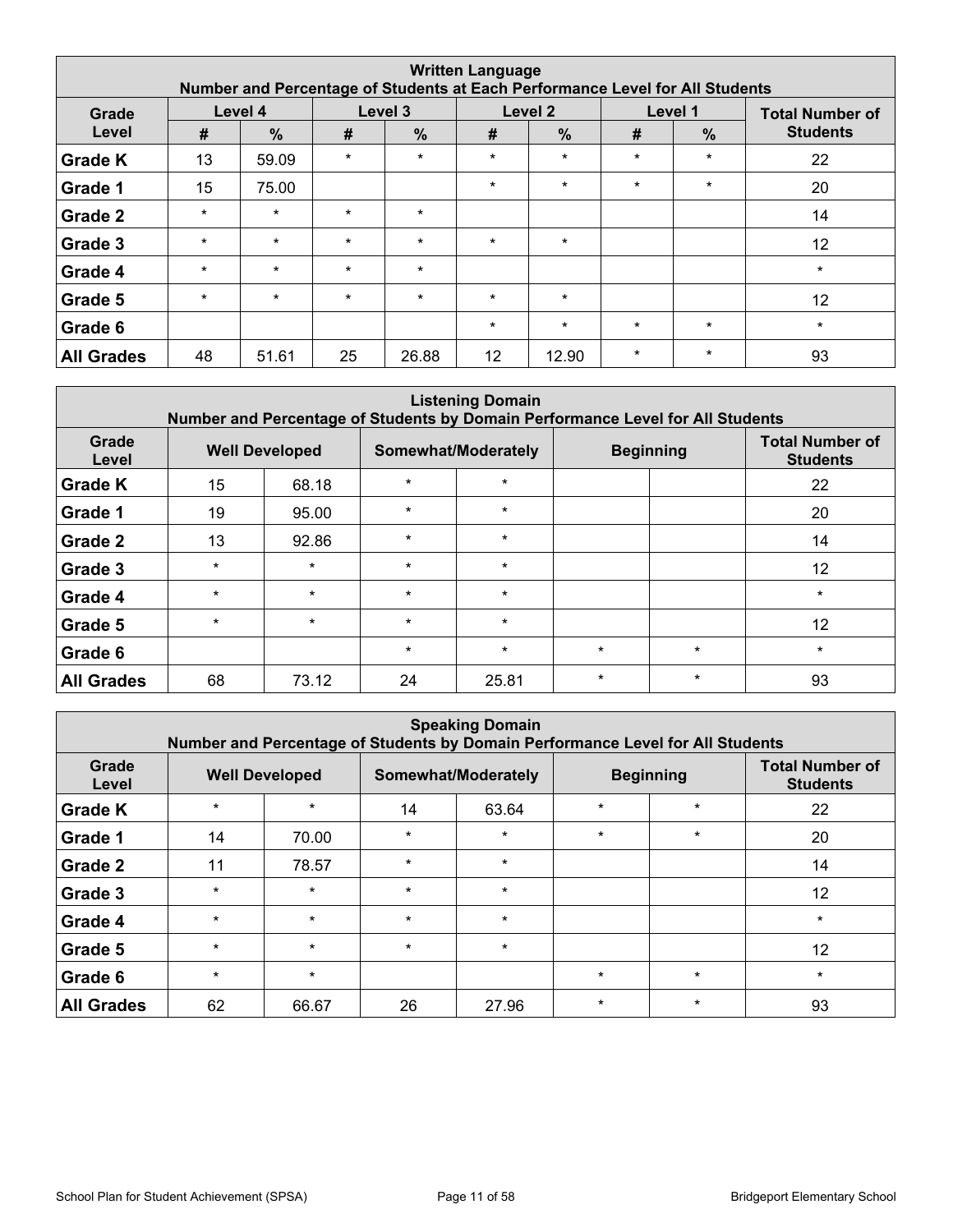| <b>Reading Domain</b><br>Number and Percentage of Students by Domain Performance Level for All Students |                       |         |         |                     |         |                  |                                           |  |  |  |  |
|---------------------------------------------------------------------------------------------------------|-----------------------|---------|---------|---------------------|---------|------------------|-------------------------------------------|--|--|--|--|
| Grade<br>Level                                                                                          | <b>Well Developed</b> |         |         | Somewhat/Moderately |         | <b>Beginning</b> | <b>Total Number of</b><br><b>Students</b> |  |  |  |  |
| <b>Grade K</b>                                                                                          | 12                    | 54.55   | $\star$ | $\star$             | $\star$ | $\star$          | 22                                        |  |  |  |  |
| Grade 1                                                                                                 | 15                    | 75.00   | $\star$ | $\star$             | $\star$ | $\star$          | 20                                        |  |  |  |  |
| Grade 2                                                                                                 | $12 \overline{ }$     | 85.71   | $\star$ | $\star$             |         |                  | 14                                        |  |  |  |  |
| Grade 3                                                                                                 | $\star$               | $\star$ | $\star$ | $\star$             |         |                  | 12                                        |  |  |  |  |
| Grade 4                                                                                                 | $\star$               | $\star$ | $\star$ | $\star$             |         |                  | $\star$                                   |  |  |  |  |
| Grade 5                                                                                                 | $\star$               | $\star$ | $\star$ | $\star$             |         |                  | 12                                        |  |  |  |  |
| Grade 6                                                                                                 |                       |         |         |                     | $\star$ | $\star$          | $\star$                                   |  |  |  |  |
| <b>All Grades</b>                                                                                       | 50                    | 53.76   | 34      | 36.56               | $\star$ | $\star$          | 93                                        |  |  |  |  |

| <b>Writing Domain</b><br>Number and Percentage of Students by Domain Performance Level for All Students |         |                       |         |                     |         |                  |                                           |  |  |  |  |
|---------------------------------------------------------------------------------------------------------|---------|-----------------------|---------|---------------------|---------|------------------|-------------------------------------------|--|--|--|--|
| Grade<br>Level                                                                                          |         | <b>Well Developed</b> |         | Somewhat/Moderately |         | <b>Beginning</b> | <b>Total Number of</b><br><b>Students</b> |  |  |  |  |
| <b>Grade K</b>                                                                                          | 16      | 72.73                 | $\star$ | $\star$             | $\star$ | $\star$          | 22                                        |  |  |  |  |
| Grade 1                                                                                                 | 12      | 60.00                 | $\star$ | $\star$             | $\star$ | $\star$          | 20                                        |  |  |  |  |
| Grade 2                                                                                                 | $\star$ | $\star$               | $\star$ | $\star$             |         |                  | 14                                        |  |  |  |  |
| Grade 3                                                                                                 | $\star$ | $\star$               | $\star$ | $\star$             |         |                  | 12                                        |  |  |  |  |
| Grade 4                                                                                                 | $\star$ | $\star$               | $\star$ | $\star$             |         |                  | $\star$                                   |  |  |  |  |
| Grade 5                                                                                                 | $\star$ | $\star$               | $\star$ | $\star$             |         |                  | 12                                        |  |  |  |  |
| Grade 6                                                                                                 |         |                       | $\star$ | $\star$             | $\star$ | $\star$          | $\star$                                   |  |  |  |  |
| <b>All Grades</b>                                                                                       | 54      | 58.06                 | 32      | 34.41               | $\star$ | $\star$          | 93                                        |  |  |  |  |

- **1.** Many of our English Learners scored in the Well Developed areas in the reading, listening, and written language domains.
- **2.** We do not have a statistically significant number to look at data in Levels 1 and 2.
- **3.** As this is the first year of ELPAC, our staff has examined the types of questions and rigor asked on the assessment and we have refined our integrated and designated English Language Development time to meet these specific needs.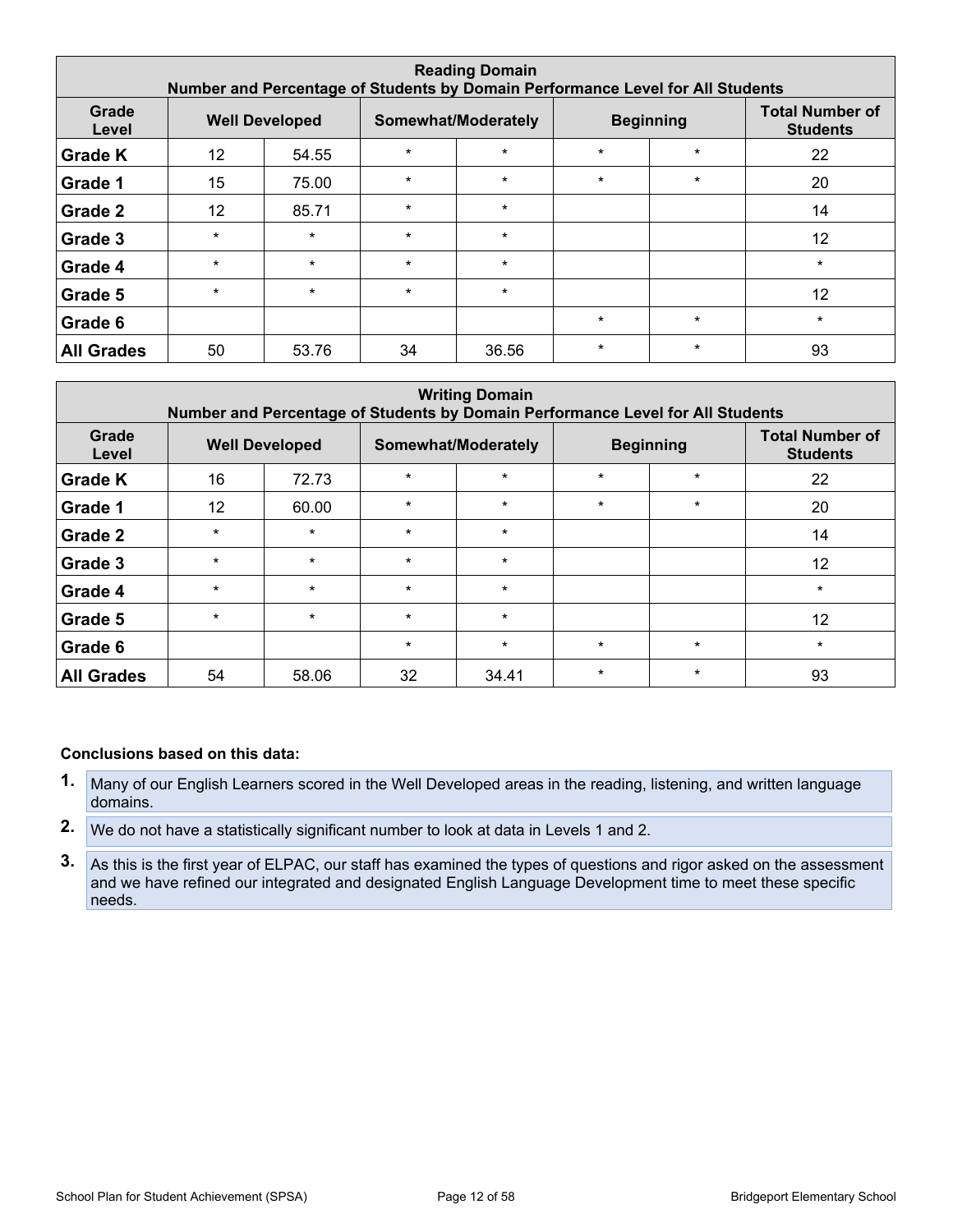# <span id="page-12-0"></span>**Student Population**

This section provides information about the school's student population.

| 2017-18 Student Population                        |                                                                                                                                                                     |                                                                                                                                                                                                    |                                                                                          |  |
|---------------------------------------------------|---------------------------------------------------------------------------------------------------------------------------------------------------------------------|----------------------------------------------------------------------------------------------------------------------------------------------------------------------------------------------------|------------------------------------------------------------------------------------------|--|
| <b>Total</b><br><b>Enrollment</b>                 | Socioeconomically<br><b>Disadvantaged</b>                                                                                                                           | <b>English</b><br><b>Learners</b>                                                                                                                                                                  | <b>Foster</b><br>Youth                                                                   |  |
| 862                                               | 13.7%                                                                                                                                                               | 11.9%                                                                                                                                                                                              | 0.1%                                                                                     |  |
| This is the total number of<br>students enrolled. | This is the percent of students<br>who are eligible for free or<br>reduced priced meals; or have<br>parents/quardians who did not<br>receive a high school diploma. | This is the percent of students<br>who are learning to communicate<br>effectively in English, typically<br>requiring instruction in both the<br>English Language and in their<br>academic courses. | This is the percent of students<br>whose well-being is the<br>responsibility of a court. |  |

| 2017-18 Enrollment for All Students/Student Group  |     |       |  |  |  |
|----------------------------------------------------|-----|-------|--|--|--|
| <b>Student Group</b><br><b>Total</b><br>Percentage |     |       |  |  |  |
| <b>English Learners</b>                            | 103 | 11.9% |  |  |  |
| <b>Foster Youth</b>                                |     | 0.1%  |  |  |  |
| <b>Homeless</b>                                    | 9   | 1.0%  |  |  |  |
| <b>Socioeconomically Disadvantaged</b>             | 118 | 13.7% |  |  |  |
| <b>Students with Disabilities</b>                  | 61  | 7.1%  |  |  |  |

| <b>Enrollment by Race/Ethnicity</b>                |     |       |  |  |  |
|----------------------------------------------------|-----|-------|--|--|--|
| <b>Total</b><br><b>Student Group</b><br>Percentage |     |       |  |  |  |
| <b>African American</b>                            | 56  | 6.5%  |  |  |  |
| Asian                                              | 137 | 15.9% |  |  |  |
| <b>Filipino</b>                                    | 15  | 1.7%  |  |  |  |
| Hispanic                                           | 176 | 20.4% |  |  |  |
| <b>Two or More Races</b>                           | 20  | 2.3%  |  |  |  |
| <b>Pacific Islander</b>                            | 54  | 6.3%  |  |  |  |
| <b>White</b>                                       | 392 | 45.5% |  |  |  |

- **1.** Based on this data, we have at least 200 students who require additional supports and systems to counteract the barriers that often come with being a language learner, economically disadvantaged, homeless, or being in foster care.
- **2.** While 45% of our student population is considered, white we still have a diverse population from a variety of student groups.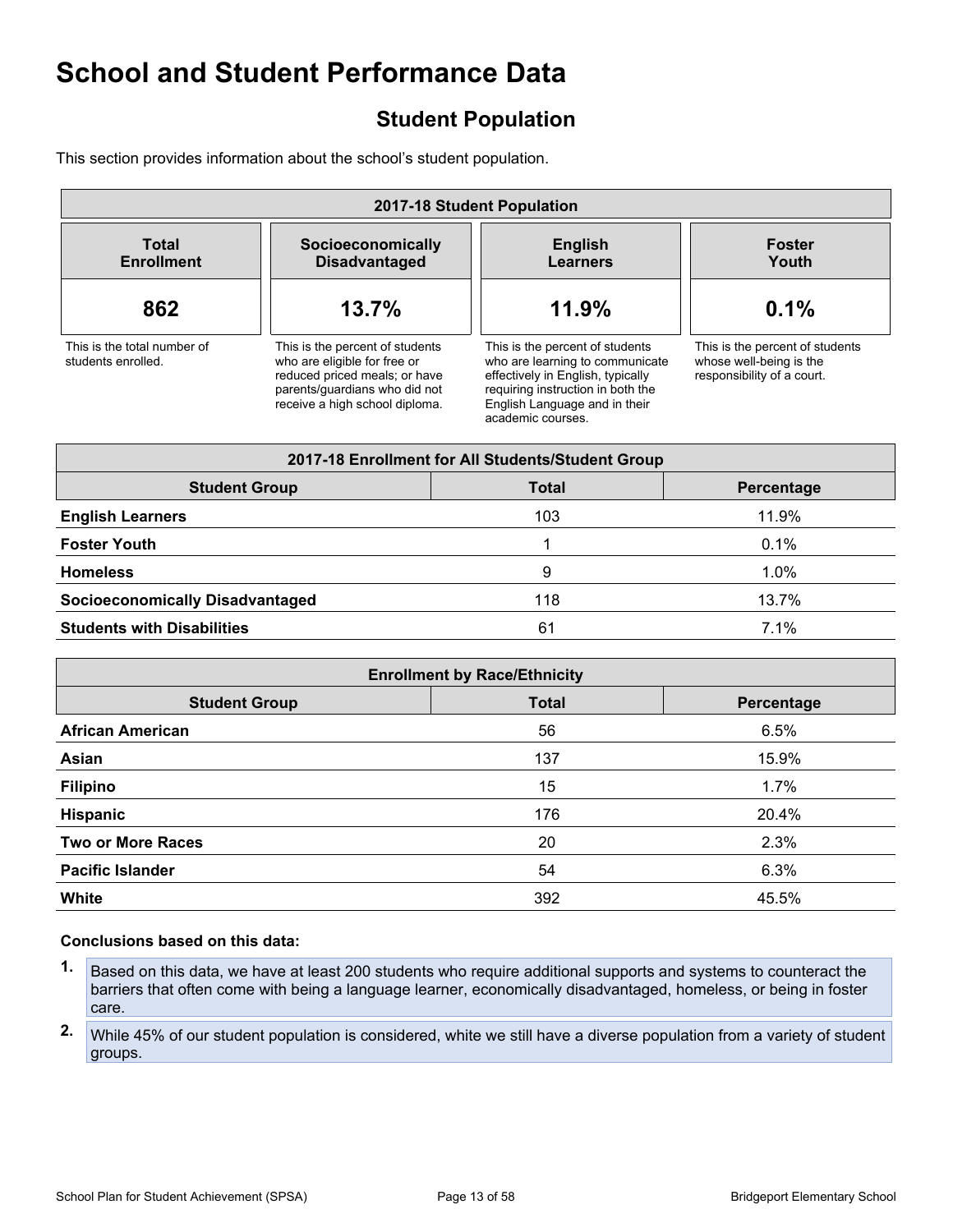# <span id="page-13-0"></span>**Overall Performance**



- **1.** Our chronic absenteeism in area we need to target and address.
- **2.** While we made some gains in the area of math, we will need improvement in this academic area.
- **3.** English Language Arts is an area of strength for Bridgeport students.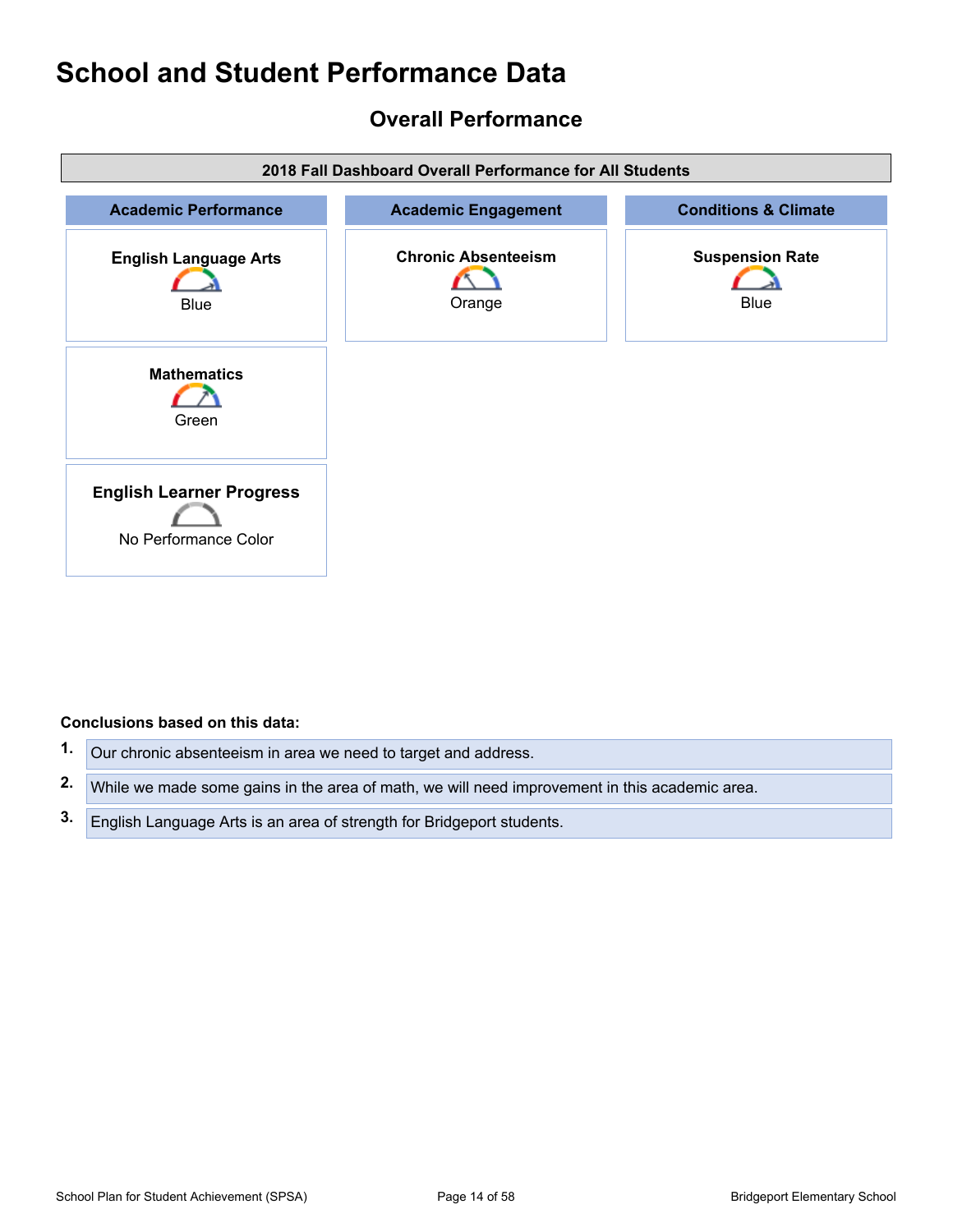# <span id="page-14-0"></span>**Academic Performance English Language Arts**

The performance levels are color-coded and range from lowest-to-highest performance in the following order:



This section provides number of student groups in each color.

| 2018 Fall Dashboard English Language Arts Equity Report              |  |  |  |  |
|----------------------------------------------------------------------|--|--|--|--|
| <b>Yellow</b><br><b>Green</b><br><b>Blue</b><br>Red<br><b>Orange</b> |  |  |  |  |
|                                                                      |  |  |  |  |

This section provides a view of Student Assessment Results and other aspects of this school's performance, specifically how well students are meeting grade-level standards on the English Language Arts assessment. This measure is based on student performance on the Smarter Balanced Summative Assessment, which is taken annually by students in grades 3–8 and grade 11.

| 2018 Fall Dashboard English Language Arts Performance for All Students/Student Group |                            |                                     |  |  |  |
|--------------------------------------------------------------------------------------|----------------------------|-------------------------------------|--|--|--|
| <b>All Students</b>                                                                  | <b>English Learners</b>    | <b>Foster Youth</b>                 |  |  |  |
| Blue                                                                                 | Blue                       | No Performance Color                |  |  |  |
| 53 points above standard                                                             | 50.4 points above standard | Less than 11 Students - Data Not    |  |  |  |
| Maintained 2.4 points                                                                | Maintained -2.6 points     | Displayed for Privacy<br>1 students |  |  |  |
| 466 students                                                                         | 75 students                |                                     |  |  |  |
| <b>Homeless</b><br><b>Socioeconomically Disadvantaged</b>                            |                            | <b>Students with Disabilities</b>   |  |  |  |
| No Performance Color                                                                 |                            |                                     |  |  |  |
|                                                                                      | Blue                       | Orange                              |  |  |  |
| Less than 11 Students - Data Not                                                     | 18 points above standard   | 31.6 points below standard          |  |  |  |
| Displayed for Privacy<br>5 students                                                  | Increased 23 points        | Declined -7.2 points                |  |  |  |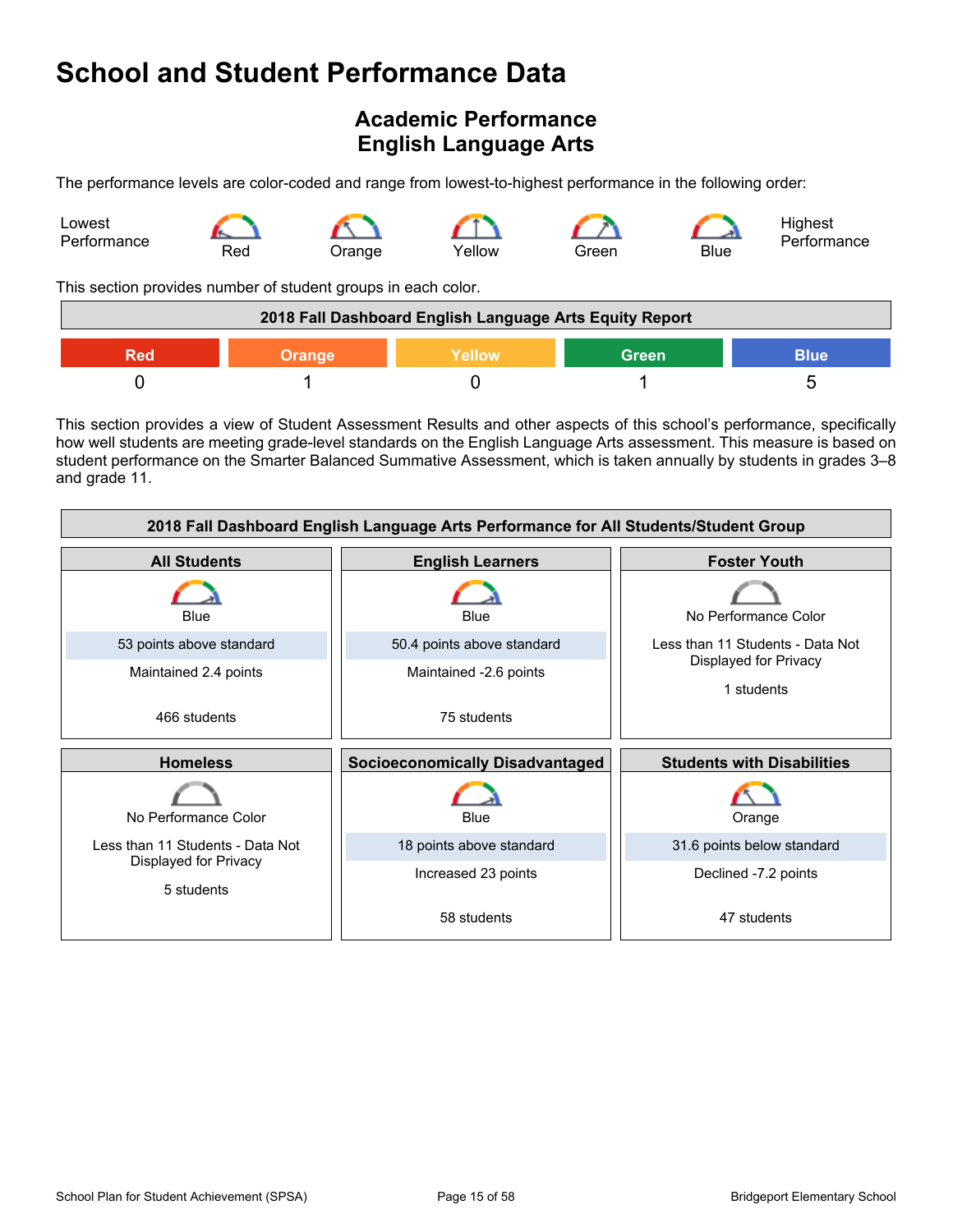

This section provides a view of Student Assessment Results and other aspects of this school's performance, specifically how well students are meeting grade-level standards on the English Language Arts assessment. This measure is based on student performance on the Smarter Balanced Summative Assessment, which is taken annually by students in grades 3–8 and grade 11.

| 2018 Fall Dashboard English Language Arts Data Comparisons for English Learners |                                      |                            |  |  |  |
|---------------------------------------------------------------------------------|--------------------------------------|----------------------------|--|--|--|
| <b>Current English Learner</b>                                                  | <b>Reclassified English Learners</b> | <b>English Only</b>        |  |  |  |
| 3.4 points above standard                                                       | 79.9 points above standard           | 50.3 points above standard |  |  |  |
| Maintained 0.1 points                                                           | Maintained -1.7 points               | Increased 4.3 points       |  |  |  |
| 29 students                                                                     | 46 students                          | 371 students               |  |  |  |

- **1.** Our Students with Disabilities declined in their academic progress in ELA by 7 points and they are already below the standard.
- **2.** Our Economically Disadvantaged students made gains in the area of ELA by increasing 20 points and staying above the state standard.
- **3.** Our African American students declined in their academic progress by 9.5 points and are 14.6 points above the state average.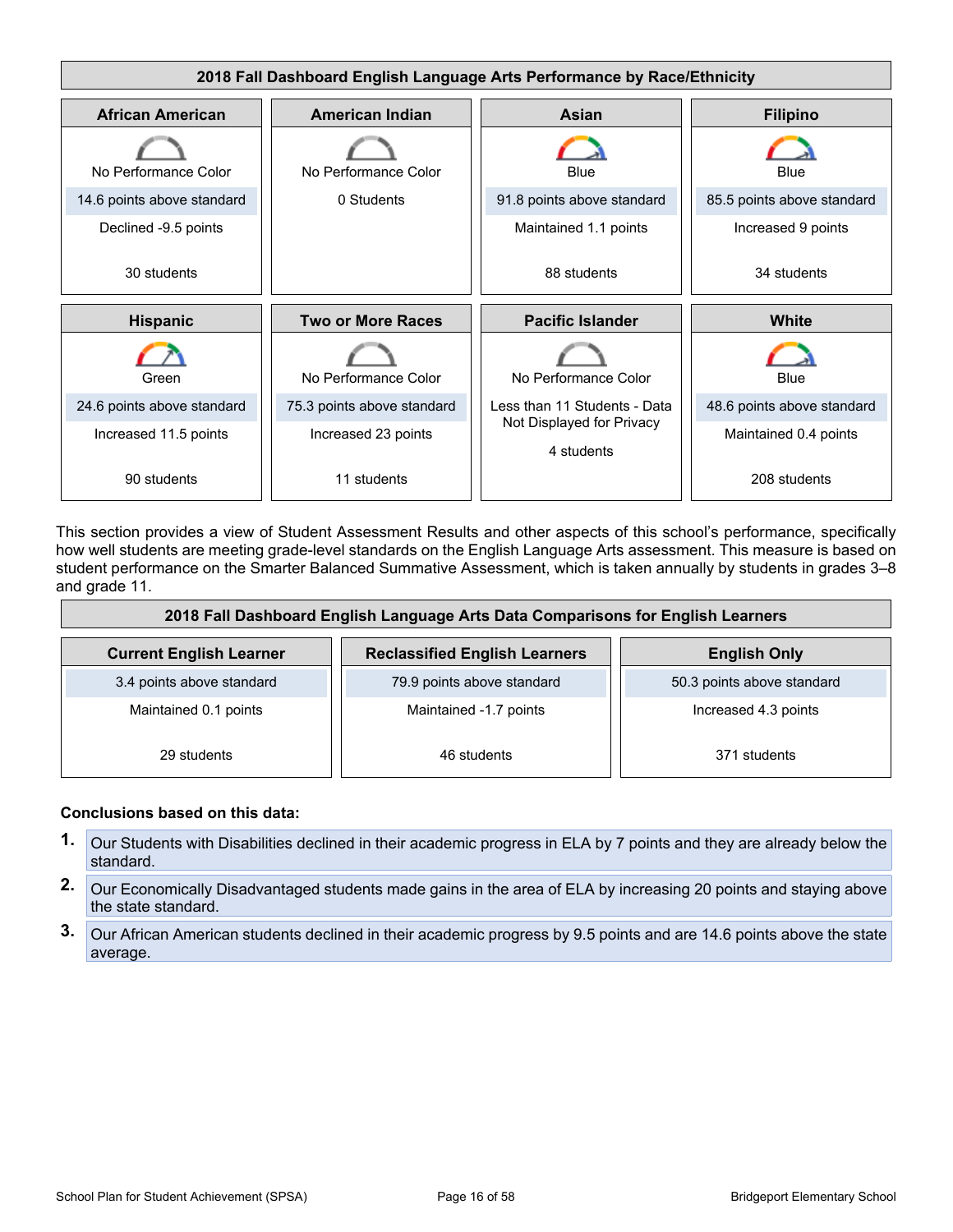### **Academic Performance Mathematics**

The performance levels are color-coded and range from lowest-to-highest performance in the following order:



This section provides number of student groups in each color.

| 2018 Fall Dashboard Mathematics Equity Report |               |        |              |             |
|-----------------------------------------------|---------------|--------|--------------|-------------|
| Red                                           | <b>Orange</b> | Yellow | <b>Green</b> | <b>Blue</b> |
|                                               |               |        |              |             |

This section provides a view of Student Assessment Results and other aspects of this school's performance, specifically how well students are meeting grade-level standards on the Mathematics assessment. This measure is based on student performance on the Smarter Balanced Summative Assessment, which is taken annually by students in grades 3–8 and grade 11.

| 2018 Fall Dashboard Mathematics Performance for All Students/Student Group |                                        |                                     |  |  |  |
|----------------------------------------------------------------------------|----------------------------------------|-------------------------------------|--|--|--|
| <b>All Students</b>                                                        | <b>English Learners</b>                | <b>Foster Youth</b>                 |  |  |  |
| Green                                                                      | Blue                                   | No Performance Color                |  |  |  |
| 25.1 points above standard                                                 | 36.2 points above standard             | Less than 11 Students - Data Not    |  |  |  |
| Increased 6 points                                                         | Increased 11.3 points                  | Displayed for Privacy<br>1 students |  |  |  |
| 466 students                                                               | 75 students                            |                                     |  |  |  |
| <b>Homeless</b>                                                            | <b>Socioeconomically Disadvantaged</b> | <b>Students with Disabilities</b>   |  |  |  |
| No Performance Color                                                       | Green                                  | Orange                              |  |  |  |
| Less than 11 Students - Data Not                                           | 10 points below standard               | 44.2 points below standard          |  |  |  |
| Displayed for Privacy                                                      | Increased                              | Declined -12.1 points               |  |  |  |
| 5 students                                                                 | $24.2$ nointe<br>58 students           | 47 students                         |  |  |  |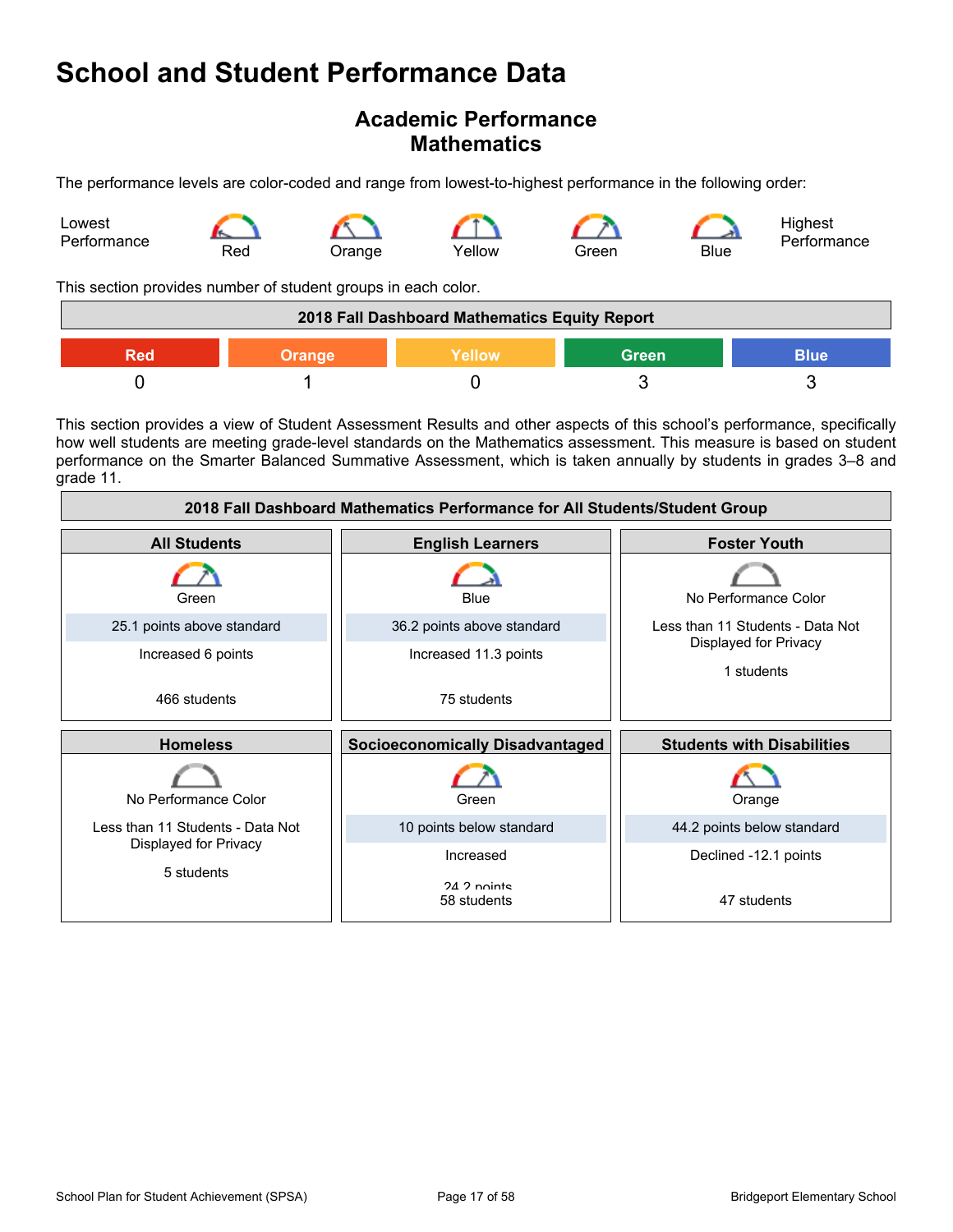

This section provides a view of Student Assessment Results and other aspects of this school's performance, specifically how well students are meeting grade-level standards on the Mathematics assessment. This measure is based on student performance on the Smarter Balanced Summative Assessment, which is taken annually by students in grades 3–8 and grade 11.

| 2018 Fall Dashboard Mathematics Data Comparisons for English Learners |                                      |                            |  |  |  |
|-----------------------------------------------------------------------|--------------------------------------|----------------------------|--|--|--|
| <b>Current English Learner</b>                                        | <b>Reclassified English Learners</b> | <b>English Only</b>        |  |  |  |
| 1 points above standard                                               | 58.5 points above standard           | 19.4 points above standard |  |  |  |
| Increased                                                             | Increased 10.6 points                | Increased 5.1 points       |  |  |  |
| 15.8 nointe<br>29 students                                            | 46 students                          | 371 students               |  |  |  |

- **1.** Our RFEP students increased twice as much as our English Only students and they are 58.5 points above the standard while our English Only students are 19.4 points above the standard.
- **2.** Our Economically Disadvantaged students increased 24.2 points and are now 10 points below the standard.
- **3.** Our African American and Students with Disabilities declined in their points (9.7 and 12.1 respectively).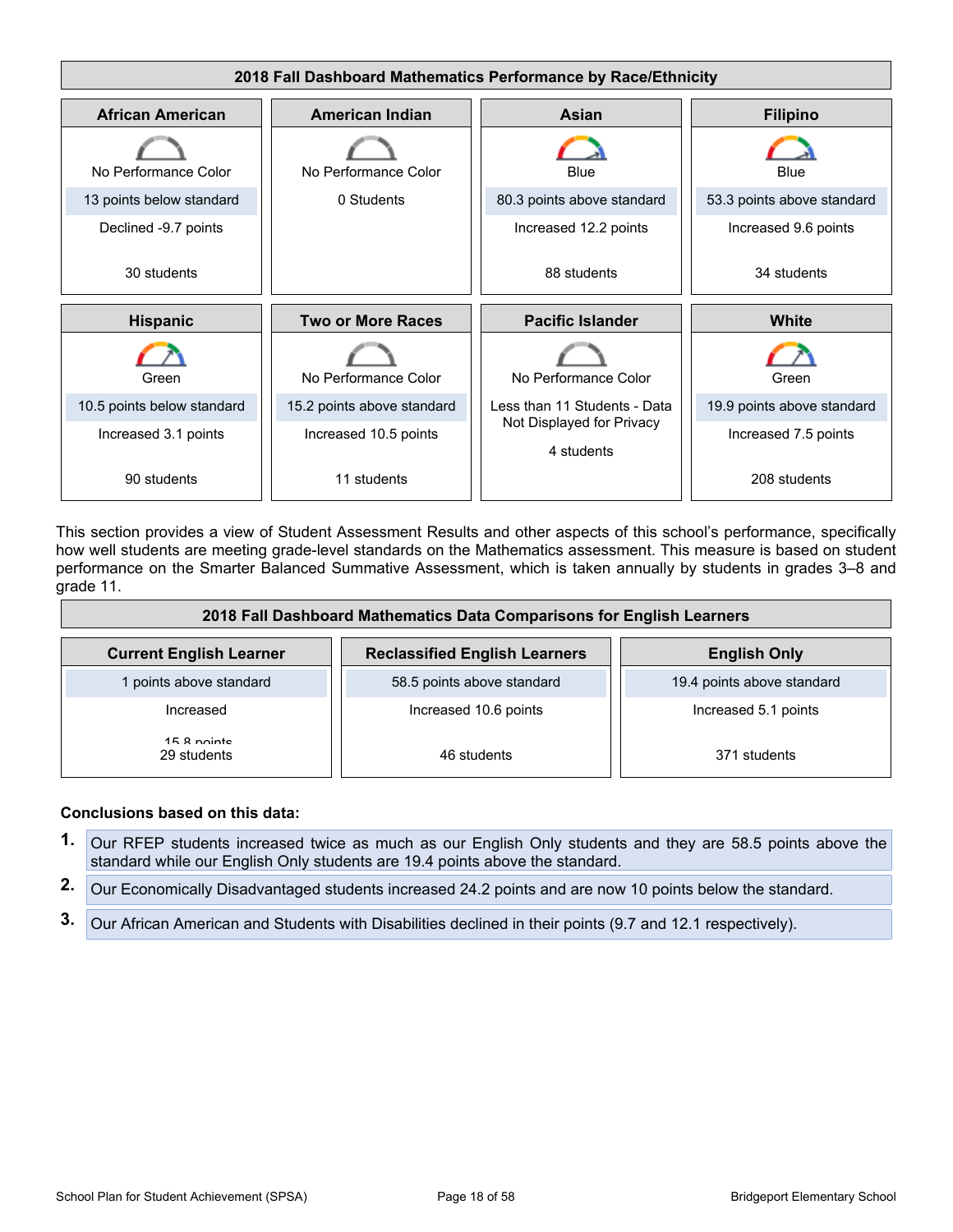### **Academic Performance English Learner Progress**

This section provides a view of the percent of students performing at each level on the new English Language Proficiency Assessments for California (ELPAC) assessment. With the transition ELPAC, the 2018 Dashboard is unable to report a performance level (color) for this measure.

| 2018 Fall Dashboard English Language Proficiency Assessments for California Results |                                     |                                                  |                                                |                                             |
|-------------------------------------------------------------------------------------|-------------------------------------|--------------------------------------------------|------------------------------------------------|---------------------------------------------|
| Number of<br><b>Students</b>                                                        | Level 4<br>Well<br><b>Developed</b> | Level 3<br><b>Moderately</b><br><b>Developed</b> | Level 2<br><b>Somewhat</b><br><b>Developed</b> | Level 1<br><b>Beginning</b><br><b>Stage</b> |
| 93                                                                                  | 63.4%                               | 25.8%                                            | 5.4%                                           | 5.4%                                        |

- **1.** A majority of our students scored a Level 4 on the ELPAC assessment.
- **2.** We have about 10% of our English Learners who will require additional language development to increase their academic and functional language skills to become English Proficient.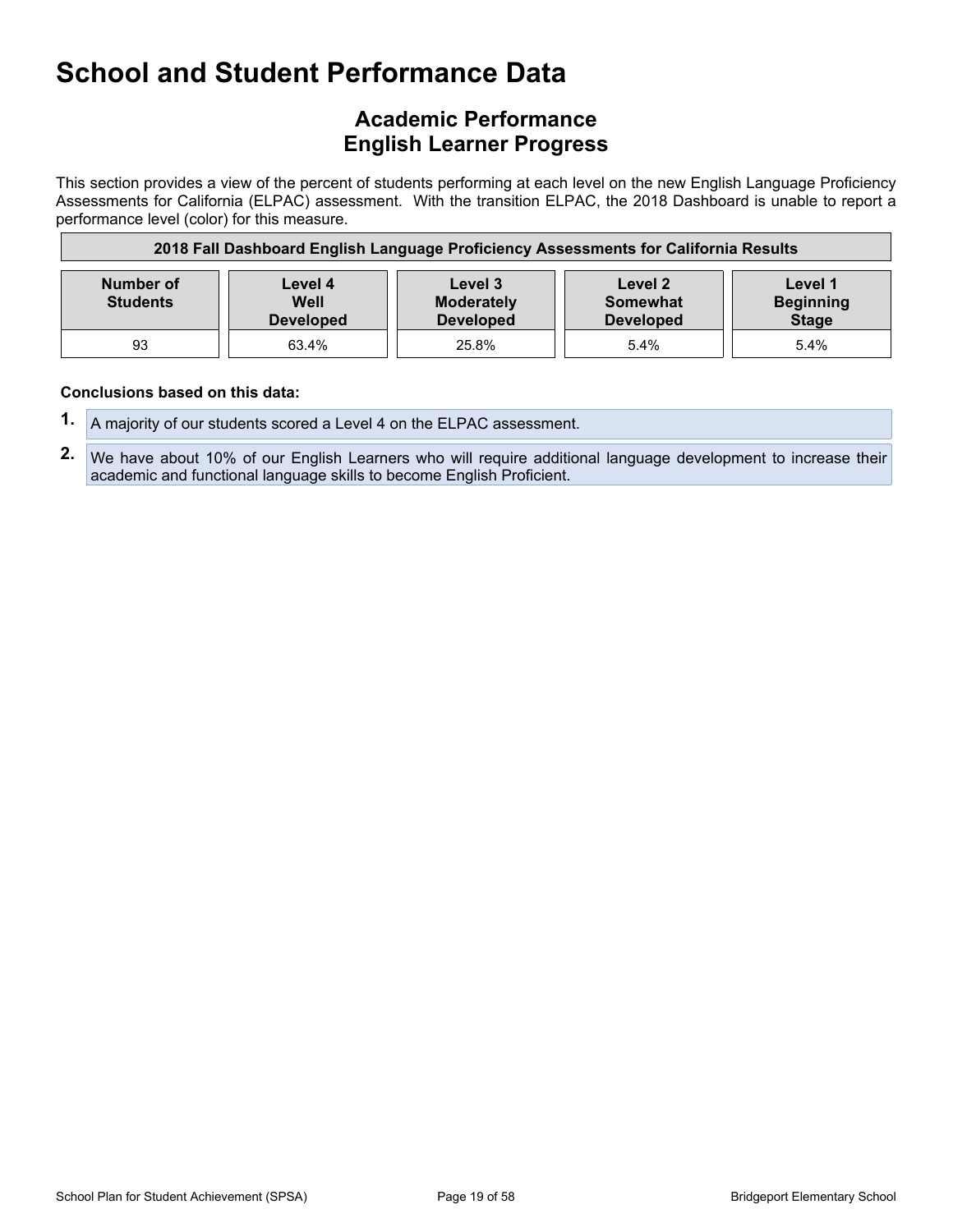### **Academic Performance College/Career**

The performance levels are color-coded and range from lowest-to-highest performance in the following order:

| Lowest<br>Performance                                                                                                                                   | Red                 | Orange                                                            | Yellow                                 | Green |              | <b>Blue</b>                       | Highest<br>Performance                                                                                                   |
|---------------------------------------------------------------------------------------------------------------------------------------------------------|---------------------|-------------------------------------------------------------------|----------------------------------------|-------|--------------|-----------------------------------|--------------------------------------------------------------------------------------------------------------------------|
| This section provides number of student groups in each color.                                                                                           |                     |                                                                   |                                        |       |              |                                   |                                                                                                                          |
|                                                                                                                                                         |                     | 2018 Fall Dashboard College/Career Equity Report                  |                                        |       |              |                                   |                                                                                                                          |
| <b>Red</b>                                                                                                                                              |                     | Orange                                                            | Yellow                                 |       | <b>Green</b> |                                   | <b>Blue</b>                                                                                                              |
| This section provides information on the percentage of high school graduates who are placed in the "Prepared" level on the<br>College/Career Indicator. |                     |                                                                   |                                        |       |              |                                   |                                                                                                                          |
|                                                                                                                                                         |                     | 2018 Fall Dashboard College/Career for All Students/Student Group |                                        |       |              |                                   |                                                                                                                          |
|                                                                                                                                                         | <b>All Students</b> |                                                                   | <b>English Learners</b>                |       |              |                                   | <b>Foster Youth</b>                                                                                                      |
|                                                                                                                                                         | <b>Homeless</b>     |                                                                   | <b>Socioeconomically Disadvantaged</b> |       |              | <b>Students with Disabilities</b> |                                                                                                                          |
| 2018 Fall Dashboard College/Career by Race/Ethnicity                                                                                                    |                     |                                                                   |                                        |       |              |                                   |                                                                                                                          |
| <b>African American</b>                                                                                                                                 |                     | <b>American Indian</b><br>Asian                                   |                                        |       |              | <b>Filipino</b>                   |                                                                                                                          |
| <b>Hispanic</b>                                                                                                                                         |                     | <b>Two or More Races</b>                                          | <b>Pacific Islander</b>                |       |              |                                   | <b>White</b>                                                                                                             |
|                                                                                                                                                         |                     |                                                                   |                                        |       |              |                                   | This section provides a view of the percent of students per vear that qualify as Not Prepared. Approaching Prepared, and |

ection provides a view of the percent of students per year that qualify as Not Prepared, Approaching Prepared, and Prepared.

| 2018 Fall Dashboard College/Career 3-Year Performance      |                     |                             |  |  |  |
|------------------------------------------------------------|---------------------|-----------------------------|--|--|--|
| Class of 2016                                              | Class of 2017       | Class of 2018               |  |  |  |
| Prepared<br><b>Prepared</b>                                |                     | <b>Prepared</b>             |  |  |  |
| <b>Approaching Prepared</b><br><b>Approaching Prepared</b> |                     | <b>Approaching Prepared</b> |  |  |  |
| <b>Not Prepared</b>                                        | <b>Not Prepared</b> |                             |  |  |  |

**Conclusions based on this data:**

**1.**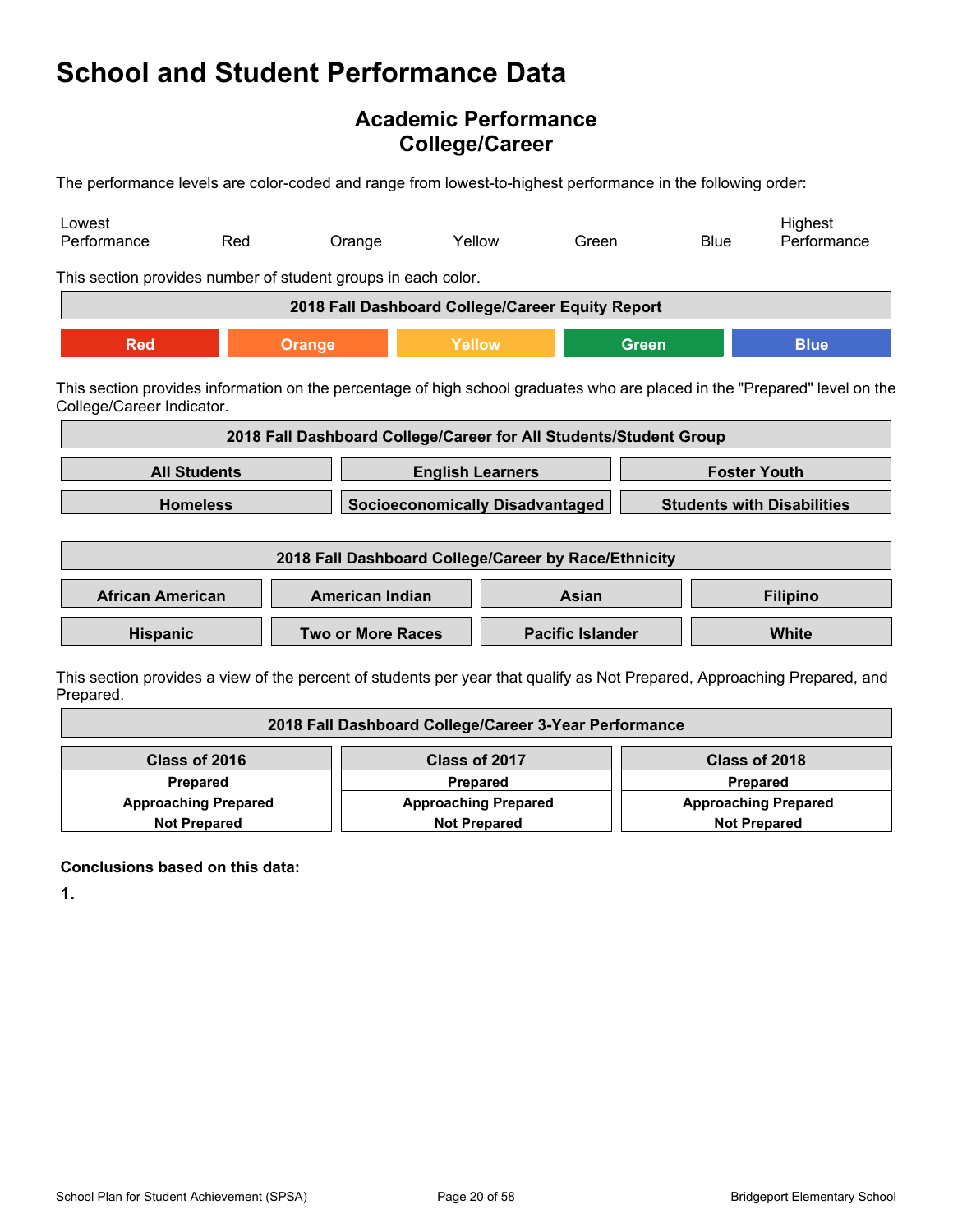# <span id="page-20-0"></span>**Academic Engagement Chronic Absenteeism**

The performance levels are color-coded and range from lowest-to-highest performance in the following order:



This section provides number of student groups in each color.

|  | 2018 Fall Dashboard Chronic Absenteeism Equity Report |       |      |
|--|-------------------------------------------------------|-------|------|
|  | <b>Nellow</b>                                         | Green | 3lue |
|  |                                                       |       |      |

This section provides information about the percentage of students in kindergarten through grade 8 who are absent 10 percent or more of the instructional days they were enrolled.

| 2018 Fall Dashboard Chronic Absenteeism for All Students/Student Group |                                        |                                     |  |
|------------------------------------------------------------------------|----------------------------------------|-------------------------------------|--|
| <b>All Students</b>                                                    | <b>English Learners</b>                | <b>Foster Youth</b>                 |  |
| Orange                                                                 | Orange                                 | No Performance Color                |  |
| 6.1% chronically absent                                                | 7.3% chronically absent                | Less than 11 Students - Data Not    |  |
| Increased 1.5%                                                         | Increased 2.5%                         | Displayed for Privacy<br>3 students |  |
| 907 students                                                           | 109 students                           |                                     |  |
| <b>Homeless</b>                                                        | <b>Socioeconomically Disadvantaged</b> | <b>Students with Disabilities</b>   |  |
| No Performance Color                                                   | Yellow                                 | Yellow                              |  |
| Less than 11 Students - Data Not                                       | 10.2% chronically absent               | 6.2% chronically absent             |  |
| Displayed for Privacy<br>10 students                                   | Declined 1.6%                          | Maintained 0.4%                     |  |
|                                                                        | 137 students                           | 81 students                         |  |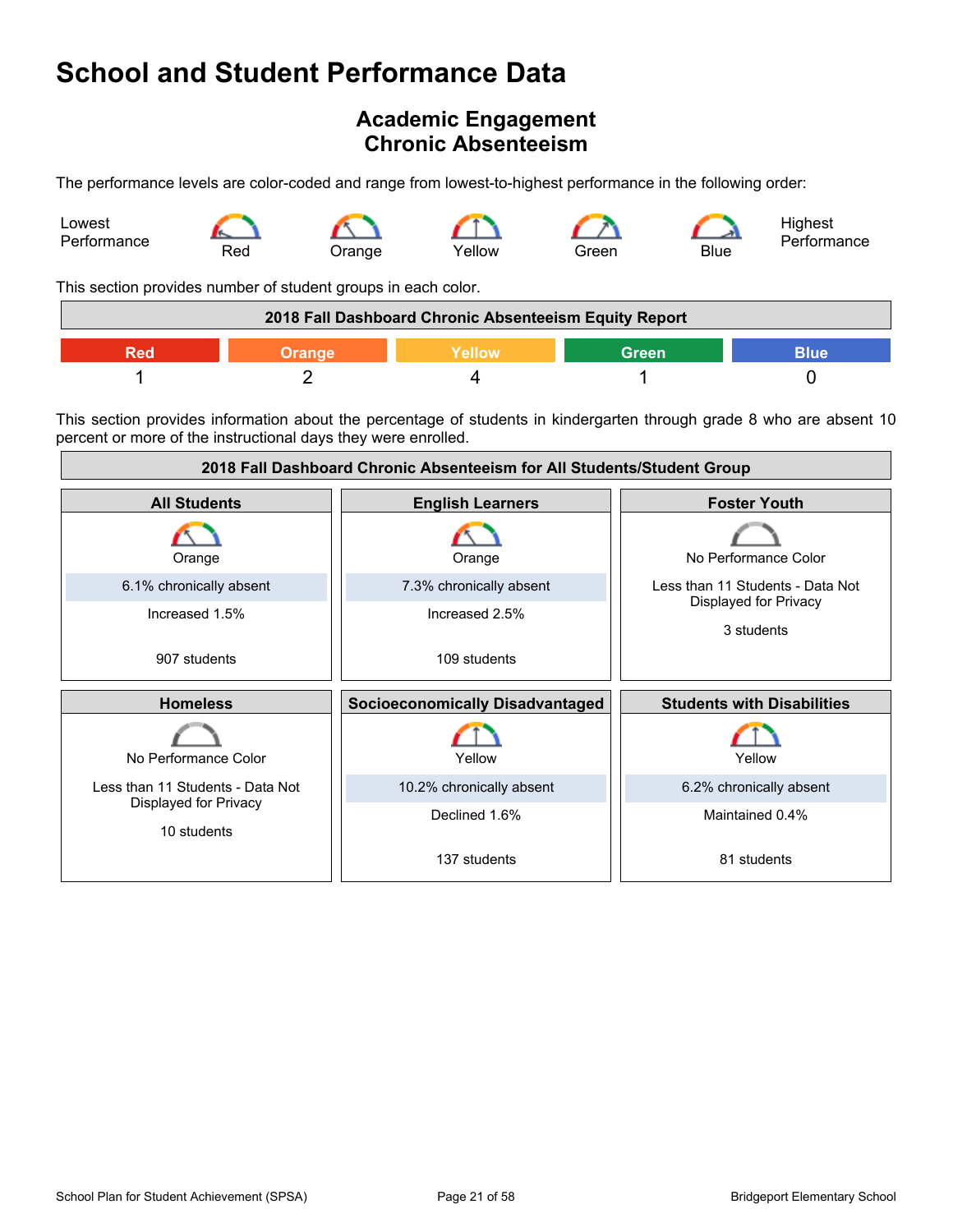

- **1.** About 10% of our Hispanic student population is chronically absent as compared to about 6% of our White student population.
- **2.** 7.3% of our English Learners are chronically absent.
- **3.** 6.2% of Students with Disabilities are chronically absent.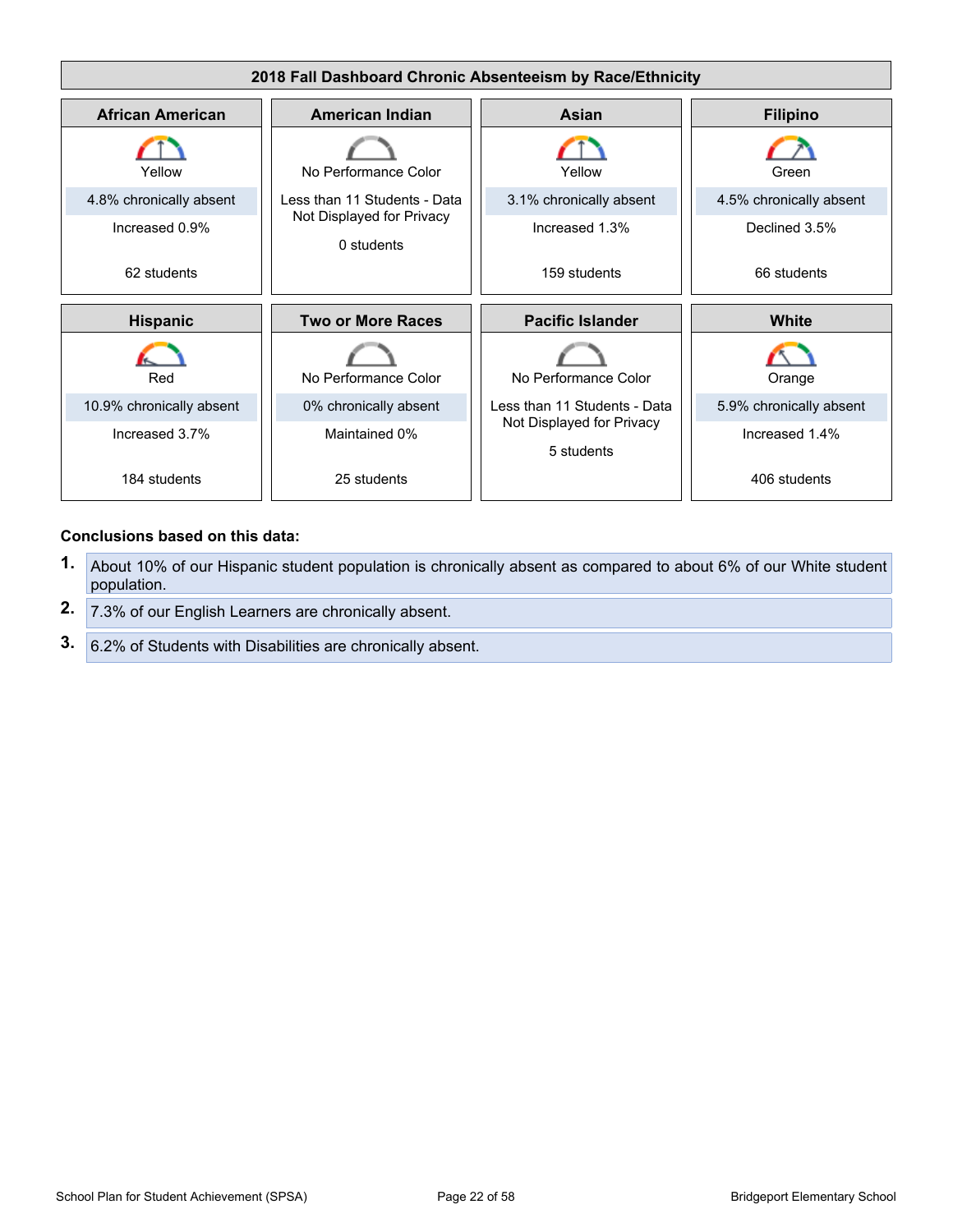### **Academic Engagement Graduation Rate**

The performance levels are color-coded and range from lowest-to-highest performance in the following order:

| Lowest<br>Performance                                                                                                                                                                                          | Red                                                                                            | Orange                                                             |                                             | Yellow | Green |              | <b>Blue</b> | Highest<br>Performance                                                                                                  |
|----------------------------------------------------------------------------------------------------------------------------------------------------------------------------------------------------------------|------------------------------------------------------------------------------------------------|--------------------------------------------------------------------|---------------------------------------------|--------|-------|--------------|-------------|-------------------------------------------------------------------------------------------------------------------------|
| This section provides number of student groups in each color.                                                                                                                                                  |                                                                                                |                                                                    |                                             |        |       |              |             |                                                                                                                         |
|                                                                                                                                                                                                                |                                                                                                | 2018 Fall Dashboard Graduation Rate Equity Report                  |                                             |        |       |              |             |                                                                                                                         |
| <b>Red</b>                                                                                                                                                                                                     |                                                                                                | <b>Orange</b>                                                      | Yellow                                      |        |       | <b>Green</b> |             | <b>Blue</b>                                                                                                             |
| high school diploma or complete their graduation requirements at an alternative school.                                                                                                                        |                                                                                                |                                                                    |                                             |        |       |              |             | This section provides information about students completing high school, which includes students who receive a standard |
|                                                                                                                                                                                                                |                                                                                                | 2018 Fall Dashboard Graduation Rate for All Students/Student Group |                                             |        |       |              |             |                                                                                                                         |
|                                                                                                                                                                                                                | <b>All Students</b><br><b>Foster Youth</b><br><b>English Learners</b>                          |                                                                    |                                             |        |       |              |             |                                                                                                                         |
|                                                                                                                                                                                                                | <b>Homeless</b><br><b>Socioeconomically Disadvantaged</b><br><b>Students with Disabilities</b> |                                                                    |                                             |        |       |              |             |                                                                                                                         |
| 2018 Fall Dashboard Graduation Rate by Race/Ethnicity                                                                                                                                                          |                                                                                                |                                                                    |                                             |        |       |              |             |                                                                                                                         |
| <b>African American</b>                                                                                                                                                                                        |                                                                                                | <b>American Indian</b>                                             |                                             |        | Asian |              |             | <b>Filipino</b>                                                                                                         |
|                                                                                                                                                                                                                | <b>Pacific Islander</b><br>Hispanic<br><b>Two or More Races</b>                                |                                                                    | White                                       |        |       |              |             |                                                                                                                         |
| This section provides a view of the percentage of students who received a high school diploma within four years of<br>entering ninth grade or complete their graduation requirements at an alternative school. |                                                                                                |                                                                    |                                             |        |       |              |             |                                                                                                                         |
|                                                                                                                                                                                                                |                                                                                                |                                                                    | 2018 Fall Dashboard Graduation Rate by Year |        |       |              |             |                                                                                                                         |

**2017 2018** 

**Conclusions based on this data:**

**1.**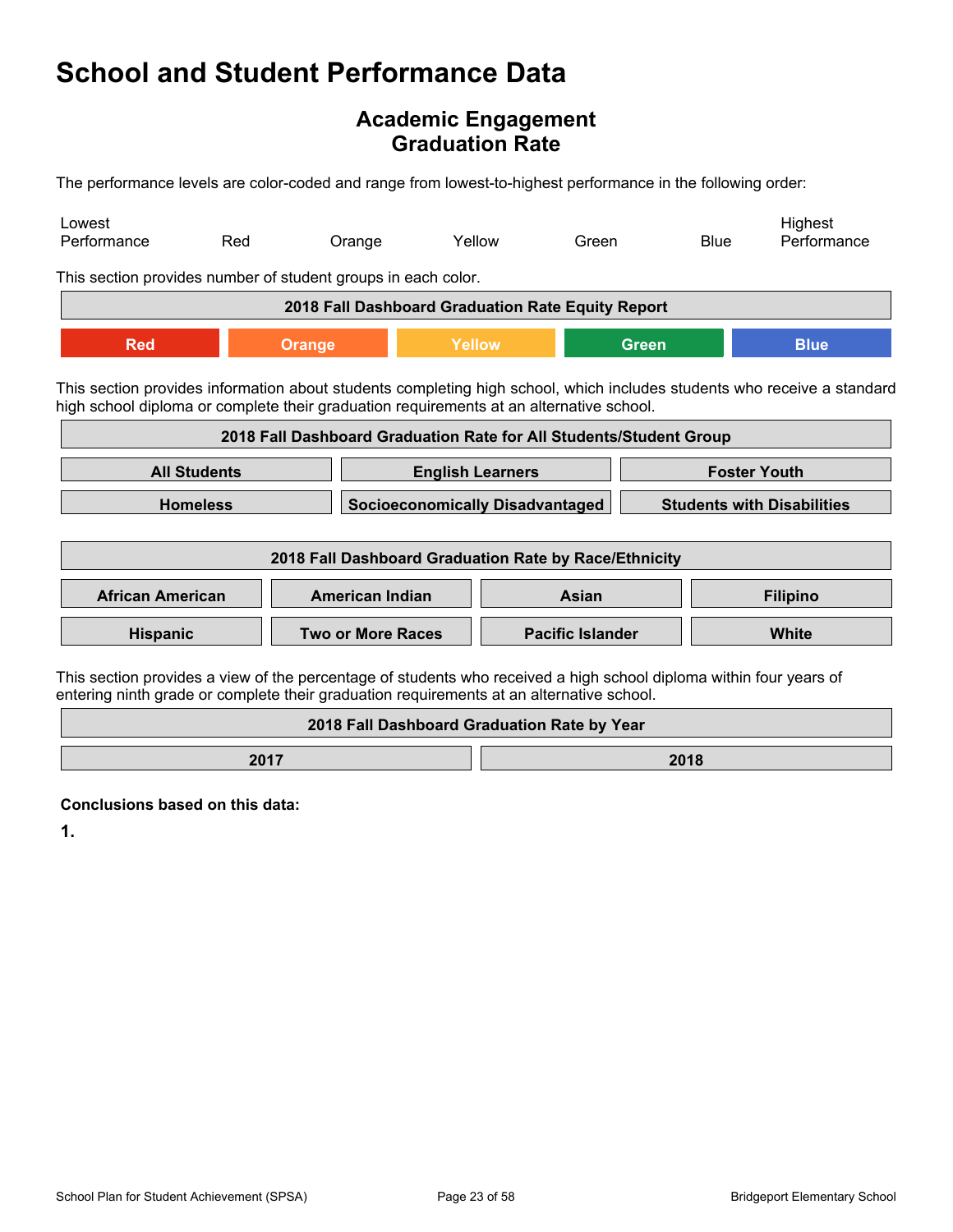### <span id="page-23-0"></span>**Conditions & Climate Suspension Rate**

The performance levels are color-coded and range from lowest-to-highest performance in the following order:



This section provides number of student groups in each color.

|     |               | 2018 Fall Dashboard Suspension Rate Equity Report |              |             |
|-----|---------------|---------------------------------------------------|--------------|-------------|
| Red | <b>Orange</b> | Yellow                                            | <b>Green</b> | <b>Blue</b> |
|     |               |                                                   |              |             |

This section provides information about the percentage of students in kindergarten through grade 12 who have been suspended at least once in a given school year. Students who are suspended multiple times are only counted once.

| 2018 Fall Dashboard Suspension Rate for All Students/Student Group |                                        |                                                |  |
|--------------------------------------------------------------------|----------------------------------------|------------------------------------------------|--|
| <b>All Students</b>                                                | <b>English Learners</b>                | <b>Foster Youth</b>                            |  |
| Blue                                                               | Blue                                   | No Performance Color                           |  |
| 0% suspended at least once                                         | 0% suspended at least once             | Less than 11 Students - Data Not<br>3 students |  |
| Maintained 0%                                                      | Maintained 0%                          |                                                |  |
| 919 students                                                       | 111 students                           |                                                |  |
|                                                                    |                                        |                                                |  |
| <b>Homeless</b>                                                    | <b>Socioeconomically Disadvantaged</b> | <b>Students with Disabilities</b>              |  |
| No Performance Color                                               | Blue                                   | <b>Blue</b>                                    |  |
| Less than 11 Students - Data Not<br>10 students                    | 0% suspended at least once             | 0% suspended at least once                     |  |
|                                                                    | Maintained 0%                          | Maintained 0%                                  |  |
|                                                                    | 137 students                           | 82 students                                    |  |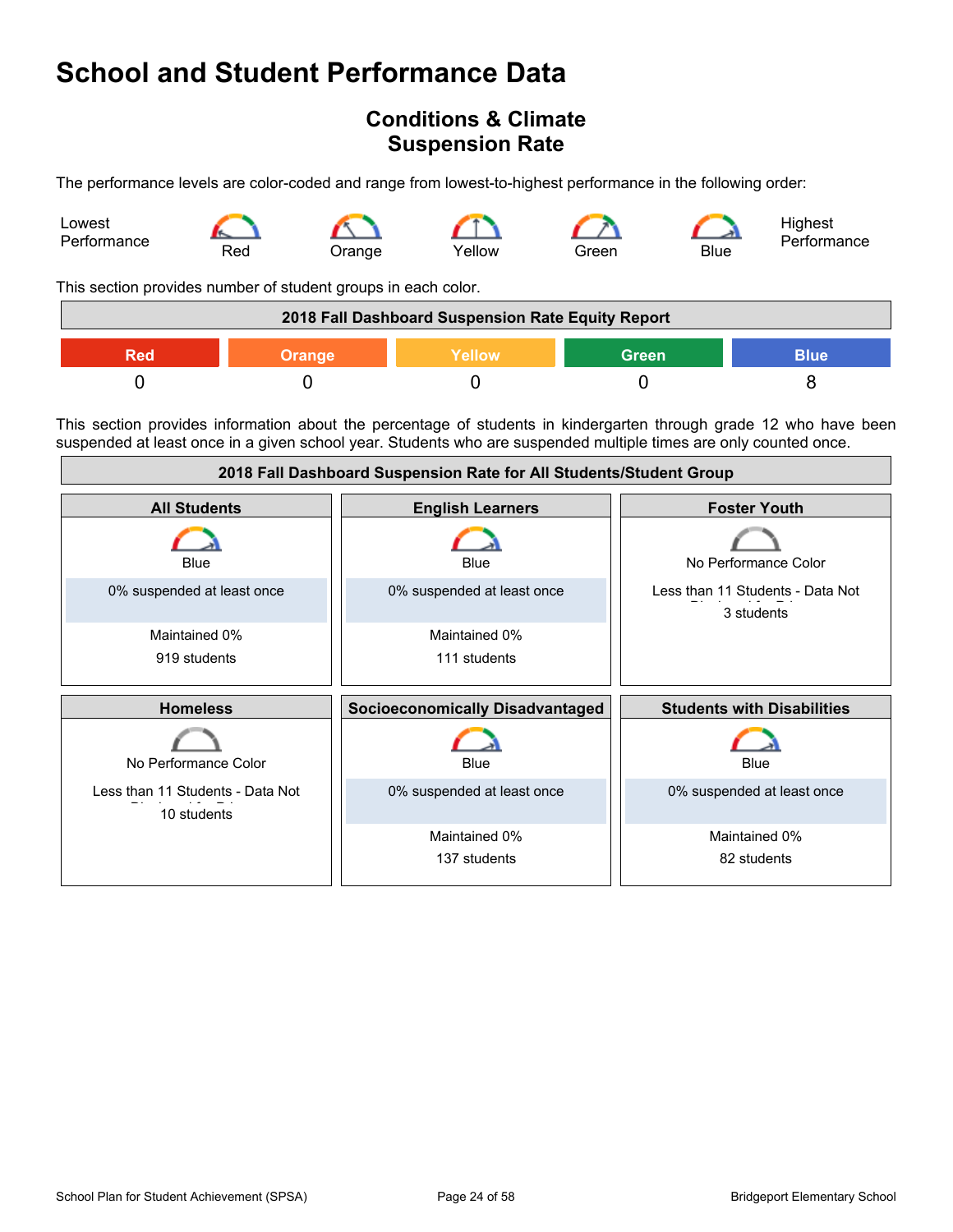

This section provides a view of the percentage of students who were suspended.

| 2018 Fall Dashboard Suspension Rate by Year |                            |                            |  |
|---------------------------------------------|----------------------------|----------------------------|--|
| 2016                                        | 2017                       | 2018                       |  |
| 0.2% suspended at least once                | 0% suspended at least once | 0% suspended at least once |  |

#### **Conclusions based on this data:**

**1.** We did not suspend any students this year.

**2.** We have implemented restorative practices and have continued our implementation of the PBIS framework.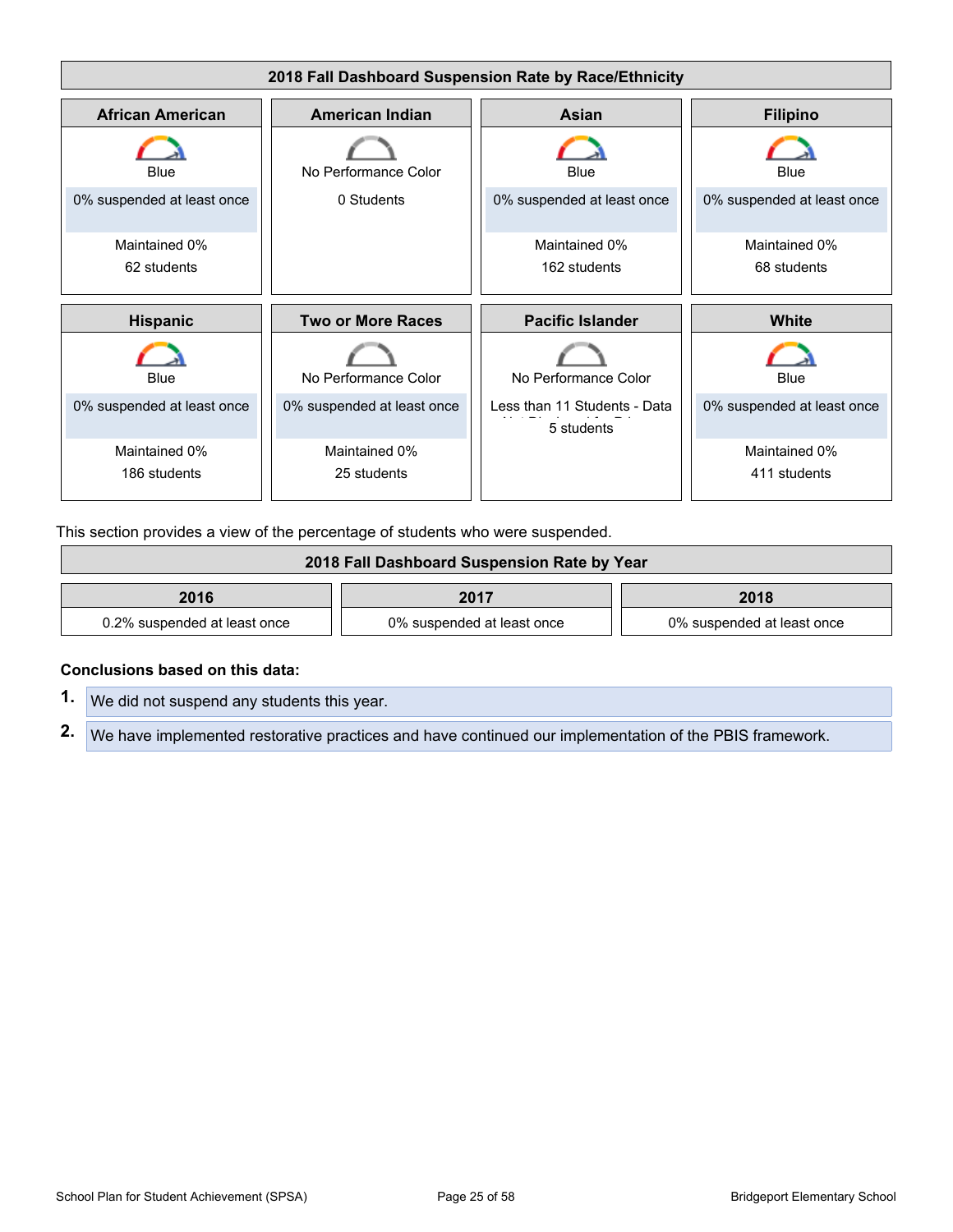# <span id="page-25-0"></span>**Goals, Strategies, & Proposed Expenditures**

# <span id="page-25-1"></span>**Goal 1**

### **Subject**

STUDENT ACHIEVEMENT

### **Goal Statement**

Increase percentage of students meeting/exceeding standards on 2019 CAASPP in ELA and Math by 5%. Increase percentage of students in Grade 5 meeting all six criteria on the Physical Fitness Test from 55% to 60%. Increase English level proficiency of students by one ELPAC level. Provide instruction in the Visual and Performing Arts standards to the students. Increase student access and use of technology as it pertains to their grade level. Provide instruction in Social Studies based upon the California State Standards. Provide differentiated instruction for students with IEPs or designated GATE students to meet their needs.

# **LCAP Goal**

To increase student achievement in all core academic areas by June 2020.

# **Basis for this Goal**

CAST Data - Science Physical Fitness Test Common Assessment Data Math, ELA Benchmark Data ADEPT Data School Site Council Survey CAASPP results ELPAC data

# **Expected Annual Measurable Outcomes**

| <b>Metric/Indicator</b>                                                                                                    | <b>Baseline</b>                                                                                         | <b>Expected Outcome</b>                                                                                              |
|----------------------------------------------------------------------------------------------------------------------------|---------------------------------------------------------------------------------------------------------|----------------------------------------------------------------------------------------------------------------------|
| Improve student outcomes in ELA<br>(CAASPP)                                                                                | 75% of students are at or above<br>standard as measured by the<br>CAASPP ELA summative test.            | Increase by 5% the number of<br>students who score at or above<br>standard on the CAASPP ELA test in<br>grades 3-6.  |
| Improve student outcomes in Math<br>(CAASPP)                                                                               | 63% of students are at or above<br>standard as measured by the<br><b>CAASPP Math summative test.</b>    | Increase by 5% the number of<br>students who score at or above<br>standard on the CAASPP Math test in<br>grades 3-6. |
| Improve in mastery of NGSS<br>standards (CAST)                                                                             | Will gather baseline this year with<br>2018-2019 CAST results.                                          | Improvement in mastery of NGSS<br>standards.                                                                         |
| Implement PE 200 min. per every 10<br>days for an increase in grade 5 PE<br>state testing (Physical Fitness State<br>Test) | Over 50% of the students have met<br>PE state standards as measured by<br>the CA state test in grade 5. | Increase by 5% the number of<br>students overall who have met PE<br>standards in grade 5.                            |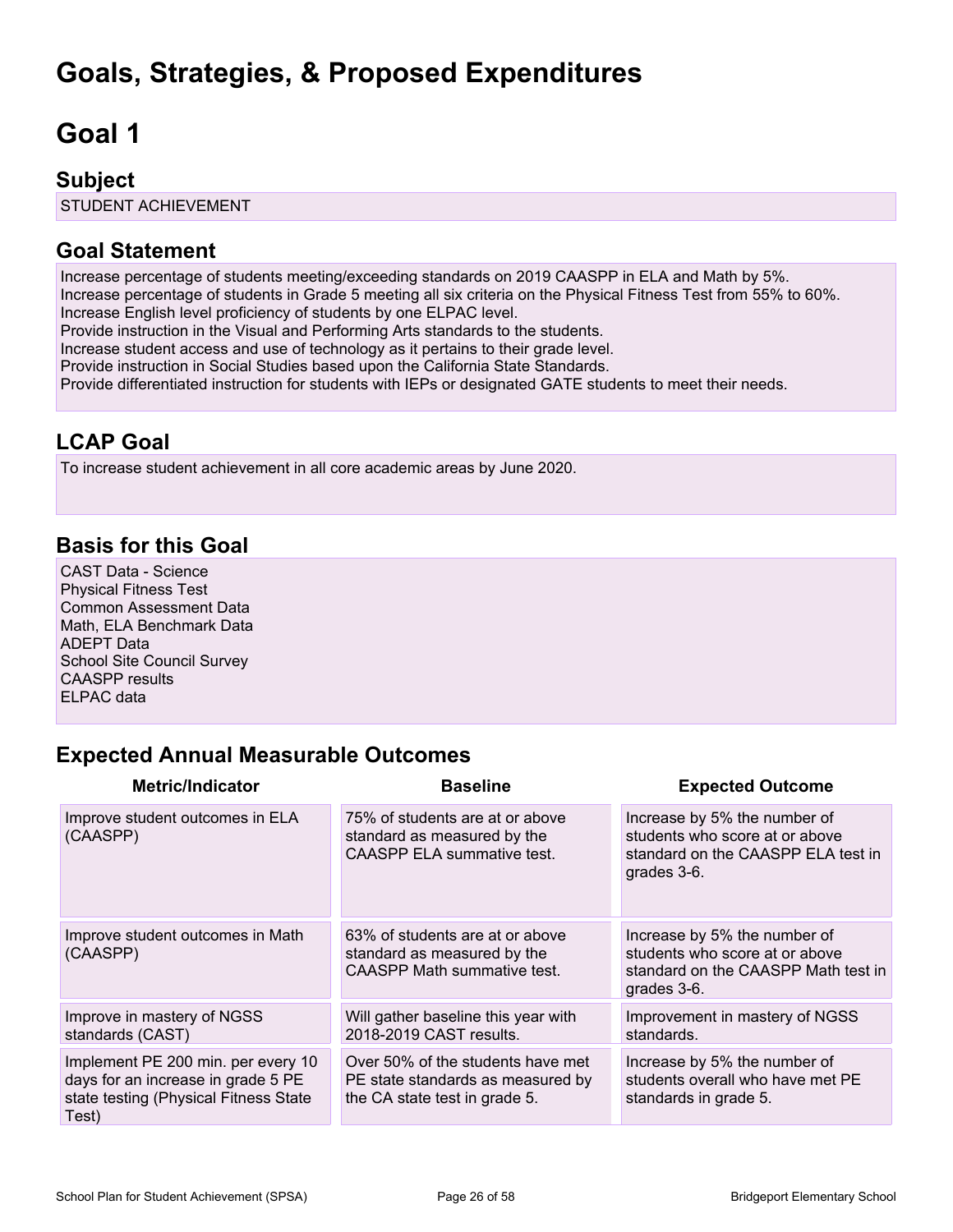| <b>Metric/Indicator</b>                                                                        | <b>Baseline</b>                                                         | <b>Expected Outcome</b>                                                                                  |
|------------------------------------------------------------------------------------------------|-------------------------------------------------------------------------|----------------------------------------------------------------------------------------------------------|
| Close the achievement gap in ELA<br>for EL students (CAASPP)                                   | 50% of English Learners met or<br>exceeded standards on CAASPP<br>ELA.  | Increase by 5% the number of<br>English Learners who meet or<br>exceed standards on CAASPP ELA<br>test.  |
| Close the achievement gap in Math<br>for EL students (CAASPP)                                  | 44% of English Learners met or<br>exceeded standards on CAASPP<br>Math. | Increase by 5% the number of<br>English Learners who meet or<br>exceed standards on CAASPP Math<br>test. |
| Close the achievement gap in ELA<br>for students categorized as Low<br>Socio-Economic status.  | 59% of Low SES students met or<br>exceeded standards on CAASPP<br>ELA.  | Increase by 5% the number of Low<br>SES students who meet or exceed<br>standards on CAASPP ELA test.     |
| Close the achievement gap in Math<br>for students categorized as Low<br>Socio-Economic status. | 42% of Low SES students met or<br>exceeded standards on CAASPP<br>Math. | Increase by 5% the number of Low<br>SES students who meet or exceed<br>standards on CAASPP Math test.    |

# **Planned Strategies/Activities**

### **Strategy/Activity 1**

English Language Arts (ELA) and Math

All kindergarten through 6th grade teachers will review the beginning-of-the-year assessment data during planning time and in the fall with the site administrator to address their concerns, goals, and requests for their students. All TK/Kindergarten through 6th grade teachers will provide intervention for struggling students using systematic flexible

small group differentiated instruction; 2 instructional assistants will be working with grade levels to support their Tier II intervention time.

Provide each grade level the option to have a half day of collaboration time to refine/plan instruction following the morning of their grade level Learning Walk.

Provide targeted intervention for our unduplicated count students, students struggling to meet grade level standards, and students who receive special education services.

The site administrator will establish library schedules for all student access.

Teachers will use common assessments in Math to drive instruction and support students in their learning progression toward mastery of grade level math standards.

English Language Learners

Provide teacher-release time to administer and score ELPAC for our initial/annual assessments in order to collect data to guide targeted instruction.

Provide daily systematic designated ELD instruction for our English Language Learners at their proficiency level. Continue tracking EL students' progress in reading fluency and reading lexile levels with the use of the Reading Counts program.

Low SES, English Language Learners

Provide collaborative planning time during the school day for grade level teams to analyze data, prioritize teaching standards, and design lessons to ensure that our unduplicated count students are making progress toward mastery of grade level standards focused on our English learners and Low SES students to help close the achievement gap. All teachers will participate in focused learning walks in the areas of closing the achievement gap for our English Learners and Low SES students and raising the achievement level for all students.

#### **Students to be Served by this Strategy/Activity**

All students, English learners, Low SES students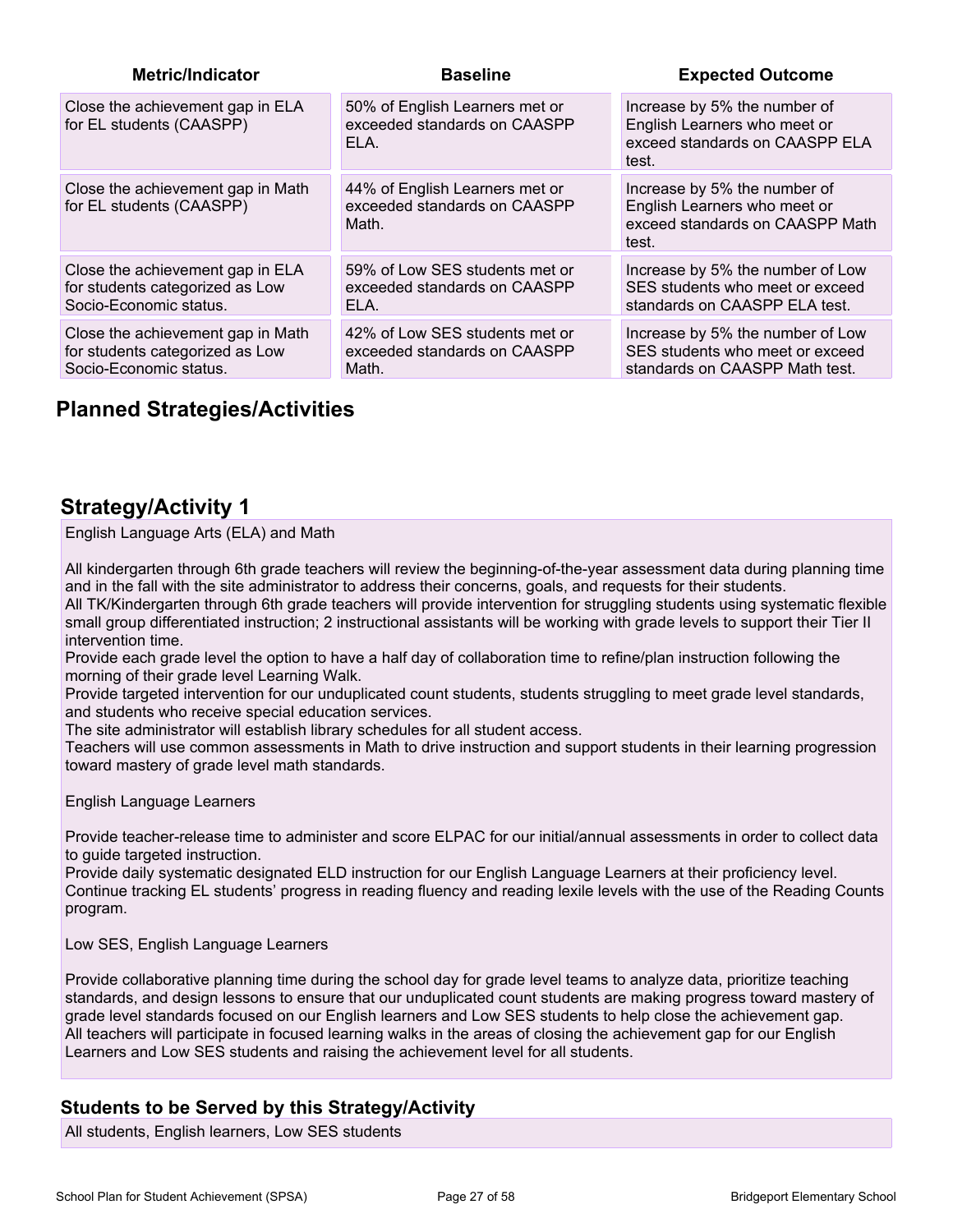April 2019-April 2020

# **Person(s) Responsible**

District Site administrators Teaching staff Interventionists Resource Specialists

#### **Proposed Expenditures for this Strategy/Activity**

| <b>Amount</b>           | 10,000                                                                                                 |
|-------------------------|--------------------------------------------------------------------------------------------------------|
| <b>Source</b>           | LCFF - Supplemental                                                                                    |
| <b>Budget Reference</b> | 1000-1999: Certificated Personnel Salaries                                                             |
| <b>Description</b>      | grade level collaboration time during the school day (Intentional Planning)-substitute<br>release time |
| <b>Amount</b>           | 5,000                                                                                                  |
| <b>Source</b>           | LCFF - Supplemental                                                                                    |
| <b>Budget Reference</b> | 2000-2999: Classified Personnel Salaries                                                               |
| <b>Description</b>      | Interventionists for Tier II support                                                                   |
| Amount                  | 1500                                                                                                   |
| <b>Source</b>           | LCFF - Supplemental                                                                                    |
| <b>Budget Reference</b> | 4000-4999: Books And Supplies                                                                          |
| <b>Description</b>      | Read Live program for Tier III support                                                                 |
| <b>Amount</b>           | 2000                                                                                                   |
| <b>Source</b>           | LCFF - Supplemental                                                                                    |
| <b>Budget Reference</b> | 1000-1999: Certificated Personnel Salaries                                                             |
| <b>Description</b>      | Substitutes for ELPAC annual and summative testing                                                     |
| <b>Amount</b>           | 1000                                                                                                   |
| <b>Source</b>           | LCFF - Supplemental                                                                                    |
| <b>Budget Reference</b> | 1000-1999: Certificated Personnel Salaries                                                             |
| <b>Description</b>      | Substitute for general education teacher to participate in IEP meetings                                |
| <b>Source</b>           | None Specified                                                                                         |
| <b>Budget Reference</b> | None Specified                                                                                         |
| <b>Source</b>           | None Specified                                                                                         |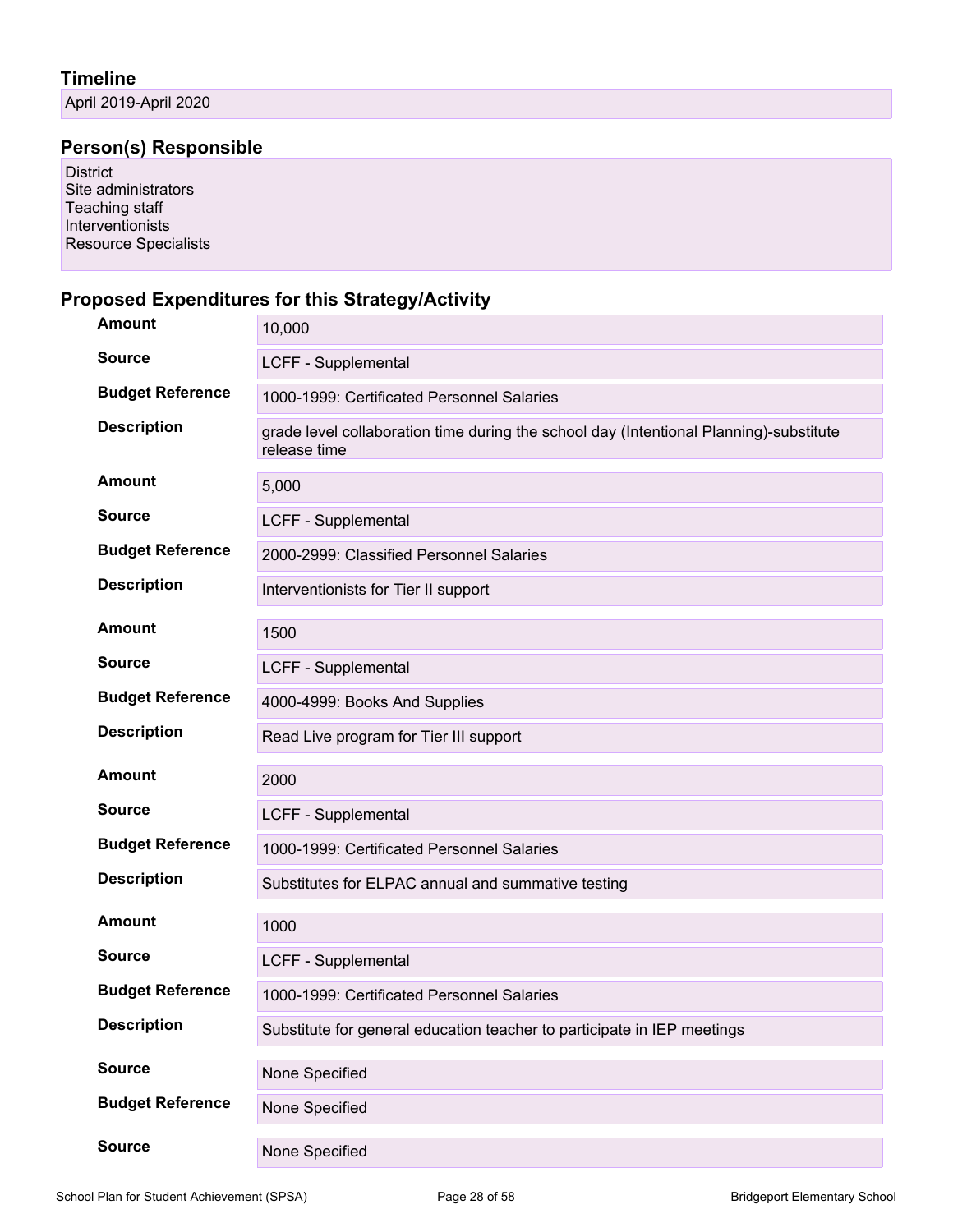| <b>Budget Reference</b> | None Specified |
|-------------------------|----------------|
|                         |                |
| <b>Source</b>           | None Specified |
| <b>Budget Reference</b> | None Specified |
|                         |                |
| <b>Source</b>           |                |
|                         | None Specified |
| <b>Budget Reference</b> |                |
|                         | None Specified |
|                         |                |
| <b>Source</b>           | None Specified |
|                         |                |
| <b>Budget Reference</b> | None Specified |

### **Strategy/Activity 2**

Provide additional grade levels with access to STEMscopes (5a) and support with after-school staff development and collaboration time to implement STEMscopes to support instruction of NGSS standards.

#### **Students to be Served by this Strategy/Activity**

All students

#### **Timeline**

April 2019-April 2020

#### **Person(s) Responsible**

Site administrators Teaching staff

#### **Proposed Expenditures for this Strategy/Activity**

| <b>Amount</b>           | 3,000                                                                                               |
|-------------------------|-----------------------------------------------------------------------------------------------------|
| <b>Source</b>           | LCFF - Base                                                                                         |
| <b>Budget Reference</b> | 4000-4999: Books And Supplies                                                                       |
| <b>Description</b>      | STEMscopes for grades 2-6                                                                           |
| <b>Amount</b>           | 300                                                                                                 |
| <b>Source</b>           | LCFF - Base                                                                                         |
| <b>Budget Reference</b> | 1000-1999: Certificated Personnel Salaries                                                          |
| <b>Description</b>      | Extra Duty Extra Pay for professional development for STEMscopes for teachers new to<br>STEMscopes. |
| <b>Amount</b>           | $\mathbf 0$                                                                                         |
| <b>Source</b>           | None Specified                                                                                      |
| <b>Budget Reference</b> | None Specified                                                                                      |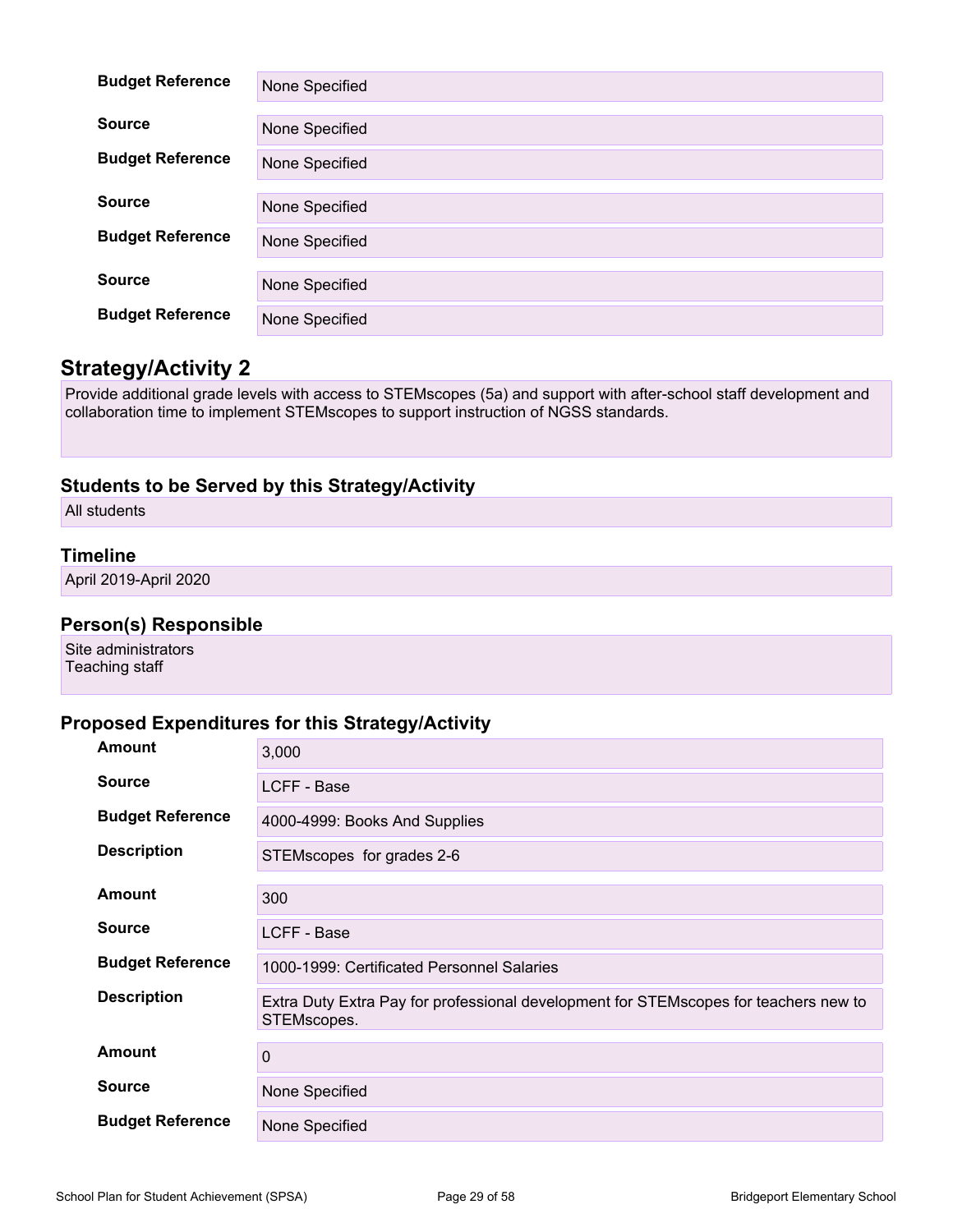| <b>Amount</b>           |                |
|-------------------------|----------------|
| <b>Source</b>           | None Specified |
| <b>Budget Reference</b> | None Specified |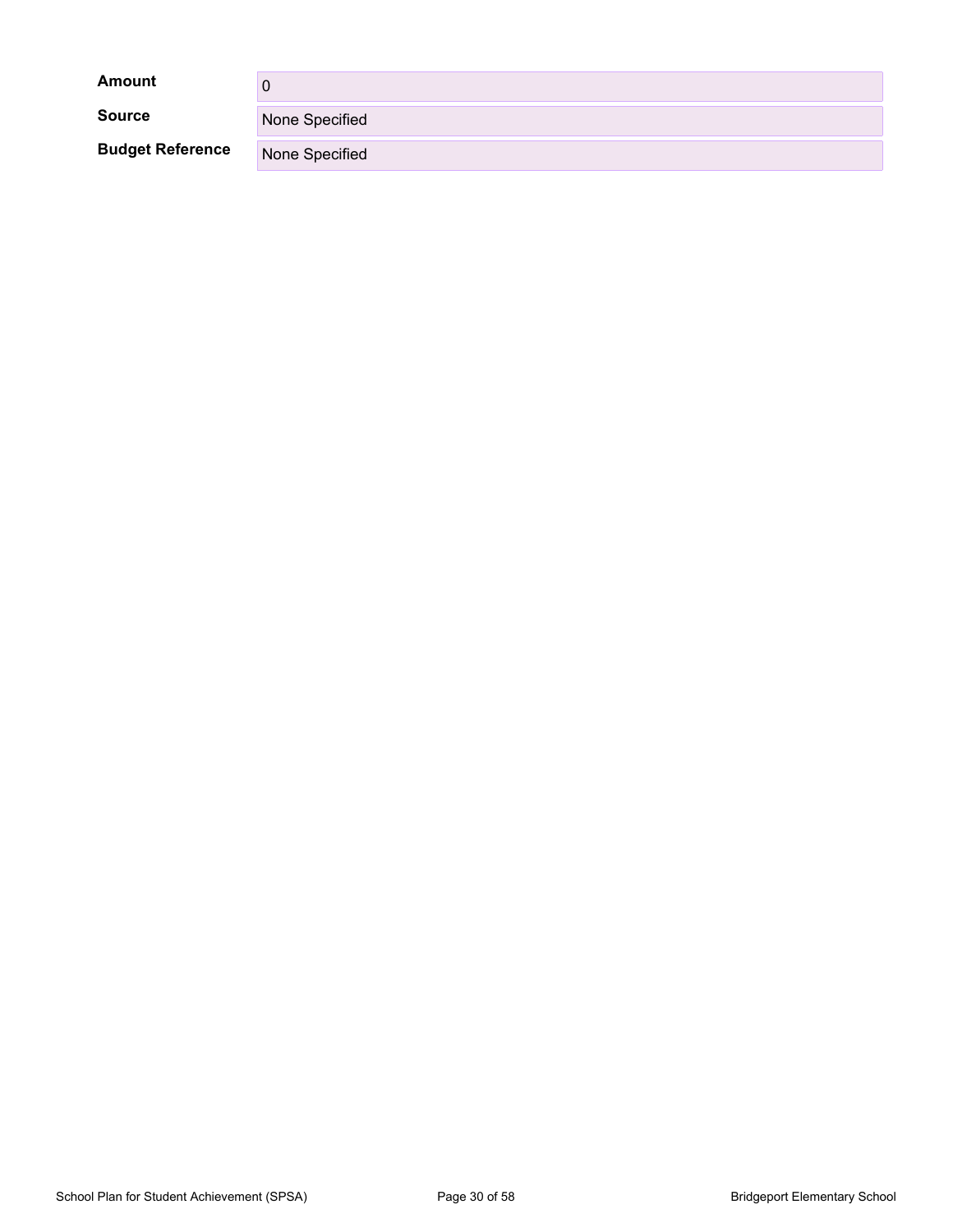# **Goals, Strategies, & Proposed Expenditures**

# <span id="page-30-0"></span>**Goal 2**

### **Subject**

Student and Parent Engagement

### **Goal Statement**

Increase students' sense of safety and school connectedness Increase student attendance Decrease student truancy rate Increase meaningful communication with parents and all stakeholders Continue to seek parent input in decision making Promote greater participation from parents of students in EL, Special Education and other under-represented groups Further PBIS implementation.

# **LCAP Goal**

Increase Student and Parent Engagement

# **Basis for this Goal**

Data from student surveys Student attendance data School Site Council Survey data Attendance records from parent meetings Volunteer sign-in sheets (Raptor) Electronic accounting of emails, websites, etc.

### **Expected Annual Measurable Outcomes**

| <b>Metric/Indicator</b>      | <b>Baseline</b>                      | <b>Expected Outcome</b>             |
|------------------------------|--------------------------------------|-------------------------------------|
| TFI score for Tier I of PBIS | As of 2/2019, our TFI for Tier I was | As of 2/2020, we should increase to |
| implementation.              | 43%.                                 | 70% for Tier I.                     |

### **Planned Strategies/Activities**

# **Strategy/Activity 1**

Student Engagement

Students will complete a survey about their connectedness and sense of safety at school.

School wide assemblies which have student driven components will be held.

Teachers will instruct students in conflict resolution strategies, using the PBIS matrix of expected behaviors.

Teachers will complete a PBIS site inventory survey online and come up with an individual class matrices of expected behaviors.

Teachers will cooperate across grade levels to create cross-age buddy activities for their respective students. Students will have opportunities to participate in leadership opportunities through Green Team, Peer Mentors, Student Council, Valet, Helping Hands, etc)

Students in Grades 3 - 6 will follow the democratic election process through participation in Student Council elections.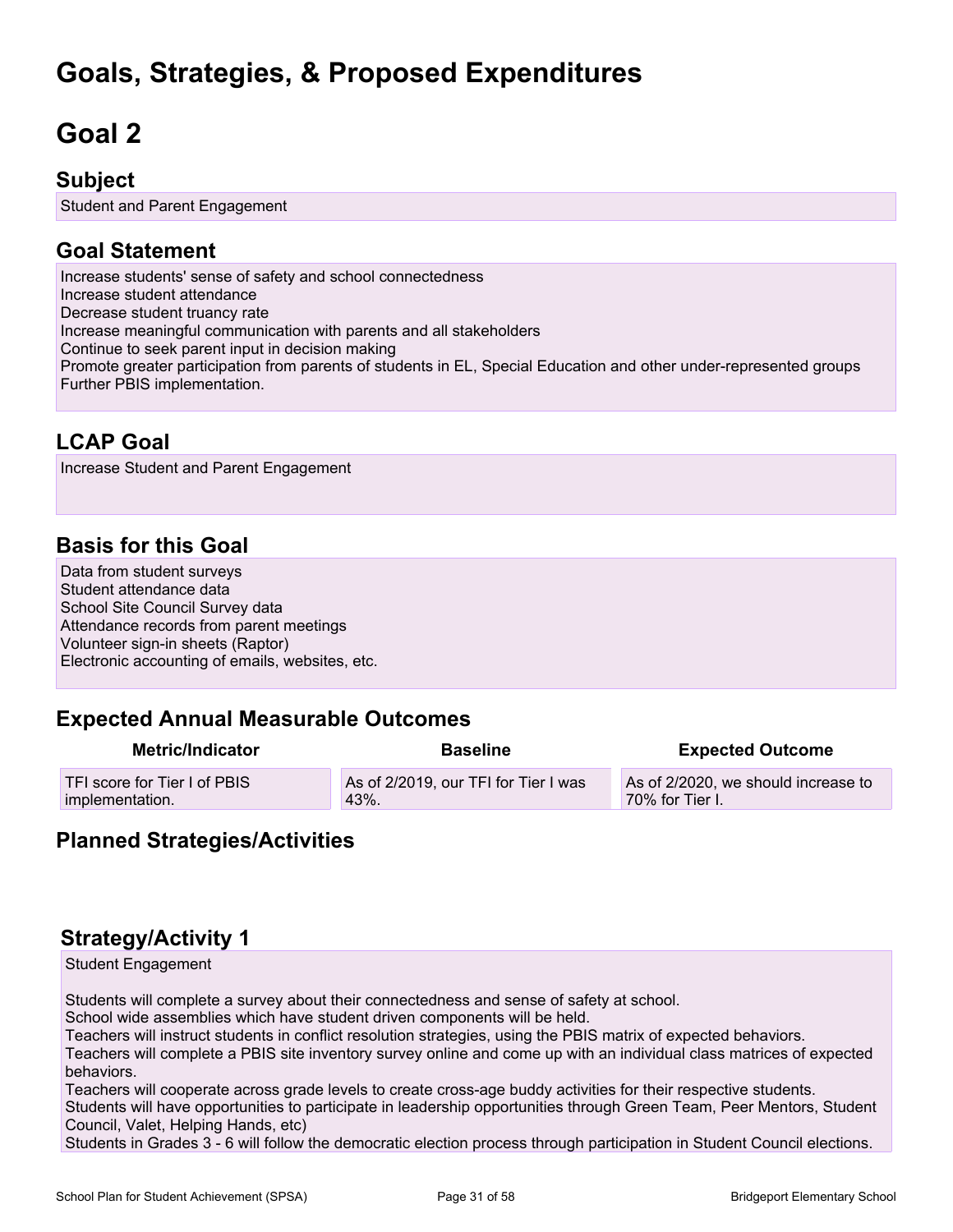Students and staff will participate in a monthly BEST assembly ceremony to foster a sense of community and connected-ness.

Students will participate in Student Council-led Spirit Days to foster a sense of community and connected-ness. A counselor will be available to students who have psychological/social/emotional needs to address their needs. Teachers will document strategies in intervention for behavioral and academic needs of students, using the tiered SST process.

The formal SST teacher members and site administrator will convene on specific dates to review SST documentation to determine next steps.

The site administrator and PTA will provide assemblies to promote positive character and student camaraderie.

Teachers, PTA, and the site administrator will recognize student achievement at the Awards Assemblies three times a year.

Teachers and parents will participate in conferences two times per year.

Continue GATE student workshop program.

Extra duty, extra pay hours for teacher developing and leading GATE workshops.

Purchase Math Olympiad program.

Extra duty, extra pay hours (10) for Math Olympiad teacher coordinator.

Parent Engagement

Continue weekly online communication to parents and community through the Bridgeport Breeze using Parent Square. Continue weekly online communication to families about family events from PTA's online newsletter.

Utilize Twitter to showcase to the school community the many events happening at school.

Increase awareness about District ELAC, DELAC, PAC meetings.

Provide parent information nights for the Gifted and Talented Education Program.

Meet with parents of ELLs 4 times a year during ELAC meetings.

Hold SART and DART meetings to address truancy concerns.

Hold annual/initial/amendment IEP meetings with all members present and have general education teacher available to answer questions for parents

#### **Students to be Served by this Strategy/Activity**

All students

#### **Timeline**

April 2019-April 2020

#### **Person(s) Responsible**

Administration

Office Staff

Teachers

Classified Staff

#### **Proposed Expenditures for this Strategy/Activity**

| Amount                  | 300                                                        |
|-------------------------|------------------------------------------------------------|
| <b>Source</b>           | LCFF - Base                                                |
| <b>Budget Reference</b> | 1000-1999: Certificated Personnel Salaries                 |
| <b>Description</b>      | GATE Funding - Math Olympiad teacher extra duty, extra pay |
| Amount                  | 300                                                        |
| <b>Source</b>           | LCFF - Base                                                |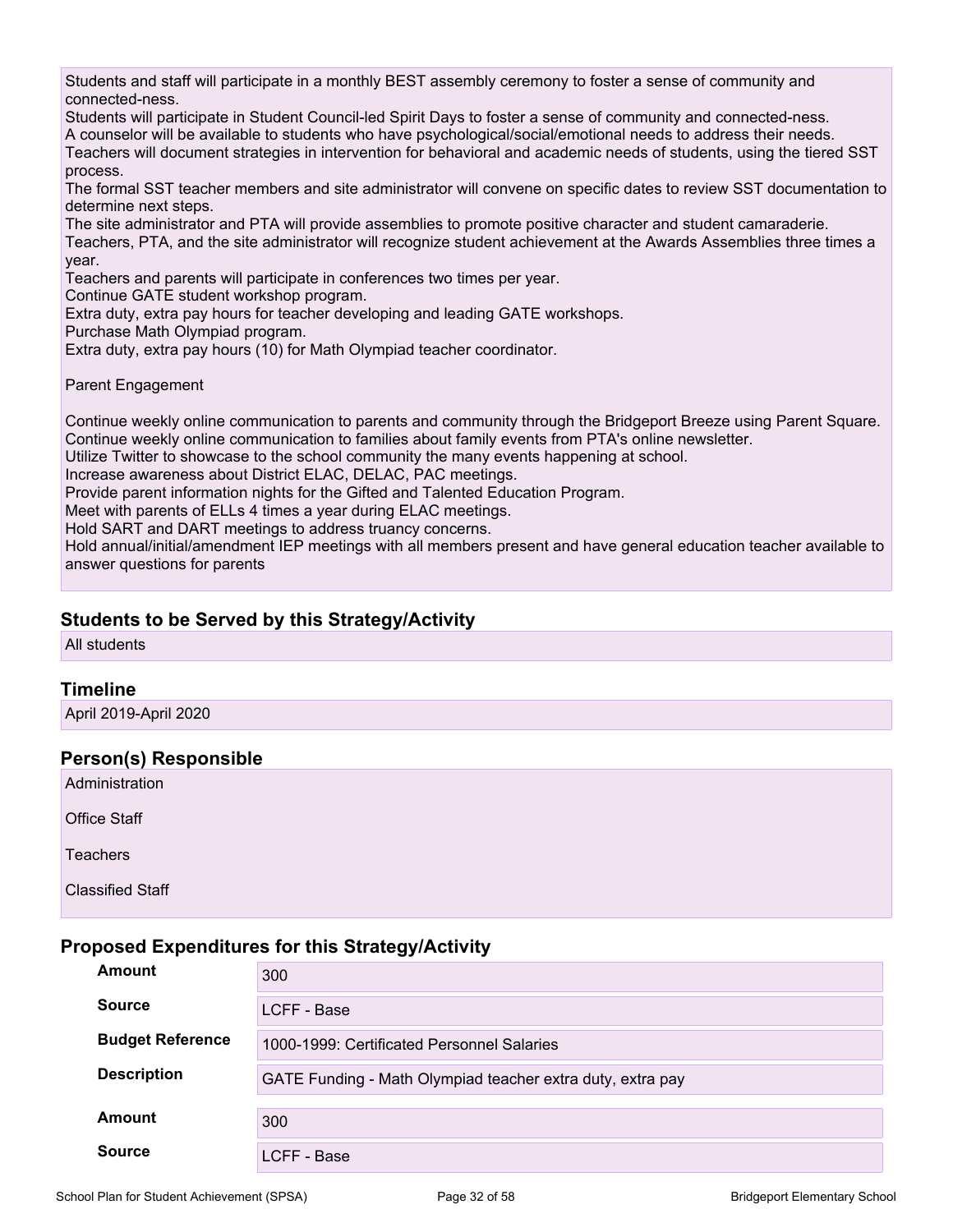| <b>Budget Reference</b> | 4000-4999: Books And Supplies                               |
|-------------------------|-------------------------------------------------------------|
| <b>Description</b>      | GATE Funding - Math Olympiad                                |
| <b>Amount</b>           | 500                                                         |
| <b>Source</b>           | LCFF - Base                                                 |
| <b>Budget Reference</b> | 1000-1999: Certificated Personnel Salaries                  |
| <b>Description</b>      | GATE Funding - GATE Enrichment teacher extra duty-extra pay |
| <b>Source</b>           | None Specified                                              |
| <b>Budget Reference</b> | None Specified                                              |
| <b>Source</b>           | None Specified                                              |
| <b>Budget Reference</b> | None Specified                                              |
| <b>Source</b>           | None Specified                                              |
| <b>Budget Reference</b> | None Specified                                              |
| <b>Source</b>           | None Specified                                              |
| <b>Budget Reference</b> | None Specified                                              |
| <b>Source</b>           | LCFF - Supplemental                                         |
| <b>Budget Reference</b> | 1000-1999: Certificated Personnel Salaries                  |

# **Strategy/Activity 2**

### **Students to be Served by this Strategy/Activity**

#### **Timeline**

# **Person(s) Responsible**

### **Proposed Expenditures for this Strategy/Activity**

| <b>Source</b>           | Other          |
|-------------------------|----------------|
| <b>Budget Reference</b> | None Specified |
| <b>Source</b>           | Other          |
| <b>Budget Reference</b> | None Specified |
| <b>Source</b>           | Other          |
| <b>Budget Reference</b> | None Specified |
| <b>Source</b>           | Other          |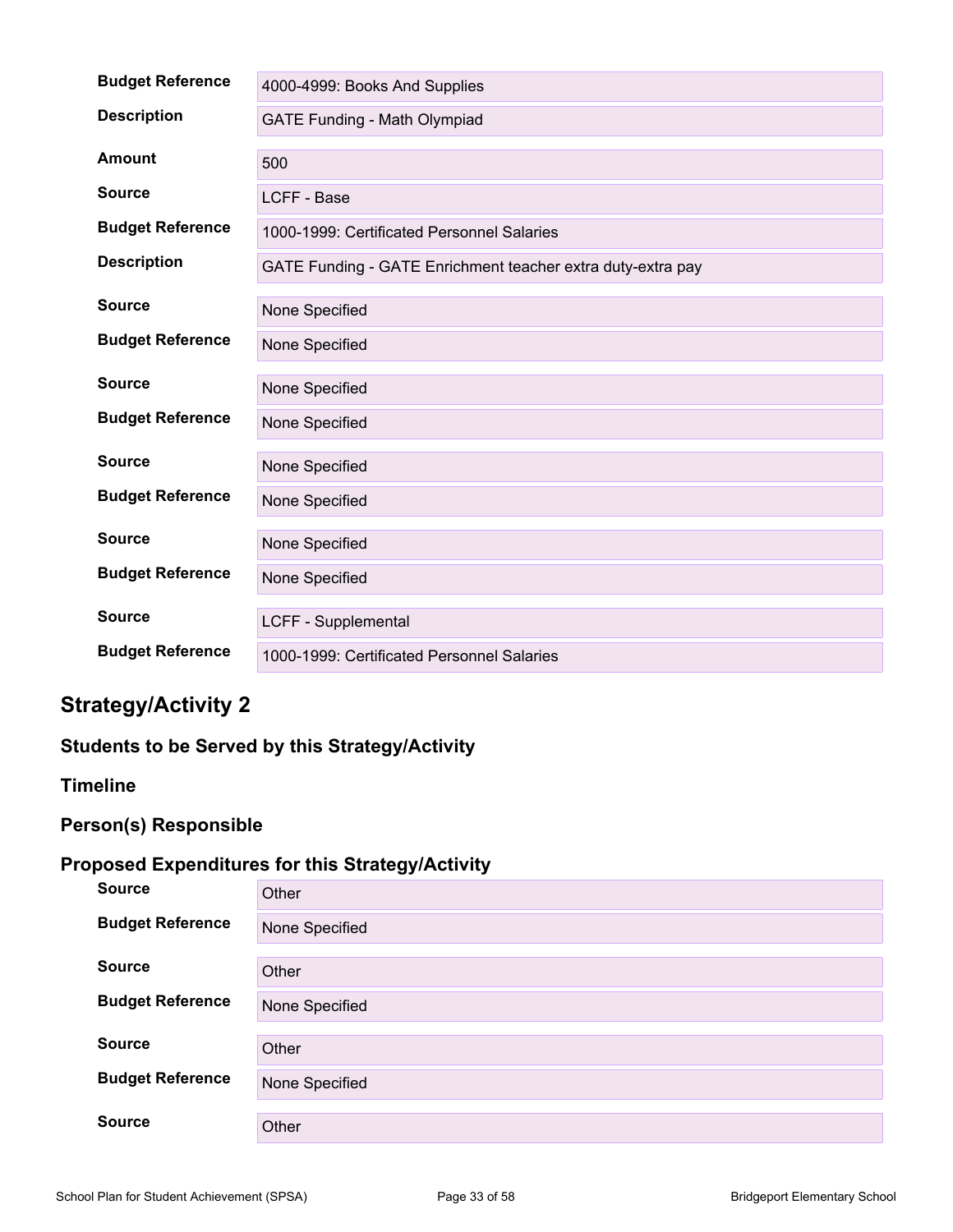| <b>Budget Reference</b> | None Specified |
|-------------------------|----------------|
| <b>Source</b>           | None Specified |
| <b>Budget Reference</b> | None Specified |
| <b>Source</b>           | None Specified |
| <b>Budget Reference</b> | None Specified |
| <b>Source</b>           | None Specified |
| <b>Budget Reference</b> | None Specified |
| <b>Source</b>           | None Specified |
| <b>Budget Reference</b> | None Specified |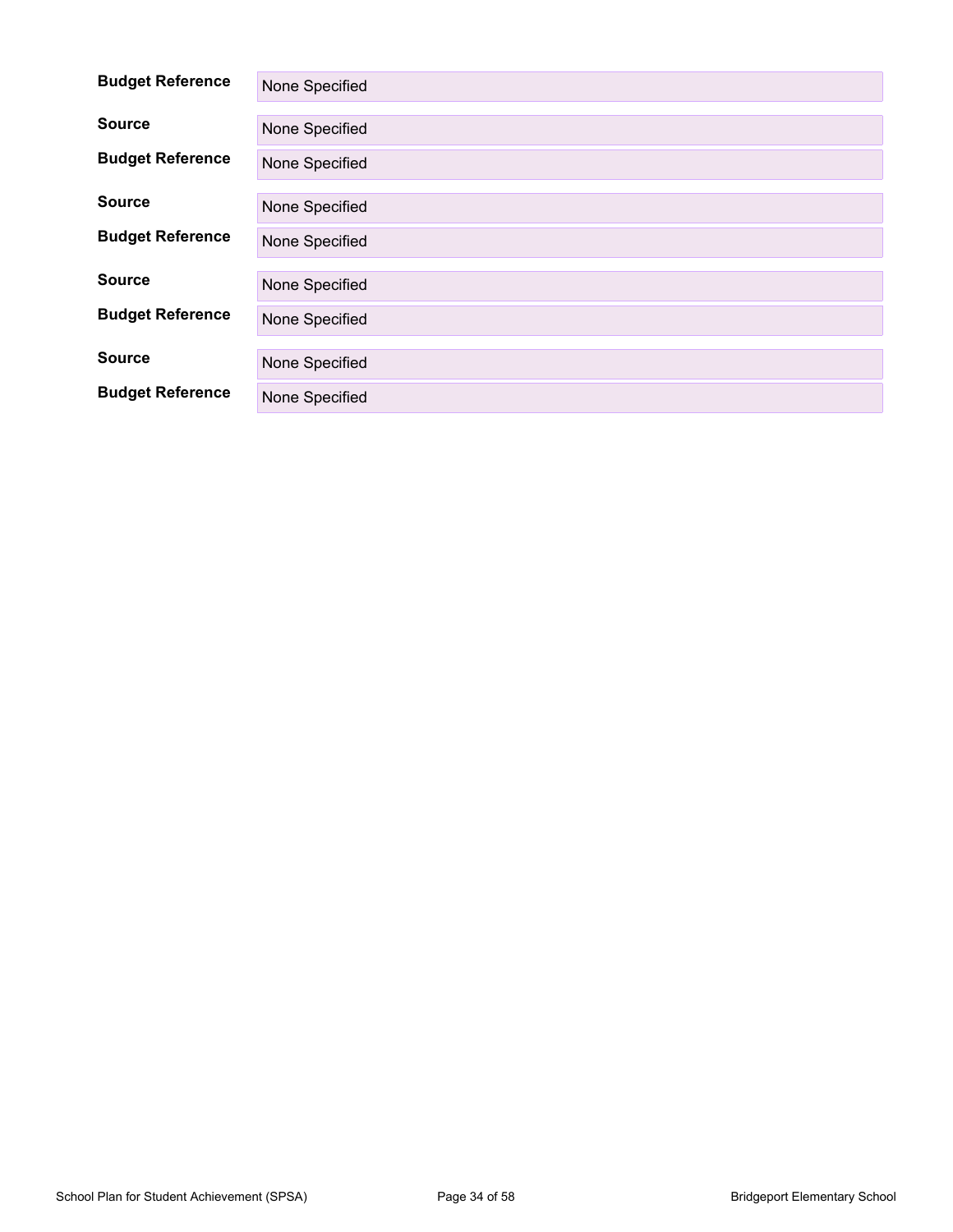# **Goals, Strategies, & Proposed Expenditures**

# <span id="page-34-0"></span>**Goal 3**

### **Subject**

School Climate

### **Goal Statement**

Provide a clean, safe learning environment for all students at Bridgeport.

# **LCAP Goal**

Maintain a clean and safe learning environment, and promote student citizenship and leadership.

### **Basis for this Goal**

School site council survey PTA survey ELAC survey Suspension data PBIS Program data Discipline report data Student connectedness Survey

### **Expected Annual Measurable Outcomes**

| Metric/Indicator                | <b>Baseline</b>                            | <b>Expected Outcome</b>          |
|---------------------------------|--------------------------------------------|----------------------------------|
| Tiered Fidelity Inventory Score | As of 2/2019, our TFI score was at<br>43%. | Increase to TFI of 70% by 2/220. |

### **Planned Strategies/Activities**

### **Strategy/Activity 1**

Implement Tier II of School-Wide Positive Behavioral Interventions and Supports (PBIS) with fidelity as measured by the Tiered Fidelity Inventory self-assessment.

Provide substitutes for one PBIS-trained coach to attend three District trainings annually.

Provide extra-duty, extra-pay for one PBIS coach and PBIS certificated team members to meet and plan implementation on a monthly basis (1 hour/month).

Provide extra-duty, extra-pay for PBIS-trained classified employees to attend monthly PBIS team meetings to support implementation.

Provide additional pay for all six Campus Supervisors to participate in PBIS review workshops with Admin.

Utilize the Behavior Modification Referral (BMR) form to collect and analyze school-wide behavior data.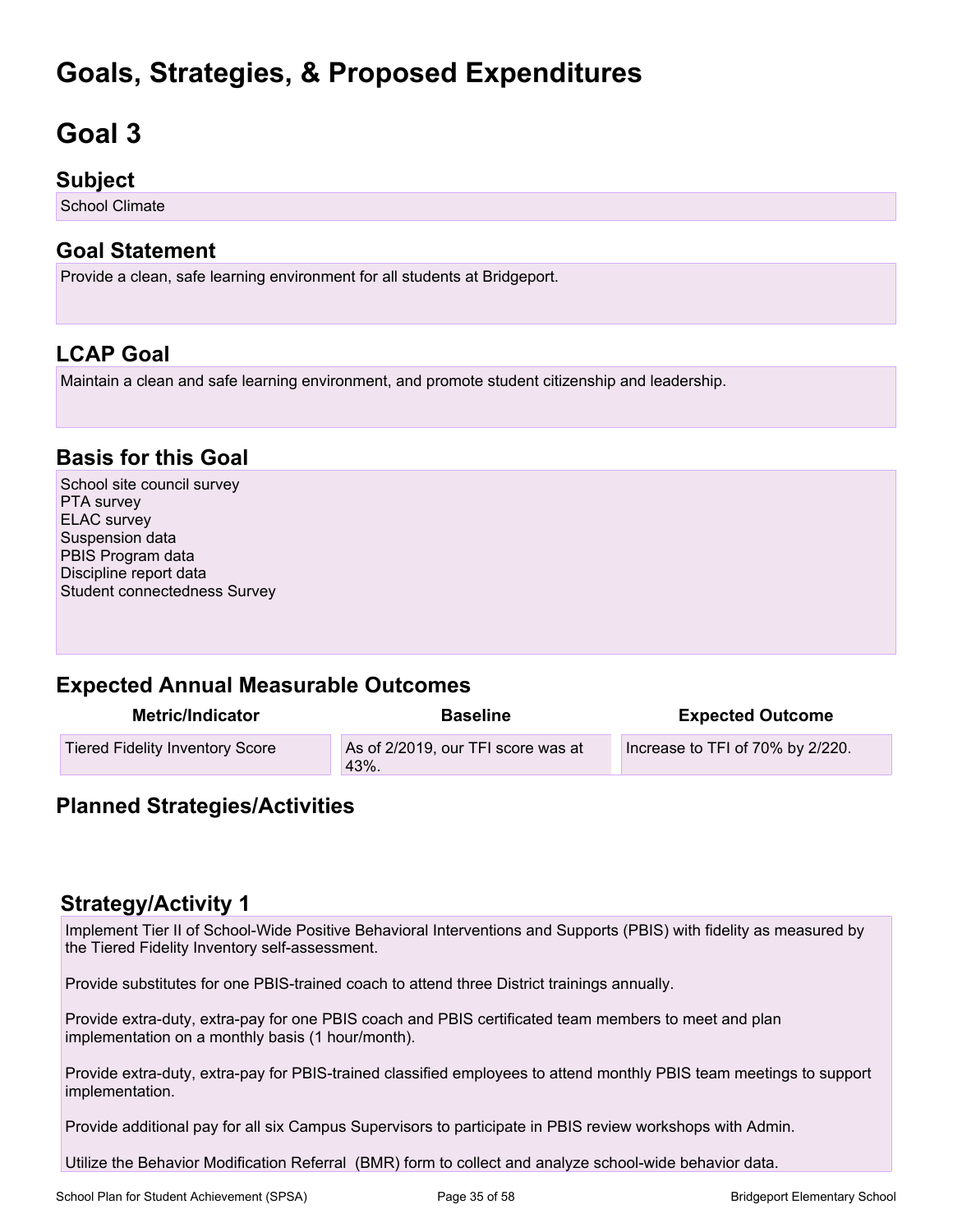Continue KISS leaders to promote school values.

Continue school social skills counseling.

### **Students to be Served by this Strategy/Activity**

All students

#### **Timeline**

April 2019-April 2020

#### **Person(s) Responsible**

Admin

**Staff** 

### **Proposed Expenditures for this Strategy/Activity**

| <b>Amount</b>           | 500                                                                                 |
|-------------------------|-------------------------------------------------------------------------------------|
| <b>Source</b>           | LCFF - Supplemental                                                                 |
| <b>Budget Reference</b> | 1000-1999: Certificated Personnel Salaries                                          |
| <b>Description</b>      | Extra duty extra pay for PBIS team                                                  |
| <b>Amount</b>           | 400                                                                                 |
| <b>Source</b>           | LCFF - Supplemental                                                                 |
| <b>Budget Reference</b> | 2000-2999: Classified Personnel Salaries                                            |
| <b>Description</b>      | Extra duty for Campus Supervisors meetings 5x a year to support PBIS implementation |
| Amount                  | 200                                                                                 |
| <b>Source</b>           | LCFF - Supplemental                                                                 |
| <b>Budget Reference</b> | 2000-2999: Classified Personnel Salaries                                            |
| <b>Description</b>      | Extra duty extra pay for campus supervisor to meet with PBIS time monthly           |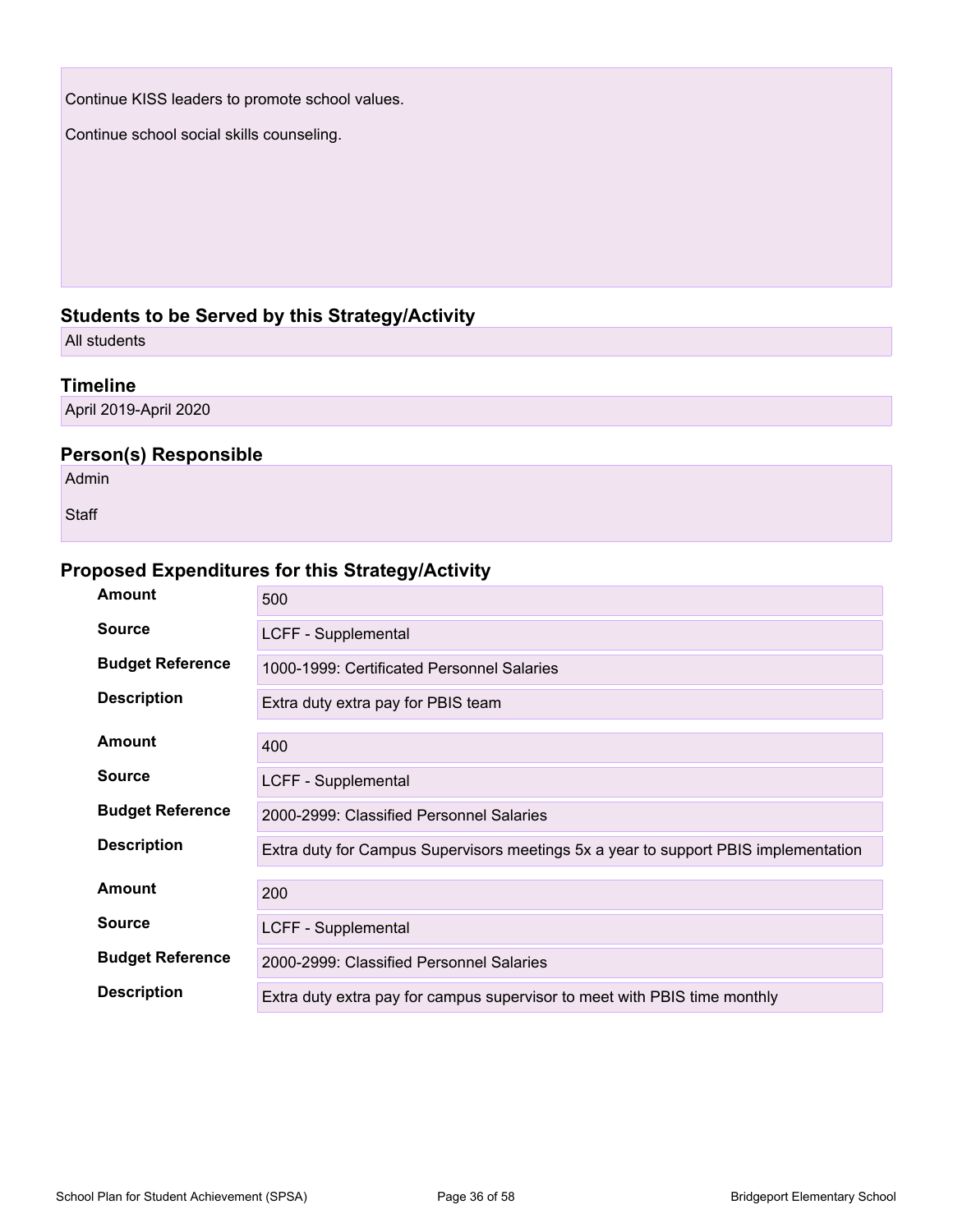# <span id="page-36-0"></span>**Annual Review and Update**

# **SPSA Year Reviewed: 2018-19**

# <span id="page-36-1"></span>**Goal 1**

Increase percentage of students meeting/exceeding standards on 2019 CAASPP in ELA and Math by 5%.

# **Annual Measurable Outcomes**

| <b>Metric/Indicator</b> | <b>Expected Outcomes</b>                                                                                             | <b>Actual Outcomes</b> |
|-------------------------|----------------------------------------------------------------------------------------------------------------------|------------------------|
| <b>CAASPP</b>           | Increase by 5% the number of<br>students who score at or above<br>standard on the CAASPP ELA test in<br>grades 3-6.  |                        |
| <b>CAASPP</b>           | Increase by 5% the number of<br>students who score at or above<br>standard on the CAASPP Math test in<br>grades 3-6. |                        |
| <b>CAST</b>             | Improvement in mastery of NGSS<br>standards.                                                                         |                        |
| PE STATE TEST           | Increase by 3% the number of<br>students overall who have met PE<br>standards in grade 5.                            |                        |
| <b>CAASPP</b>           | Increase by 5% the number of<br>English Learners who meet or<br>exceed standards on CAASPP ELA<br>test.              |                        |
| <b>CAASPP</b>           | Increase by 5% the number of<br>English Learners who meet or<br>exceed standards on CAASPP Math<br>test.             |                        |
| <b>CAASPP</b>           | Increase by 5% the number of Low<br>SES students who meet or exceed<br>standards on CAASPP ELA test.                 |                        |
| <b>CAASPP</b>           | Increase by 5% the number of Low<br>SES students who meet or exceed<br>standards on CAASPP Math test.                |                        |

# **Strategies/Activities for Goal 1**

| <b>Planned</b>                                                                                                                                                                     | <b>Actual</b>           | <b>Proposed</b>                                                                                                                                                        | <b>Estimated Actual</b> |
|------------------------------------------------------------------------------------------------------------------------------------------------------------------------------------|-------------------------|------------------------------------------------------------------------------------------------------------------------------------------------------------------------|-------------------------|
| <b>Actions/Services</b>                                                                                                                                                            | <b>Actions/Services</b> | <b>Expenditures</b>                                                                                                                                                    | <b>Expenditures</b>     |
| English Language Arts<br>(ELA) and Math<br>All kindergarten through<br>6th grade teachers will<br>review the beginning-of-<br>the-year assessment data<br>during planning time and |                         | Grade Level planning<br>during school day -<br>substitute release time<br>1000-1999: Certificated<br><b>Personnel Salaries</b><br><b>LCFF - Supplemental</b><br>10,000 |                         |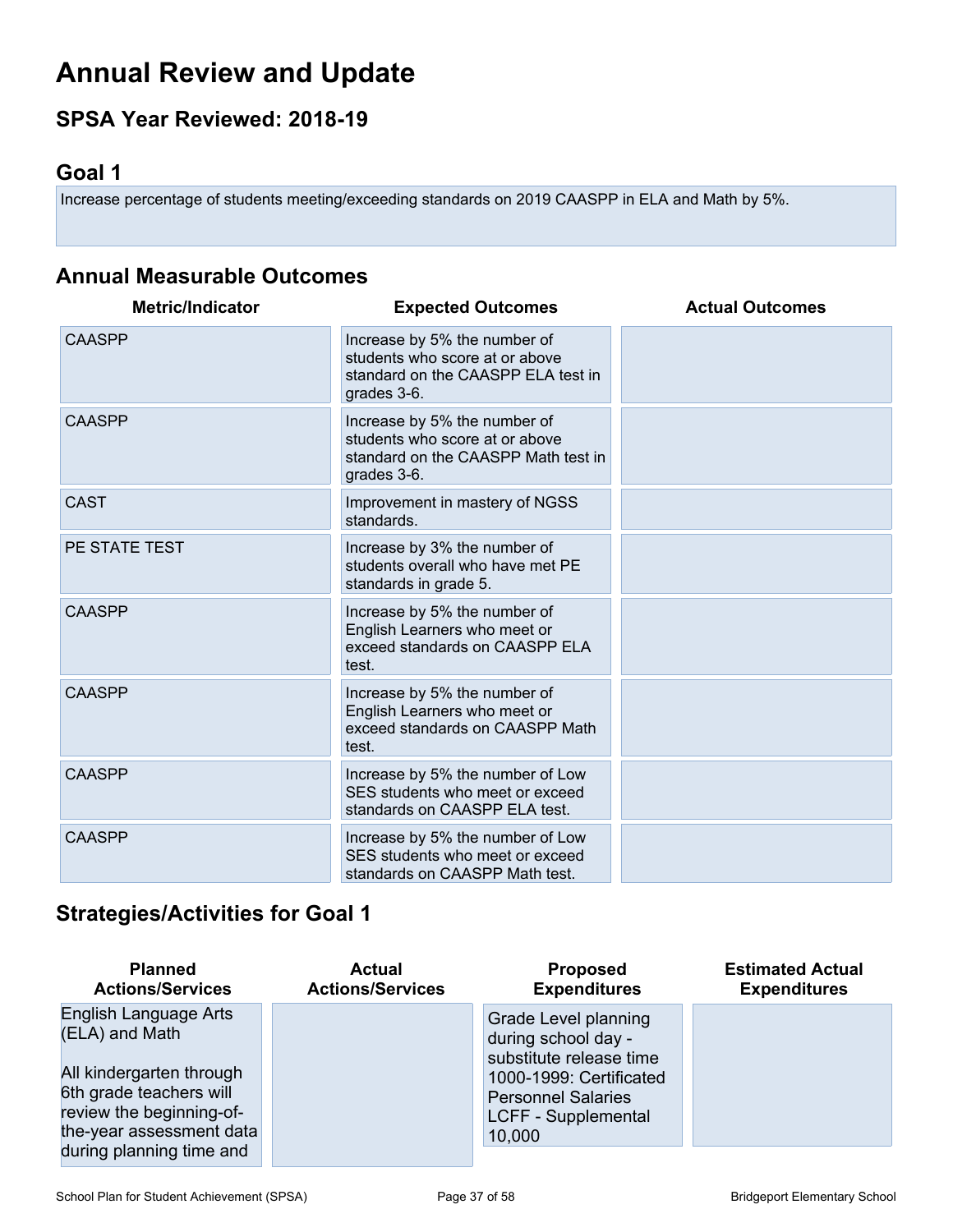| <b>Planned</b><br><b>Actions/Services</b>                                                                                                                                                                                                                                                                                     | <b>Actual</b><br><b>Actions/Services</b> | <b>Proposed</b><br><b>Expenditures</b>                                                                                                            | <b>Estimated Actual</b><br><b>Expenditures</b> |
|-------------------------------------------------------------------------------------------------------------------------------------------------------------------------------------------------------------------------------------------------------------------------------------------------------------------------------|------------------------------------------|---------------------------------------------------------------------------------------------------------------------------------------------------|------------------------------------------------|
| in the spring with the site<br>administrator to address<br>their concerns, goals, and<br>requests for their<br>students.<br>All TK/Kindergarten                                                                                                                                                                               |                                          | Interventionists to<br>support Tier II 2000-<br>2999: Classified<br><b>Personnel Salaries</b><br>LCFF - Supplemental<br>5,000                     |                                                |
| through 6th grade<br>teachers will provide<br>intervention for struggling<br>students using systematic<br>flexible small group<br>differentiated instruction;                                                                                                                                                                 |                                          | Read Live Program for<br>Tier III 4000-4999:<br><b>Books And Supplies</b><br><b>LCFF - Supplemental</b><br>1,500                                  |                                                |
| 2 instructional assistants<br>will be working with grade<br>levels to support their Tier<br>II intervention time.<br>Provide each grade level<br>the option to have a half<br>day of collaboration time                                                                                                                       |                                          | <b>Substitute Release Time</b><br>for ELPAC testing 1000-<br>1999: Certificated<br><b>Personnel Salaries</b><br>LCFF - Supplemental<br>2000       |                                                |
| to refine/plan instruction<br>following the morning of<br>their grade level Learning<br>Walk.<br>Provide targeted<br>intervention for our                                                                                                                                                                                     |                                          | <b>General Education</b><br>teacher for IEP<br>participation 1000-1999:<br><b>Certificated Personnel</b><br>Salaries LCFF -<br>Supplemental 1,000 |                                                |
| unduplicated count<br>students, students<br>struggling to meet grade<br>level standards, and<br>students who receive<br>special education<br>services.<br>The site administrator will<br>establish library<br>schedules for all student<br>access.<br>Teachers will use<br>common assessments in<br>Math to drive instruction |                                          |                                                                                                                                                   |                                                |
| and support students in<br>their learning progression<br>toward mastery of grade<br>level math standards.                                                                                                                                                                                                                     |                                          |                                                                                                                                                   |                                                |
| English Language<br>Learners                                                                                                                                                                                                                                                                                                  |                                          |                                                                                                                                                   |                                                |
| Provide teacher-release<br>time to administer and<br>score ELPAC for our<br>initial/annual assessments<br>in order to collect data to<br>guide targeted instruction.                                                                                                                                                          |                                          |                                                                                                                                                   |                                                |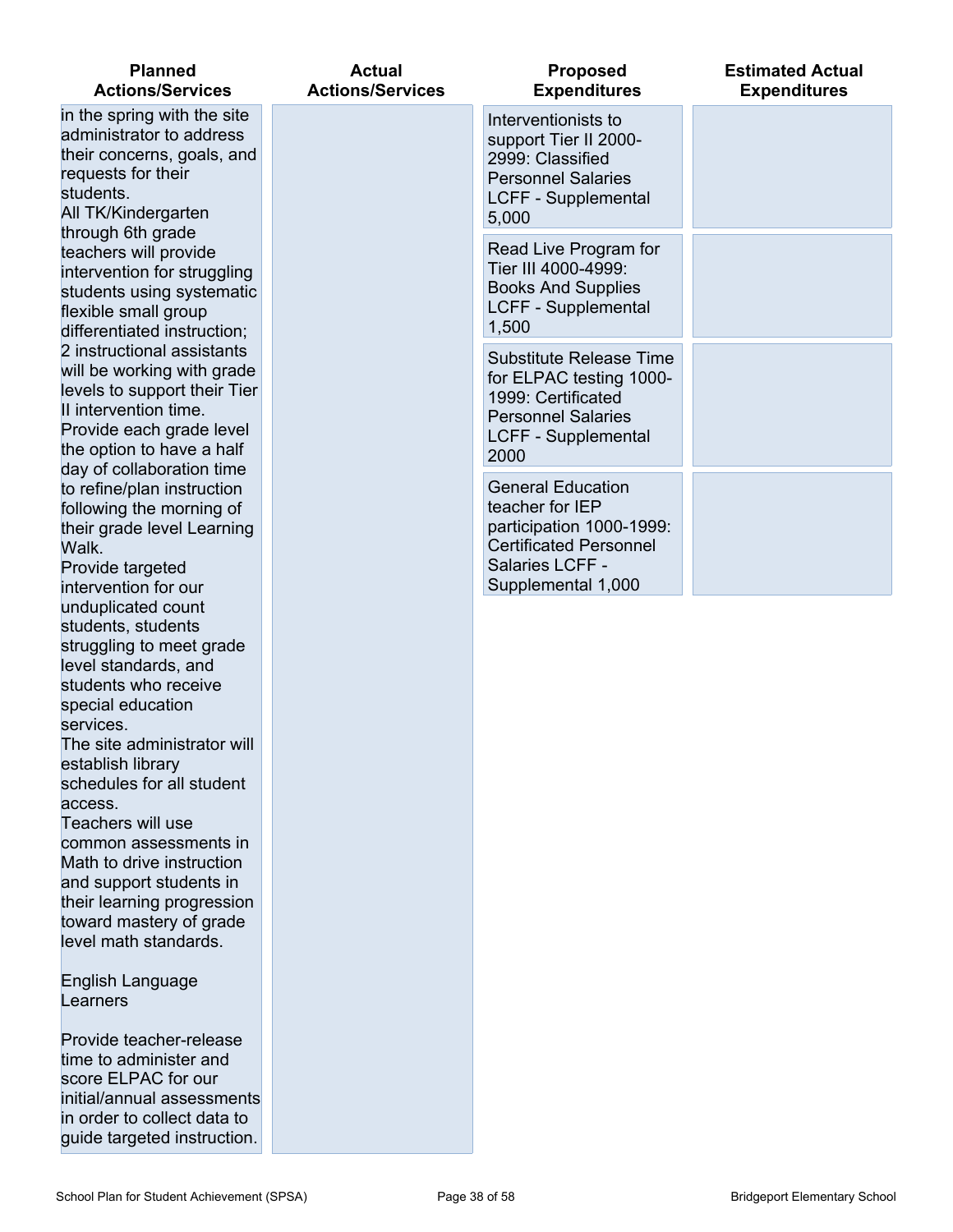| <b>Planned</b><br><b>Actions/Services</b>                                                                                                                                                                                                                                                                                                                                                                                                                                                                                                                                                                                                                    | <b>Actual</b><br><b>Actions/Services</b> | <b>Proposed</b><br><b>Expenditures</b>                                                                                                                                               | <b>Estimated Actual</b><br><b>Expenditures</b> |
|--------------------------------------------------------------------------------------------------------------------------------------------------------------------------------------------------------------------------------------------------------------------------------------------------------------------------------------------------------------------------------------------------------------------------------------------------------------------------------------------------------------------------------------------------------------------------------------------------------------------------------------------------------------|------------------------------------------|--------------------------------------------------------------------------------------------------------------------------------------------------------------------------------------|------------------------------------------------|
| Provide daily systematic<br>designated ELD<br>instruction for our English<br>Language Learners at<br>their proficiency level.<br>Continue tracking EL<br>students' progress in<br>reading fluency and<br>reading lexile levels with<br>the use of the Reading<br>Counts program.<br>Low SES, English                                                                                                                                                                                                                                                                                                                                                         |                                          |                                                                                                                                                                                      |                                                |
| Language Learners<br>Provide collaborative<br>planning time during the<br>school day for grade level<br>teams to analyze data,<br>prioritize teaching<br>standards, and design<br>lessons to ensure that our<br>unduplicated count<br>students are making<br>progress toward mastery<br>of grade level standards<br>focused on our English<br>learners and Low SES<br>students to help close the<br>achievement gap.<br>All teachers will<br>participate in focused<br>learning walks in the<br>areas of closing the<br>achievement gap for our<br><b>English Learners and Low</b><br>SES students and raising<br>the achievement level for<br>all students. |                                          |                                                                                                                                                                                      |                                                |
| Provide additional grade<br>levels with access to<br><b>STEMscopes</b><br>Provide support with after-<br>school staff development<br>and collaboration time to<br>implement STEMscopes<br>to support instruction of                                                                                                                                                                                                                                                                                                                                                                                                                                          |                                          | <b>STEMscopes curriculum</b><br>for grades 2-6 4000-<br>4999: Books And<br>Supplies LCFF - Base<br>3,000<br>Extra Duty, Extra Pay for<br>PD on STEMscopes<br>1000-1999: Certificated |                                                |
| <b>NGSS standards for</b><br>teachers new to<br>STEMscopes.                                                                                                                                                                                                                                                                                                                                                                                                                                                                                                                                                                                                  |                                          | <b>Personnel Salaries</b><br>LCFF - Base 300                                                                                                                                         |                                                |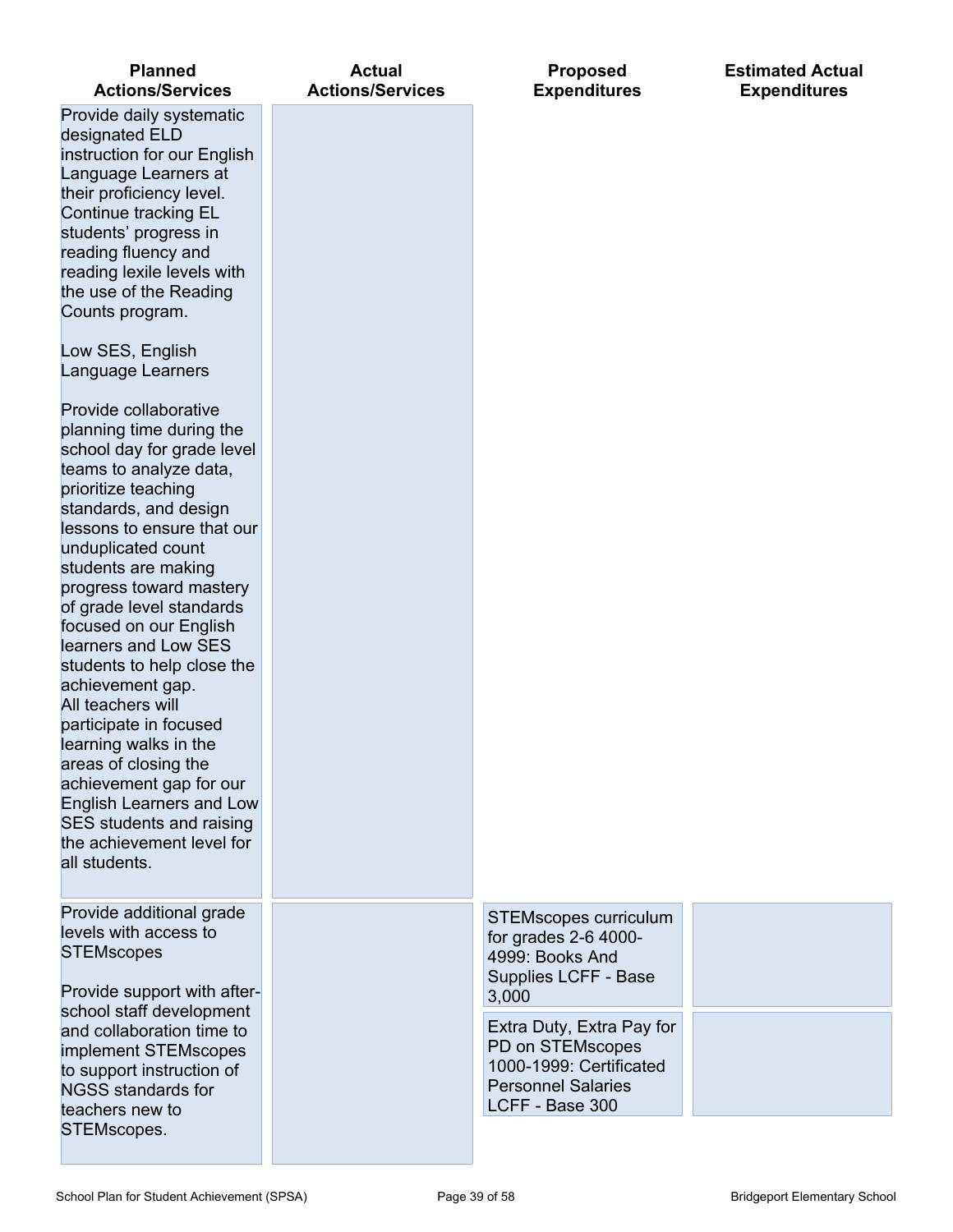# **Analysis**

Describe the overall implementation of the strategies/activities to achieve the articulated goal.

Describe the overall effectiveness of the strategies/activities to achieve the articulated goal as measured by the school.

Explain any material differences between the Proposed Expenditures and Estimated Actual Expenditures.

Describe any changes that will be made to this goal, the annual outcomes, metrics, or strategies/activities to achieve this goal as a result of this analysis. Identify where those changes can be found in the SPSA.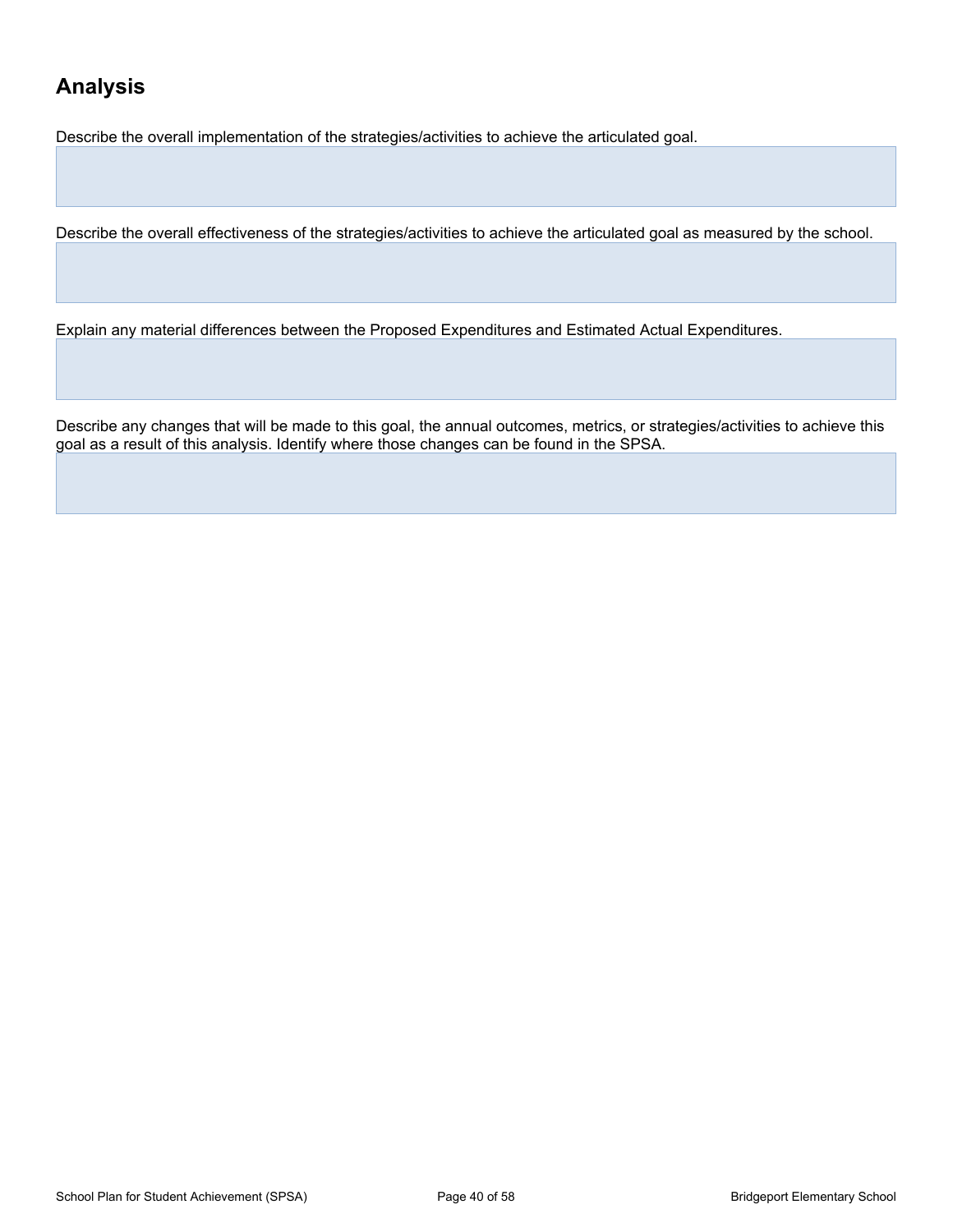# **Annual Review and Update**

# **SPSA Year Reviewed: 2018-19**

# <span id="page-40-0"></span>**Goal 2**

Bridgeport will focus on strategies to increase student and parent engagement and increase student attendance as measured by student ADA.

# **Annual Measurable Outcomes**

**Metric/Indicator Expected Outcomes Actual Outcomes**

# **Strategies/Activities for Goal 2**

| <b>Planned</b><br><b>Actions/Services</b>                                                                                                                                                                                                                                                                                                                                                                                            | <b>Actual</b><br><b>Actions/Services</b> | <b>Proposed</b><br><b>Expenditures</b>                                                                                                              | <b>Estimated Actual</b><br><b>Expenditures</b> |
|--------------------------------------------------------------------------------------------------------------------------------------------------------------------------------------------------------------------------------------------------------------------------------------------------------------------------------------------------------------------------------------------------------------------------------------|------------------------------------------|-----------------------------------------------------------------------------------------------------------------------------------------------------|------------------------------------------------|
| <b>Student Engagement</b><br>Students will complete a<br>survey about their<br>connectedness and sense<br>of safety at school.                                                                                                                                                                                                                                                                                                       |                                          | <b>GATE Funding - Math</b><br>Olympiad Teacher extra<br>duty extra pay 1000-<br>1999: Certificated<br><b>Personnel Salaries</b><br>LCFF - Base 300  |                                                |
| School wide assemblies<br>which have student driven<br>components will be held.<br>Teachers will instruct<br>students in conflict<br>resolution strategies,                                                                                                                                                                                                                                                                          |                                          | <b>GATE Funding - Math</b><br>Olympiad program 4000-<br>4999: Books And<br>Supplies LCFF - Base<br>300                                              |                                                |
| using the PBIS matrix of<br>expected behaviors.<br>Teachers will complete a<br>PBIS site inventory survey<br>online and come up with<br>an individual class                                                                                                                                                                                                                                                                          |                                          | <b>GATE Funding - GATE</b><br>Enrichment teacher<br>extra duty extra pay<br>1000-1999: Certificated<br><b>Personnel Salaries</b><br>LCFF - Base 500 |                                                |
| matrices of expected<br>behaviors.<br>Teachers will cooperate<br>across grade levels to<br>create cross-age buddy<br>activities for their<br>respective students.<br>Students will have<br>oporutntles to participate<br>in leadership opportunities<br>through Green Team,<br>Peer Mentors, Student<br>Council, Valet, Helping<br>Hands, etc)<br>Students in Grades 3 - 6<br>will follow the democratic<br>election process through |                                          |                                                                                                                                                     |                                                |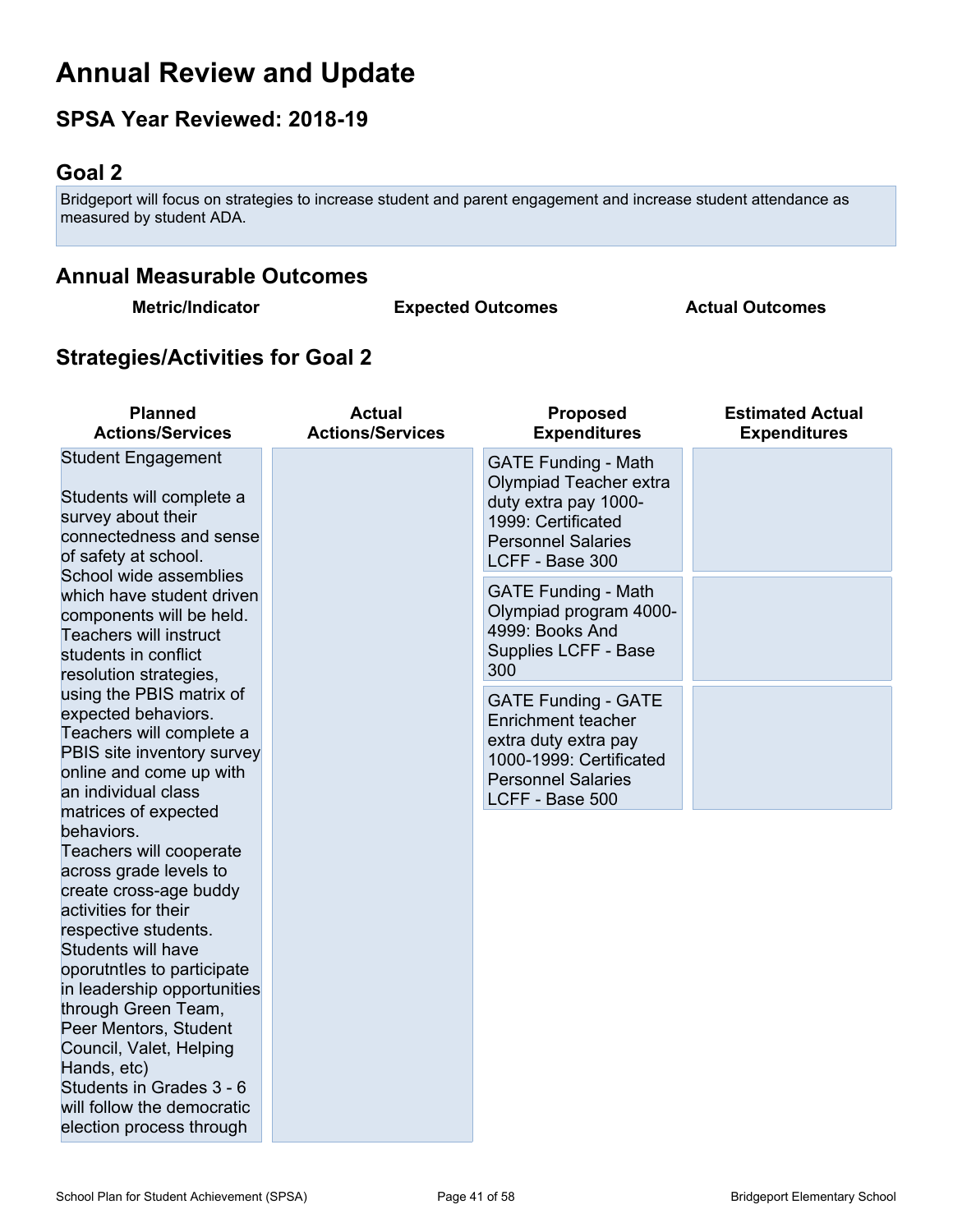| <b>Planned</b><br><b>Actions/Services</b>        | Actual<br><b>Actions/Services</b> |
|--------------------------------------------------|-----------------------------------|
| participation in Student                         |                                   |
| Council elections.                               |                                   |
| Students and staff will                          |                                   |
| participate in a monthly                         |                                   |
| <b>BEST</b> assembly                             |                                   |
| ceremony to foster a                             |                                   |
| sense of community and                           |                                   |
| connected-ness.                                  |                                   |
| Students will participate in                     |                                   |
| <b>Student Council-led Spirit</b>                |                                   |
| Days to foster a sense of                        |                                   |
| community and                                    |                                   |
| connected-ness.                                  |                                   |
| A counselor will be                              |                                   |
| available to students who                        |                                   |
| have                                             |                                   |
| psychological/social/emoti                       |                                   |
| onal needs to address                            |                                   |
| their needs.                                     |                                   |
| Teachers will document                           |                                   |
|                                                  |                                   |
| strategies in intervention<br>for behavioral and |                                   |
| academic needs of                                |                                   |
|                                                  |                                   |
| students, using the tiered                       |                                   |
| SST process.<br>The formal SST teacher           |                                   |
| members and site                                 |                                   |
| administrator will convene                       |                                   |
| on specific dates to                             |                                   |
| review SST                                       |                                   |
| documentation to                                 |                                   |
| determine next steps.                            |                                   |
| The site administrator and                       |                                   |
| PTA will provide                                 |                                   |
| assemblies to promote                            |                                   |
| positive character and                           |                                   |
| student camaraderie.                             |                                   |
| Teachers, PTA, and the                           |                                   |
| site administrator will                          |                                   |
| recognize student                                |                                   |
| achievement at the                               |                                   |
| <b>Awards Assemblies three</b>                   |                                   |
| times a year.                                    |                                   |
| Teachers and parents will                        |                                   |
| participate in conferences                       |                                   |
| two times per year.                              |                                   |
| <b>Continue GATE student</b>                     |                                   |
| workshop program.                                |                                   |
| Extra duty, extra pay                            |                                   |
| hours for teacher                                |                                   |
| developing and leading                           |                                   |
| <b>GATE</b> workshops.                           |                                   |
| Purchase Math Olympiad                           |                                   |
| program.                                         |                                   |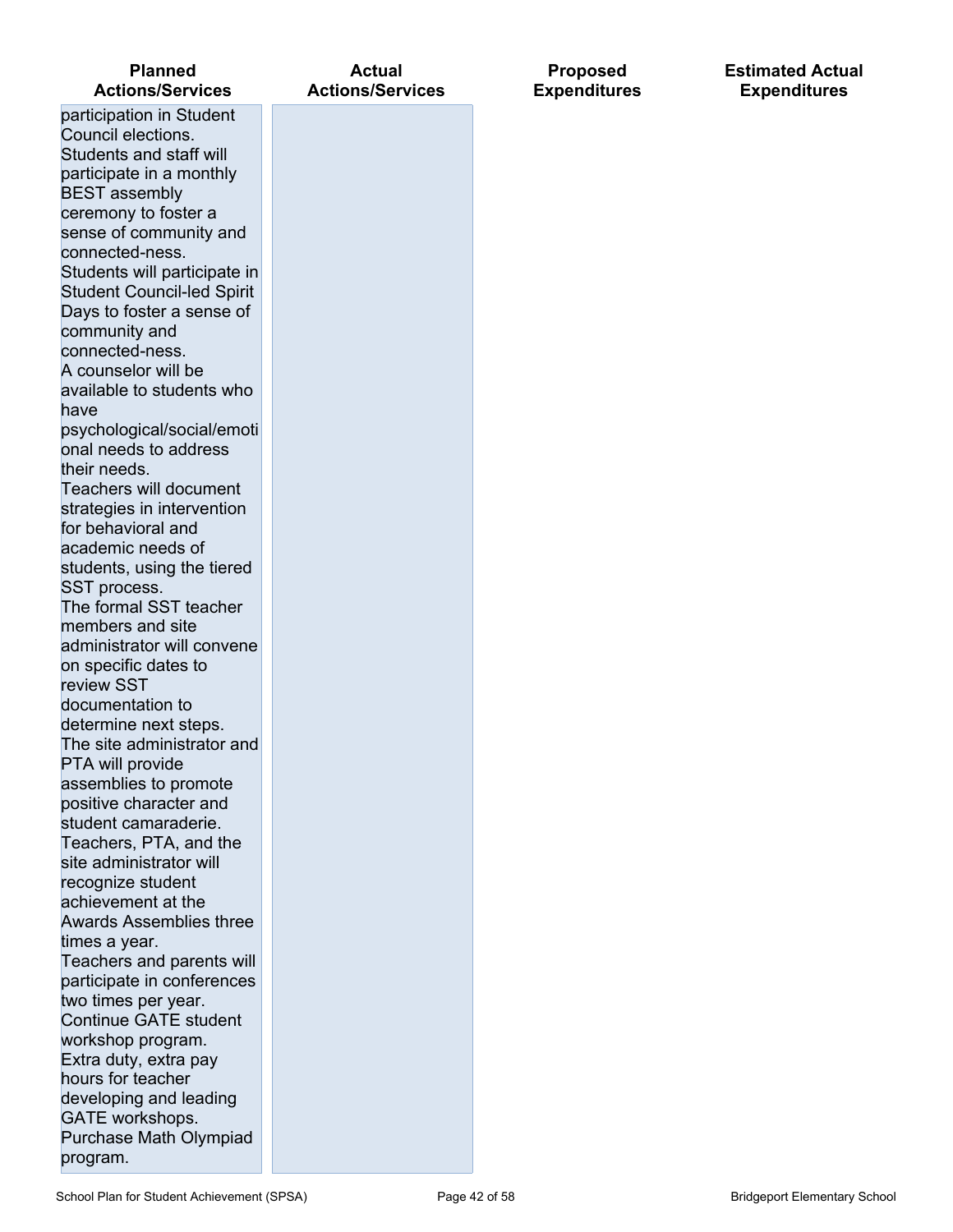| <b>Planned</b><br><b>Actions/Services</b>                                                                                                                                                                                                                                                                                                                                                                                                                                                                                                                                                                                                                                                                                                                                                           | <b>Actual</b><br><b>Actions/Services</b> | <b>Proposed</b><br><b>Expenditures</b> |
|-----------------------------------------------------------------------------------------------------------------------------------------------------------------------------------------------------------------------------------------------------------------------------------------------------------------------------------------------------------------------------------------------------------------------------------------------------------------------------------------------------------------------------------------------------------------------------------------------------------------------------------------------------------------------------------------------------------------------------------------------------------------------------------------------------|------------------------------------------|----------------------------------------|
| Extra duty, extra pay<br>hours (10) for Math<br>Olympiad teacher<br>coordinator.                                                                                                                                                                                                                                                                                                                                                                                                                                                                                                                                                                                                                                                                                                                    |                                          |                                        |
| <b>Parent Engagement</b>                                                                                                                                                                                                                                                                                                                                                                                                                                                                                                                                                                                                                                                                                                                                                                            |                                          |                                        |
| Continue weekly online<br>communication to parents<br>and community through<br>the Bridgeport Breeze<br>using Parent Square.<br>Continue weekly online<br>communication to families<br>about family events from<br>PTA's online newsletter.<br>Utilize Twitter to<br>showcase to the school<br>community the many<br>events happening at<br>school.<br>Increase awareness<br>about District ELAC,<br>DELAC, PAC meetings.<br>Provide parent<br>information nights for the<br><b>Gifted and Talented</b><br><b>Education Program.</b><br>Meet with parents of ELLs<br>4 times a year during<br>ELAC meetings.<br><b>Hold SART and DART</b><br>meetings to address<br>truancy concerns.<br>Hold<br>annual/initial/amendment<br>IEP meetings with all<br>members present and<br>have general education |                                          |                                        |
| teacher available to<br>answer questions for<br>parents                                                                                                                                                                                                                                                                                                                                                                                                                                                                                                                                                                                                                                                                                                                                             |                                          |                                        |

# **Analysis**

Describe the overall implementation of the strategies/activities to achieve the articulated goal.

**Estimated Actual Expenditures**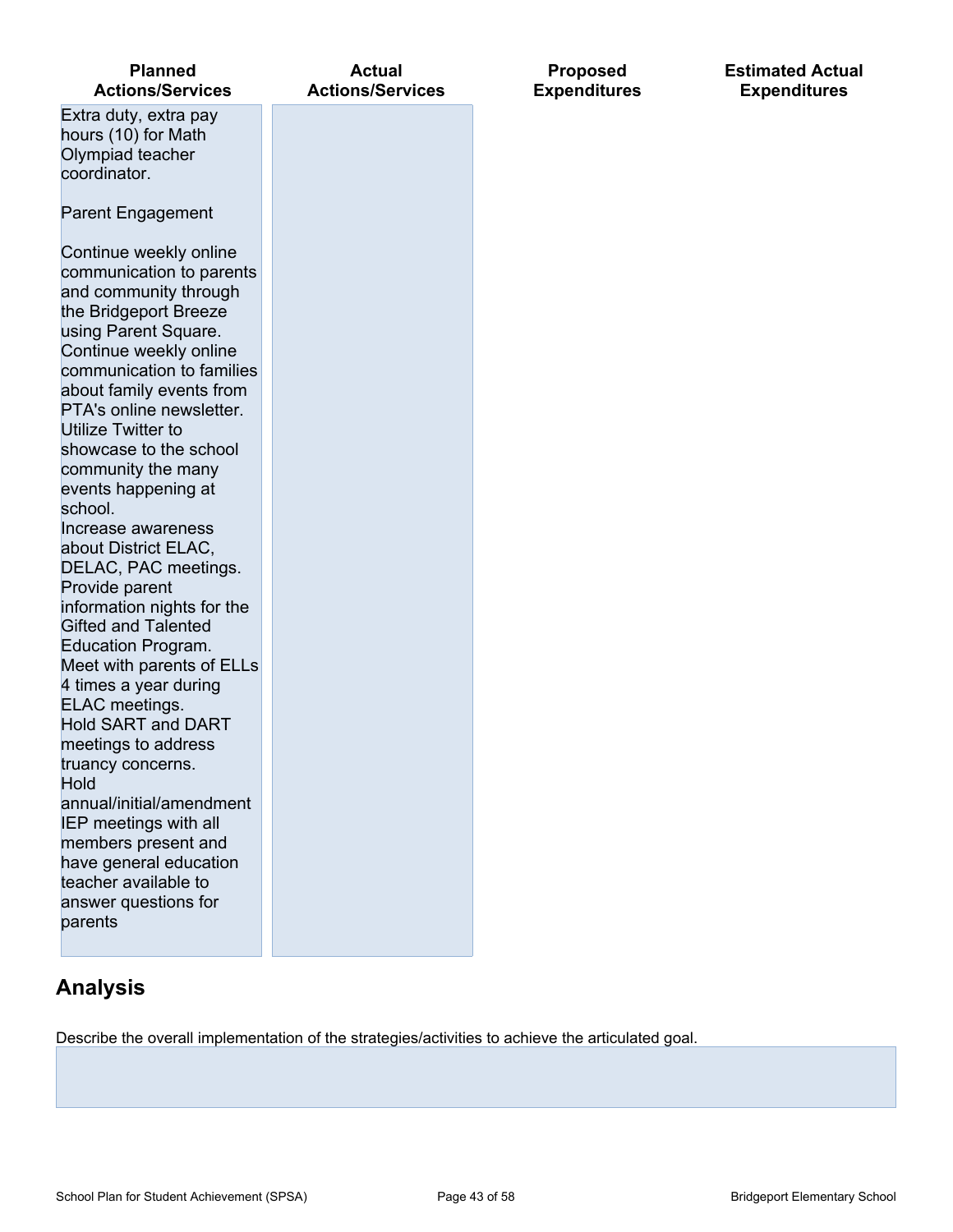Describe the overall effectiveness of the strategies/activities to achieve the articulated goal as measured by the school.

Explain any material differences between the Proposed Expenditures and Estimated Actual Expenditures.

Describe any changes that will be made to this goal, the annual outcomes, metrics, or strategies/activities to achieve this goal as a result of this analysis. Identify where those changes can be found in the SPSA.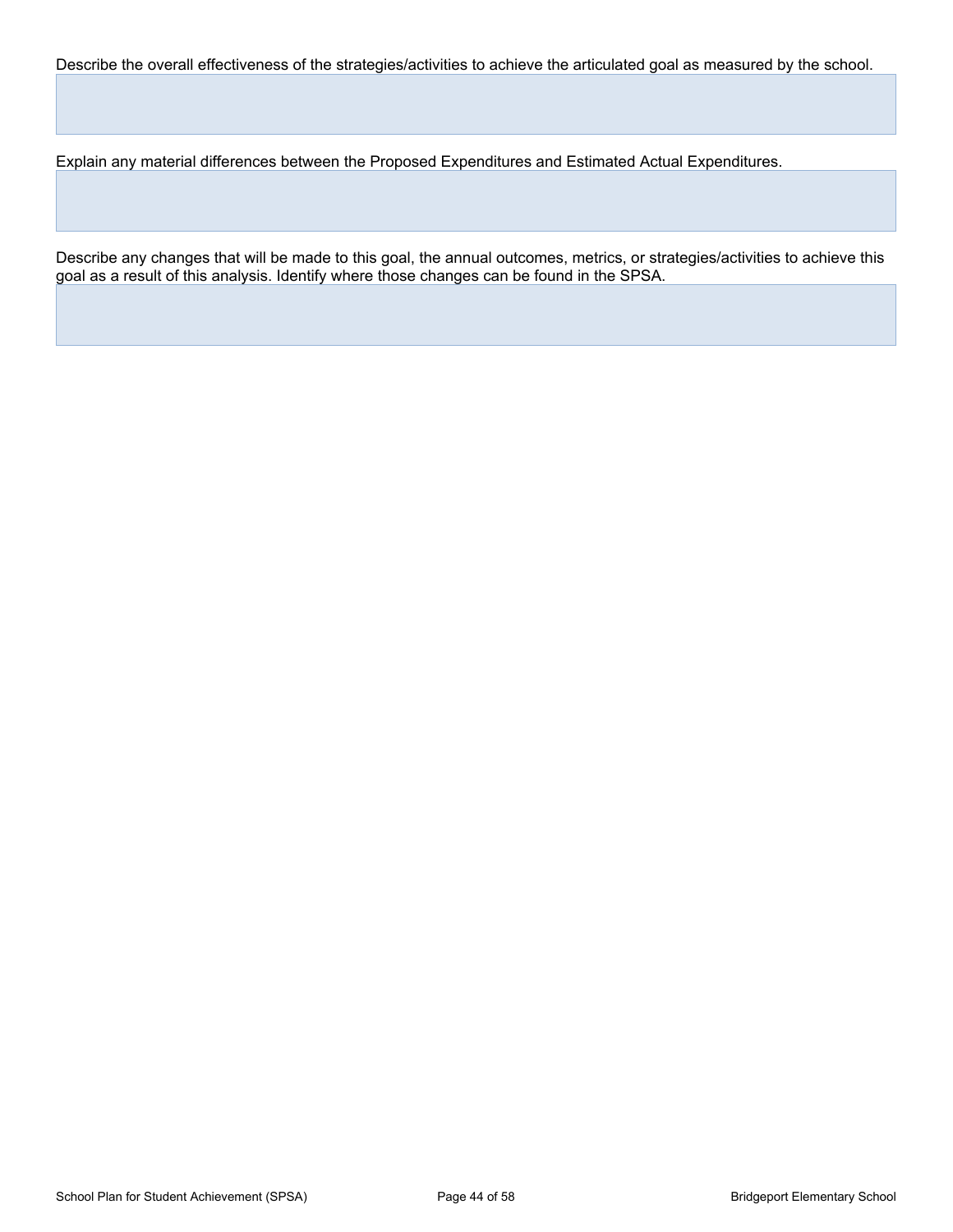# **Annual Review and Update**

# **SPSA Year Reviewed: 2018-19**

# <span id="page-44-0"></span>**Goal 3**

Provide a clean, safe learning environment for all students at Bridgeport.

# **Annual Measurable Outcomes**

**Metric/Indicator Expected Outcomes Actual Outcomes**

# **Strategies/Activities for Goal 3**

| <b>Planned</b><br><b>Actions/Services</b>                                                                                                                                 | <b>Actual</b><br><b>Actions/Services</b> | <b>Proposed</b><br><b>Expenditures</b>                                                                                                                                                 | <b>Estimated Actual</b><br><b>Expenditures</b> |
|---------------------------------------------------------------------------------------------------------------------------------------------------------------------------|------------------------------------------|----------------------------------------------------------------------------------------------------------------------------------------------------------------------------------------|------------------------------------------------|
| Implement Tier II of<br><b>School-Wide Positive</b><br><b>Behavioral Interventions</b><br>and Supports (PBIS) with<br>fidelity as measured by<br>the Tiered Fidelity      |                                          | Extra duty extra pay for<br>PBIS team 1000-1999:<br><b>Certificated Personnel</b><br>Salaries LCFF -<br>Supplemental 500                                                               |                                                |
| Inventory self-<br>assessment.<br>Provide substitutes for<br>one PBIS-trained coach to<br>attend three District<br>trainings annually.                                    |                                          | Extra day for Campus<br>Supervisors to meet 5x a<br>year to support PBIS<br>implementation 2000-<br>2999: Classified<br><b>Personnel Salaries</b><br><b>LCFF - Supplemental</b><br>400 |                                                |
| Provide extra-duty, extra-<br>pay for one PBIS coach<br>and PBIS certificated<br>team members to meet<br>and plan implementation<br>on a monthly basis (1<br>hour/month). |                                          | Extra pay for Campus<br>Supervisor to attend<br>PBIS monthly meeting.<br>2000-2999: Classified<br><b>Personnel Salaries</b><br><b>LCFF - Supplemental</b><br>200                       |                                                |
| Provide extra-duty, extra-<br>pay for PBIS-trained<br>classified employees to<br>attend monthly PBIS team<br>meetings to support<br>implementation.                       |                                          |                                                                                                                                                                                        |                                                |
| Provide additional pay for<br>all six Campus<br>Supervisors to participate<br>in PBIS review workshops<br>with Admin.                                                     |                                          |                                                                                                                                                                                        |                                                |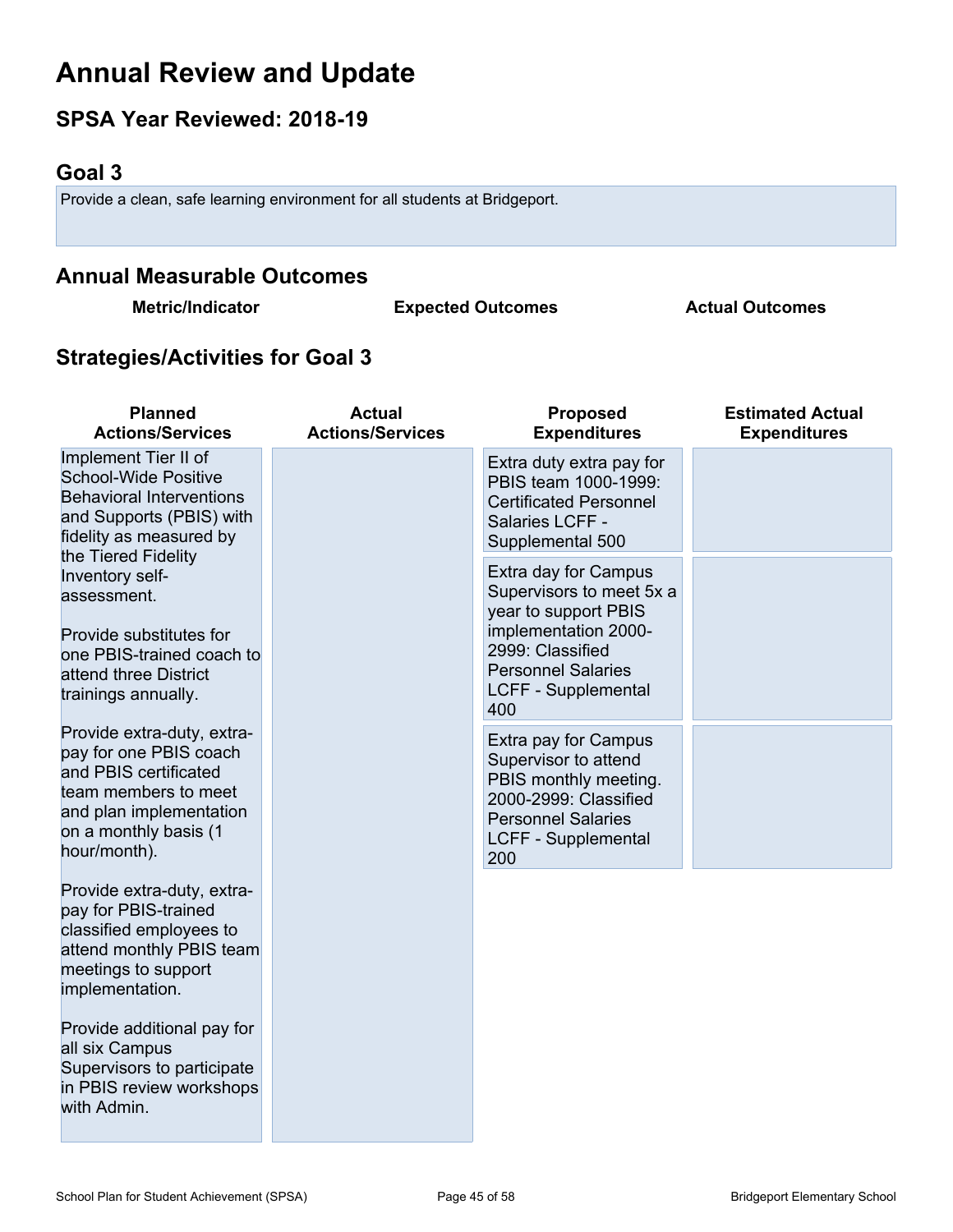| Planned<br><b>Actions/Services</b>                                                                                         | Actual<br><b>Actions/Services</b> |
|----------------------------------------------------------------------------------------------------------------------------|-----------------------------------|
| Utilize the Behavior<br><b>Modification Referral</b><br>(BMR) form to collect and<br>analyze school-wide<br>behavior data. |                                   |
| Continue KISS leaders to<br>promote school values.                                                                         |                                   |
| Continue school social<br>skills counseling.                                                                               |                                   |
|                                                                                                                            |                                   |

# **Analysis**

Describe the overall implementation of the strategies/activities to achieve the articulated goal.

Describe the overall effectiveness of the strategies/activities to achieve the articulated goal as measured by the school.

**Proposed Expenditures** **Estimated Actual Expenditures**

Explain any material differences between the Proposed Expenditures and Estimated Actual Expenditures.

Describe any changes that will be made to this goal, the annual outcomes, metrics, or strategies/activities to achieve this goal as a result of this analysis. Identify where those changes can be found in the SPSA.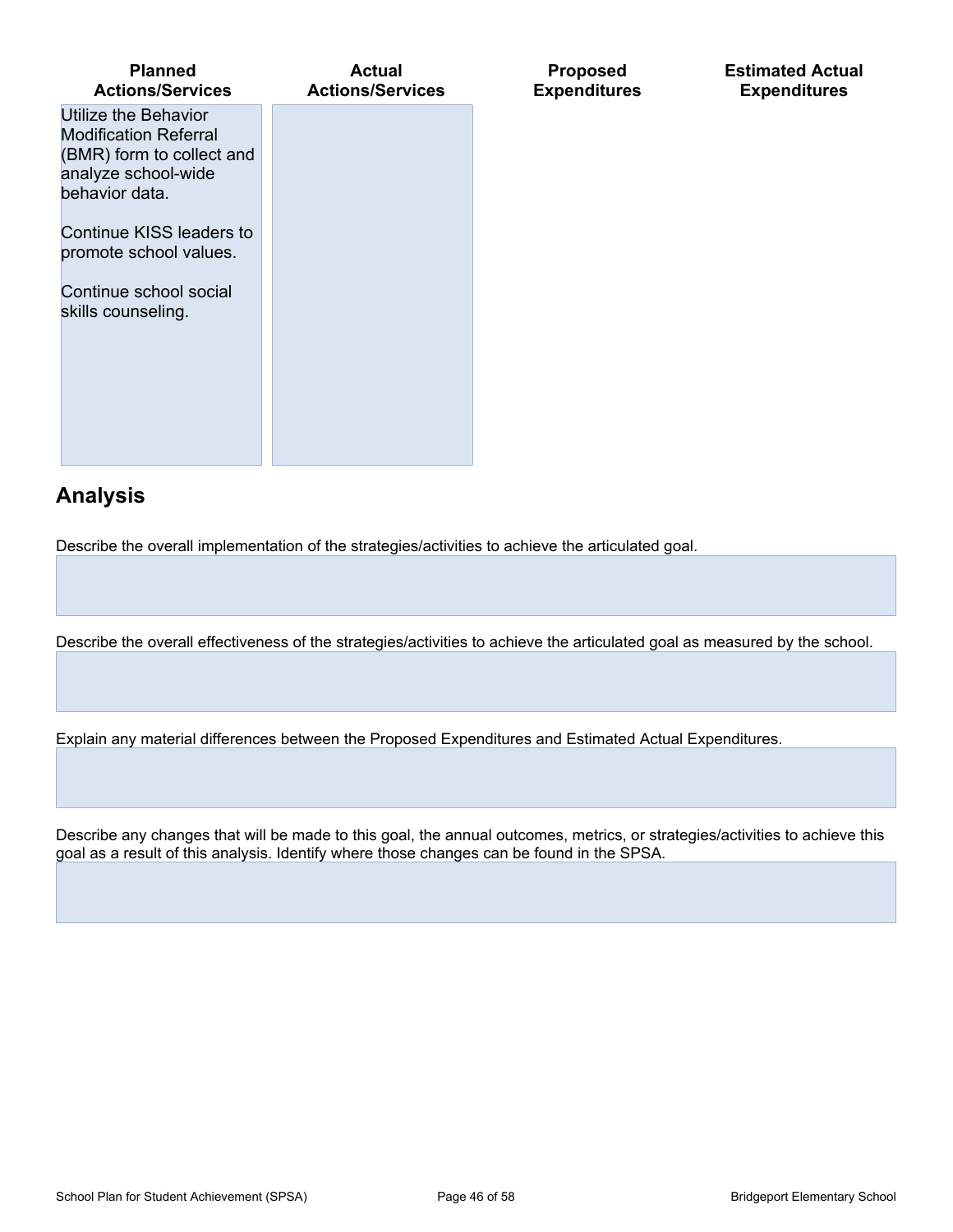# <span id="page-46-0"></span>**Budget Summary and Consolidation**

The Budget Summary is required for schools funded through the ConApp. The Consolidation of Funds is required for a school receiving funds allocated through the ConApp and consolidating those funds as part of a schoolwide program.

### <span id="page-46-1"></span>**Budget Summary**

| <b>Description</b>                                                      | Amount    |
|-------------------------------------------------------------------------|-----------|
| Total Funds Provided to the School Through the Consolidated Application |           |
| Total Funds Budgeted for Strategies to Meet the Goals in the SPSA       | 25,000.00 |

# <span id="page-46-2"></span>**Allocations by Funding Source**

**Funding Source Amount Balance Balance**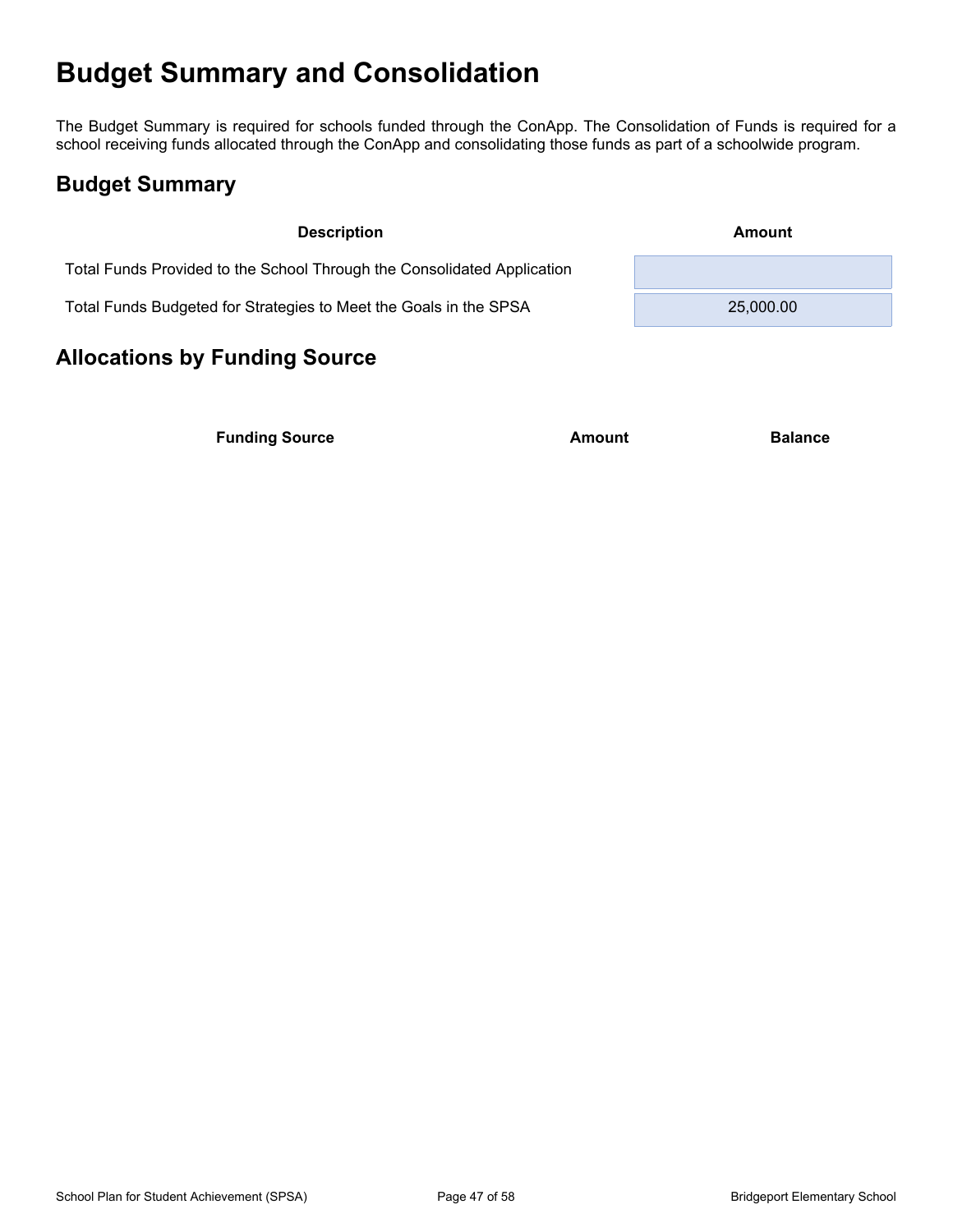# <span id="page-47-0"></span>**Expenditures by Funding Source**

**Funding Source** 

| LCFF - Base         | 4.400.00  |
|---------------------|-----------|
| LCFF - Supplemental | 20,600.00 |
| None Specified      | 0.00      |

| <b>Amount</b> |  |
|---------------|--|
| 4,400.00      |  |
| 20,600.00     |  |
| 0.00          |  |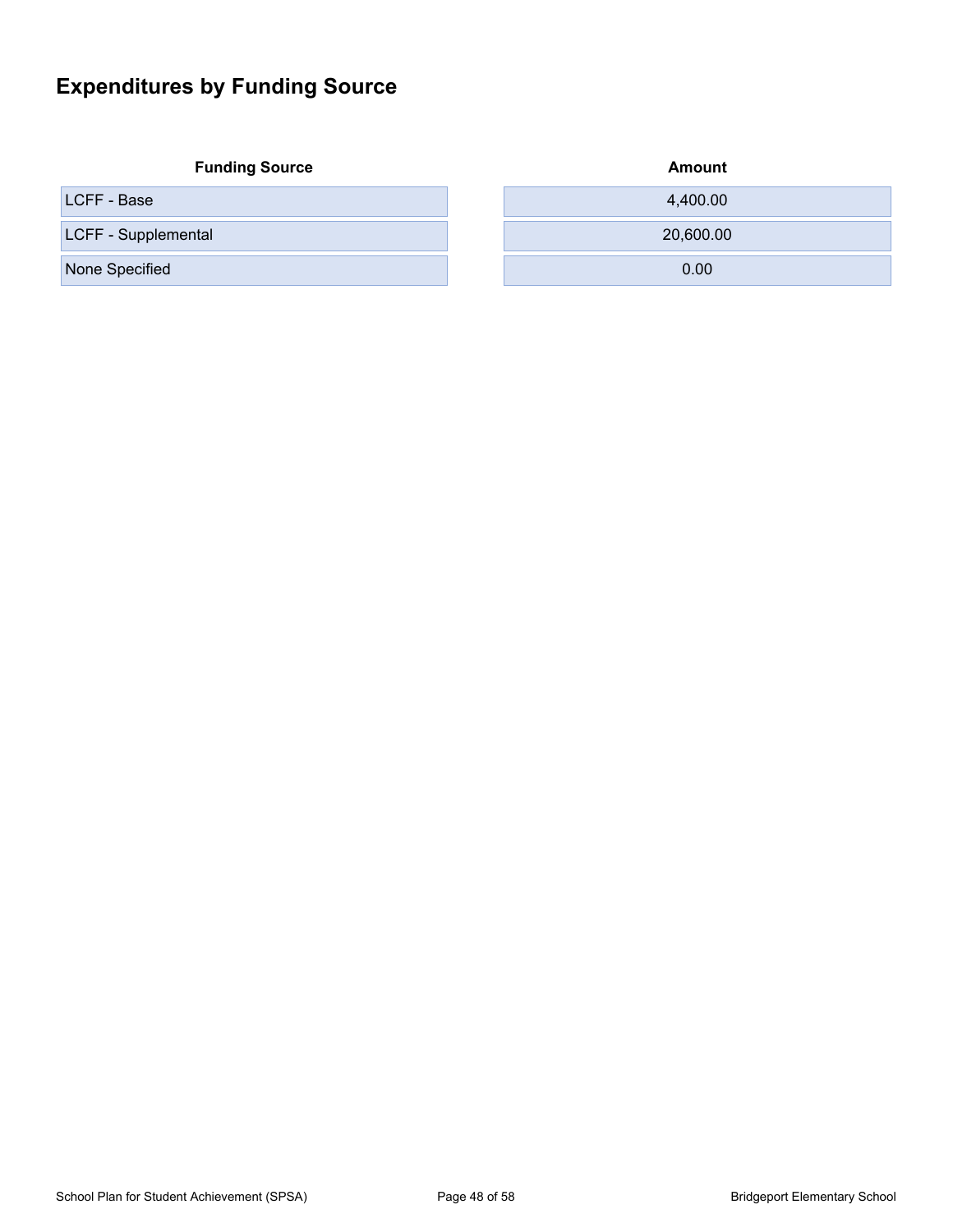# <span id="page-48-0"></span>**Expenditures by Budget Reference**

#### **Budget Reference**

| 1000-1999: Certificated Personnel Salaries | 14.600.00 |
|--------------------------------------------|-----------|
| 2000-2999: Classified Personnel Salaries   | 5.600.00  |
| 4000-4999: Books And Supplies              | 4.800.00  |

None Specified

| Amount    |  |
|-----------|--|
| 14,600.00 |  |
| 5,600.00  |  |
| 4,800.00  |  |
| 0.00      |  |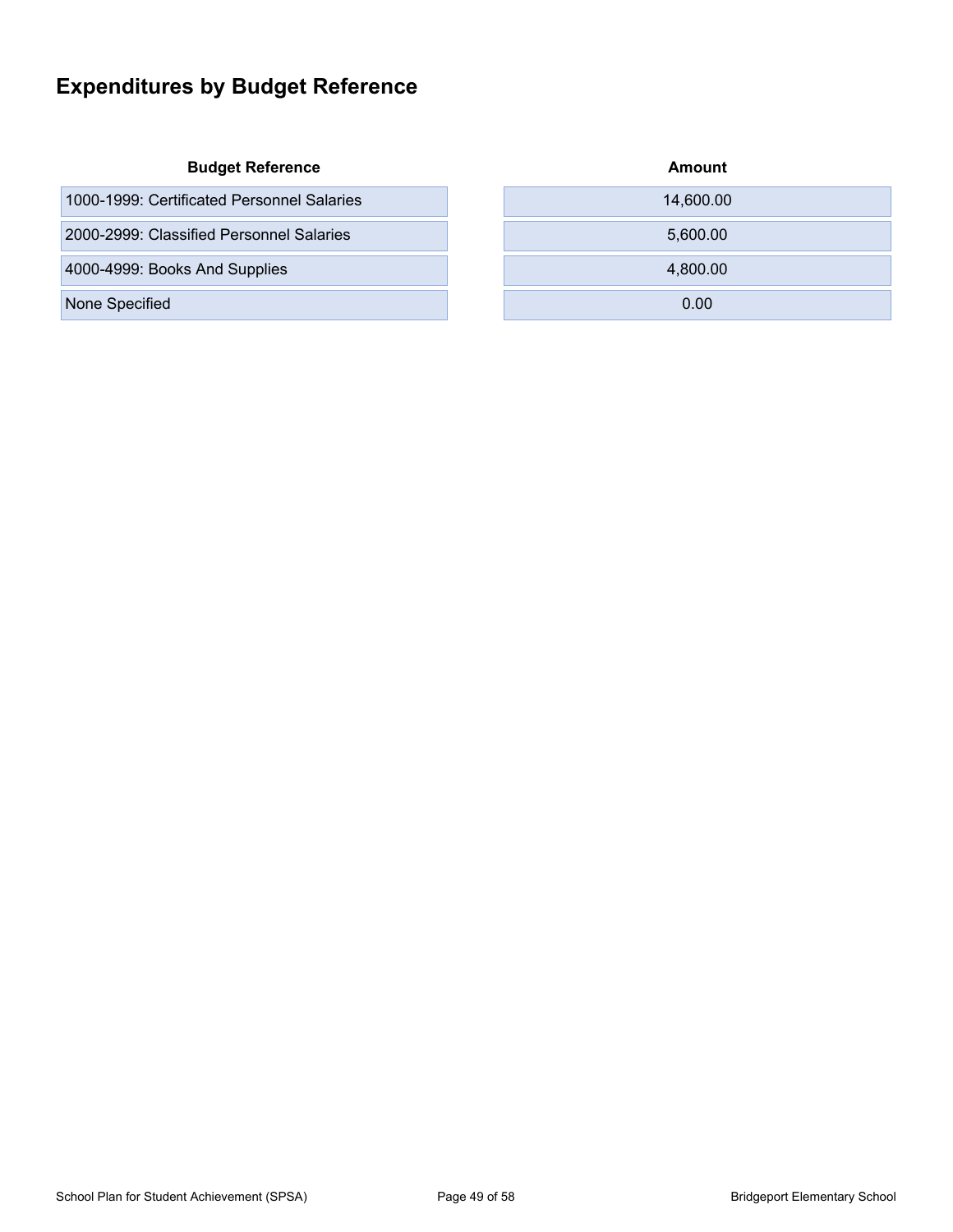# <span id="page-49-0"></span>**Expenditures by Budget Reference and Funding Source**

| <b>Budget Reference</b>                              | <b>Funding Source</b> | Amount    |
|------------------------------------------------------|-----------------------|-----------|
| 1000-1999: Certificated Personnel<br><b>Salaries</b> | LCFF - Base           | 1,100.00  |
| 4000-4999: Books And Supplies                        | LCFF - Base           | 3,300.00  |
| 1000-1999: Certificated Personnel<br><b>Salaries</b> | LCFF - Supplemental   | 13,500.00 |
| 2000-2999: Classified Personnel<br><b>Salaries</b>   | LCFF - Supplemental   | 5,600.00  |
| 4000-4999: Books And Supplies                        | LCFF - Supplemental   | 1.500.00  |
| None Specified                                       | None Specified        | 0.00      |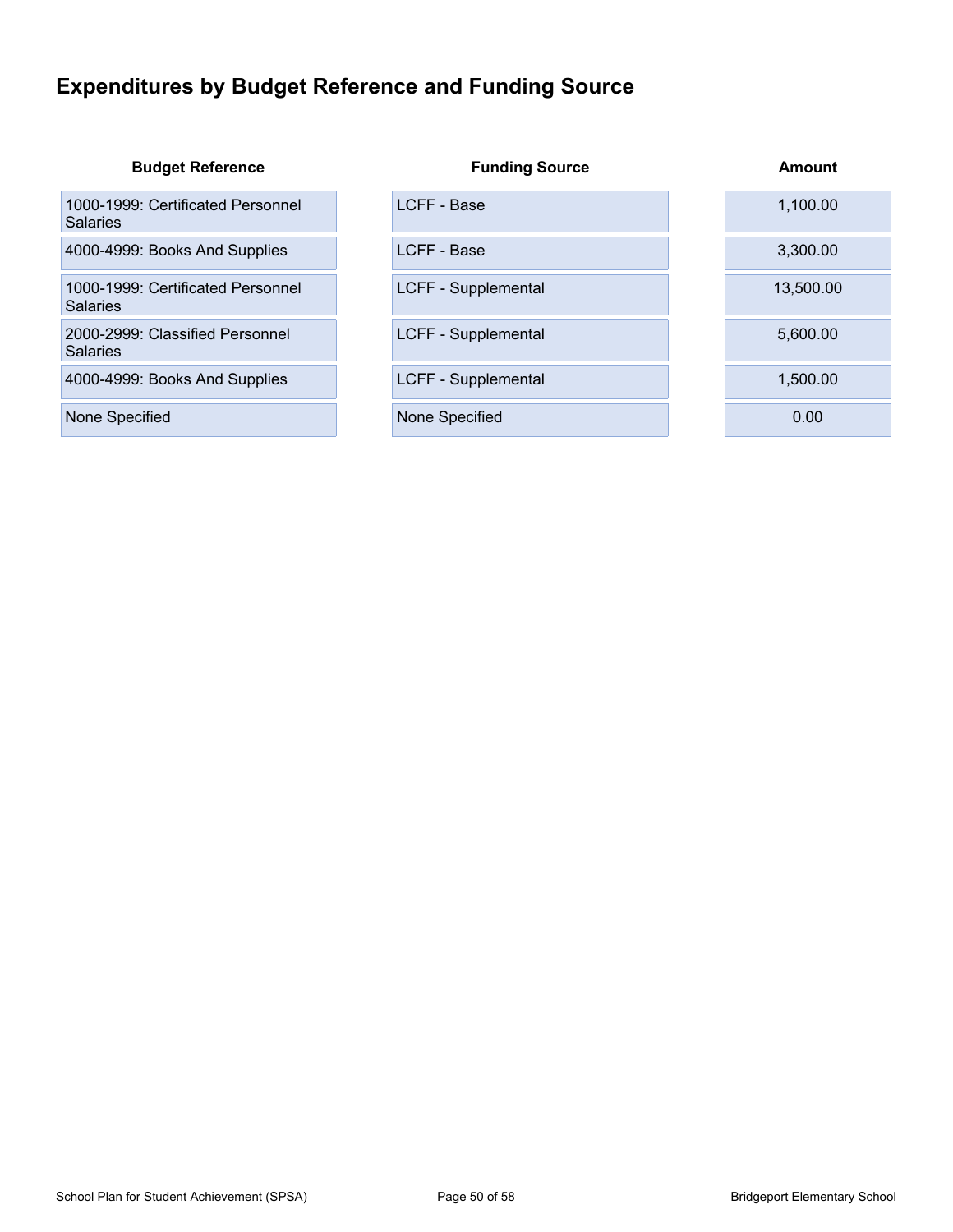# <span id="page-50-0"></span>**School Site Council Membership**

California Education Code describes the required composition of the School Site Council (SSC). The SSC shall be composed of the principal and representatives of: teachers selected by teachers at the school; other school personnel selected by other school personnel at the school; parents of pupils attending the school selected by such parents; and, in secondary schools, pupils selected by pupils attending the school. The current make-up of the SSC is as follows:

- 1 School Principal
- 3 Classroom Teachers
- 1 Other School Staff
- 5 Parent or Community Members

| <b>Name of Members</b>             | Role                              |
|------------------------------------|-----------------------------------|
| Carin Fractor                      | Principal                         |
| Lori Oster                         | <b>Other School Staff</b>         |
| Michelle Buttitta                  | <b>Classroom Teacher</b>          |
| Lea Kogan                          | <b>Classroom Teacher</b>          |
| <b>Claire Raft</b>                 | <b>Classroom Teacher</b>          |
| Joslyn Siminski                    | <b>Parent or Community Member</b> |
| <b>MD Haque</b>                    | Parent or Community Member        |
| Michelle Long                      | Parent or Community Member        |
| Leila Espinoza                     | Parent or Community Member        |
| Amanda Tekinceer                   | Parent or Community Member        |
| Michelle Velikorodnyy (non-voting) | <b>Other School Staff</b>         |

At elementary schools, the school site council must be constituted to ensure parity between (a) the principal, classroom teachers, and other school personnel, and (b) parents of students attending the school or other community members. Classroom teachers must comprise a majority of persons represented under section (a). At secondary schools there must be, in addition, equal numbers of parents or other community members selected by parents, and students. Members must be selected by their peer group.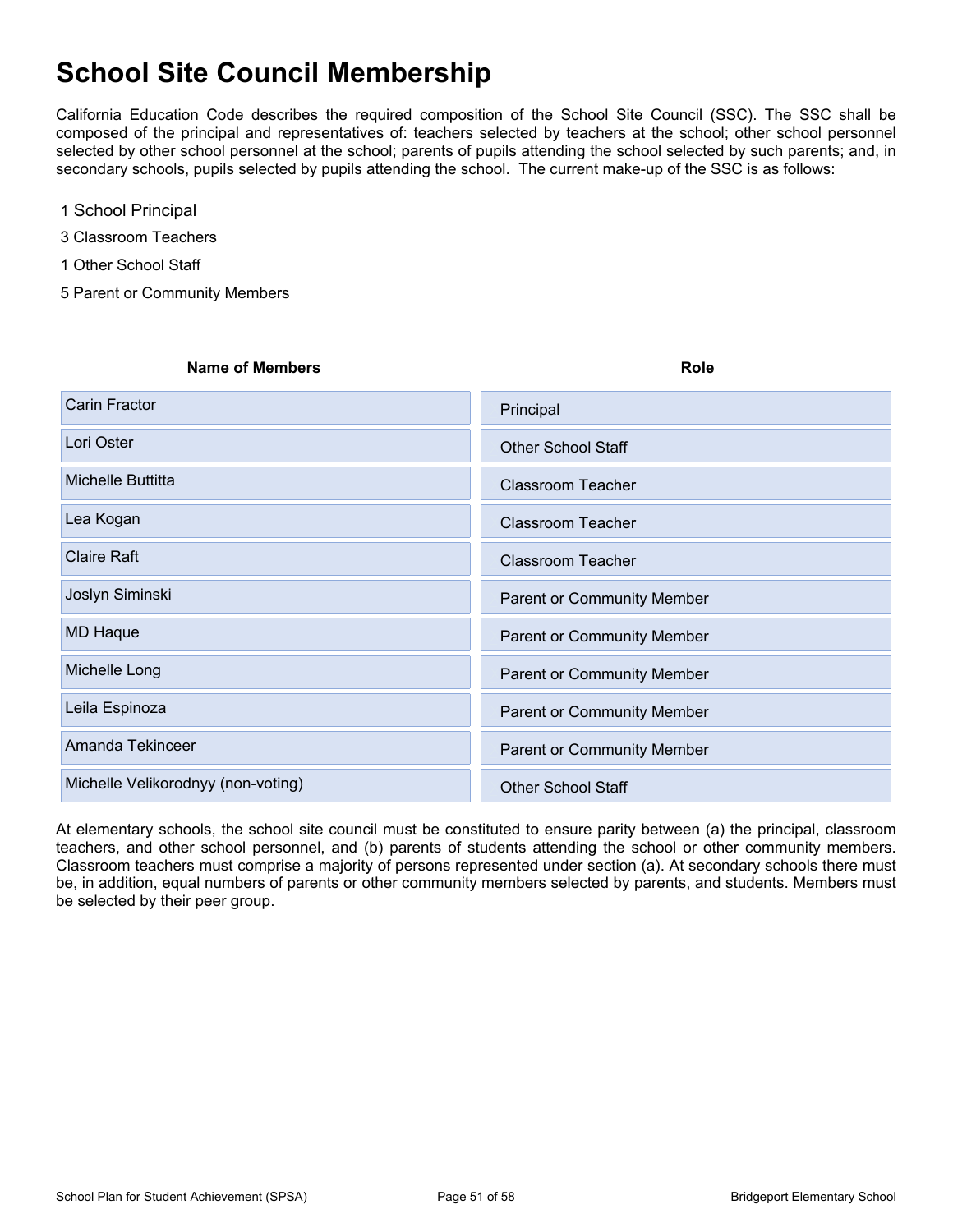# <span id="page-51-0"></span>**Addendum**

For questions related to specific sections of the template, please see instructions below:

### <span id="page-51-1"></span>**Instructions: Linked Table of Contents**

Stakeholder Involvement

Goals, Strategies, & Proposed Expenditures

Planned Strategies/Activities

Annual Review and Update

Budget Summary and Consolidation

Appendix A: Plan Requirements for Schools Funded Through the ConApp

Appendix B: Select State and Federal Programs

For additional questions or technical assistance related to completion of the SPSA template, please contact the Local Educational Agency, or the CDE's Title I Policy and Program Guidance Office at TITLEI@cde.ca.gov.

#### **Stakeholder Involvement**

Meaningful involvement of parents, students, and other stakeholders is critical to the development of the SPSA and the budget process. As such, the SPSA should be shared with, and schools should request input from, school site-level advisory groups, as applicable (e.g., English Learner Advisory Councils, student advisory groups, etc.).

Describe the process used to involve advisory committees, parents, students, school faculty and staff, and the community in the development of the SPSA and the annual review and update. Goals, Strategies, & Proposed Expenditures

In this section a school provides a description of the annual goals to be achieved by the school. This section also includes descriptions of the specific planned strategies/activities a school will take to meet the identified goals, and a description of the expenditures required to implement the specific strategies and activities.

#### **Goal**

State the goal. A goal is a broad statement that describes the desired result to which all strategies/activities are directed. A goal answers the question: What is the school seeking to achieve? A school may number the goals using the "Goal #" for ease of reference.

#### **Basis for this Goal**

Describe the basis for establishing the goal. The goal should be based upon an analysis of verifiable state data, including state indicator data from the California School Dashboard (Dashboard) and data from the School Accountability Report Card, and may include any data voluntarily developed by districts to measure pupil achievement.

#### **Expected Annual Measurable Outcomes**

Identify the metric(s) and/or state indicator(s) that the school will use as a means of evaluating progress toward accomplishing the goal. A school may identify metrics for specific student groups. Include in the baseline column the most recent data associated with the metric or indicator available at the time of adoption of the SPSA. The most recent data associated with a metric or indicator includes data reported in the annual update of the SPSA. In the subsequent Expected Outcome column, identify the progress the school intends to be make in the coming year.

#### **Planned Strategies/Activities**

Describe the strategies and activities being provided to meet the described goal. Strategies and activities that are implemented to achieve the identified goal may be grouped together. A school may number the strategy/activity using the "Strategy/Activity #" for ease of reference.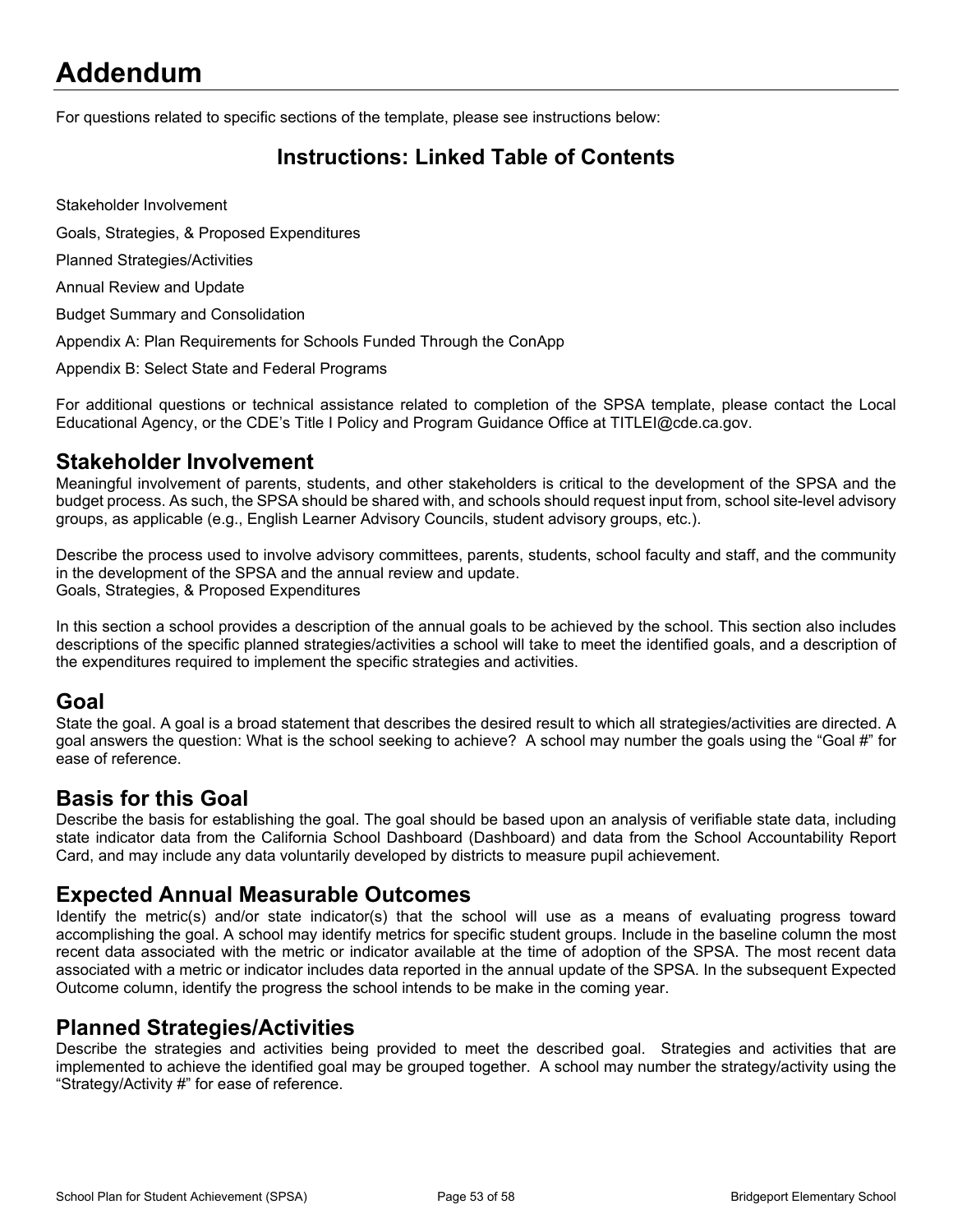A school receiving funds allocated through the ConApp is required to describe in their strategies and activities how they will address specific state and federal requirements. A list of these requirements may be found in Appendix A: Plan Requirements for Schools Funded Through the ConApp. At a minimum a school receiving funds allocated through the ConApp must address these requirements; however, a school may describe additional strategies/activities as well.

### **Students to be Served by this Strategy/Activity**

Indicate in this box which students will benefit from the strategies/activities by indicating "All Students" or listing one or more specific student group(s) to be served.

### **Proposed Expenditures for this Strategy/Activity**

For each strategy/activity, list and describe the proposed expenditures for the school year to implement these strategies/activities, including where those expenditures can be found in the school's budget. The school should reference all fund sources for each proposed expenditure and should provide budget references as an object code or an object code description.

Proposed expenditures that are included more than once in a SPSA should be indicated as a duplicated expenditure and include a reference to the goal and strategy/activity where the expenditure first appears in the SPSA.

### **Annual Review and Update**

The planned goals, expected outcomes, planned strategies/activities, and proposed expenditures must be copied verbatim from the previous year's approved SPSA. Minor typographical errors may be corrected. Annual Measurable Outcomes

For each goal in the prior year, provide the metric/indicators, the expected outcomes, and the actual outcomes; review the actual outcomes as compared to the expected outcomes identified in the prior year for the goal. Strategies/Activities

Identify the planned strategies/activities and the proposed expenditures to implement these strategies/activities toward achieving the described goal, then identify the actual strategies/activities implemented to meet the described goal and the estimated actual expenditures to implement the strategies/activities. As applicable, identify any changes to the student groups served.

### **Analysis**

Using actual outcome data, including state indicator data from the Dashboard, analyze whether the planned strategies/activities were effective in achieving the goal. Respond to the prompts as instructed.

- Describe the overall implementation of the strategies/activities to achieve the articulated goal. Include a discussion of relevant challenges and successes experienced with the implementation process.
- Describe the overall effectiveness of the strategies/activities to achieve the articulated goal as measured by the school.
- Explain any material differences between Proposed Expenditures and Estimated Actual Expenditures. Minor variances in expenditures or a dollar-for-dollar accounting is not required.
- Describe any changes that will be made to the goal, expected annual measureable outcomes, metrics/indicators, or strategies/activities to achieve this goal as a result of this analysis and analysis of the data provided in the Dashboard, as applicable. Identify where those changes can be found in the SPSA.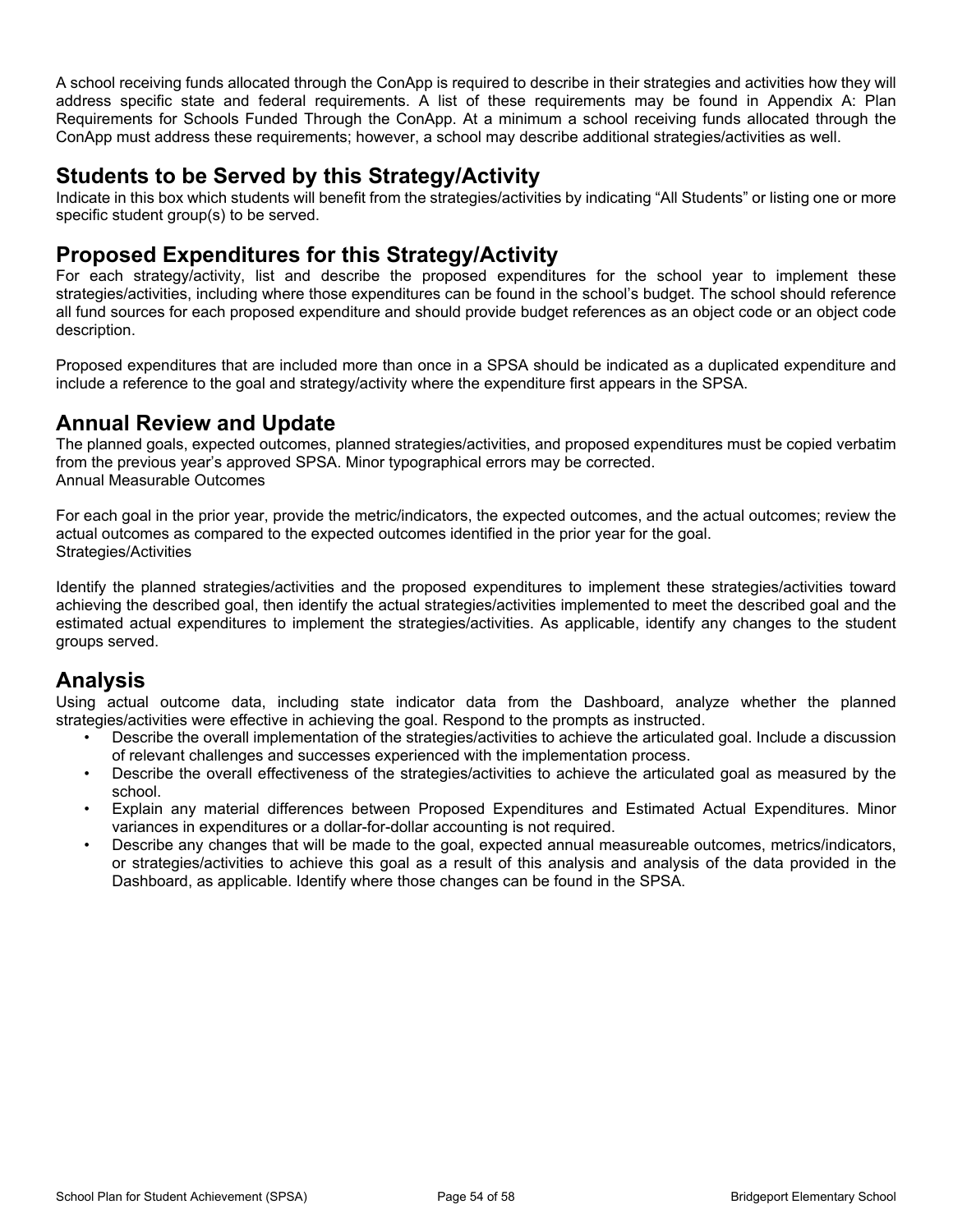### **Budget Summary and Consolidation**

In this section a school provides a brief summary of the funding allocated to the school through the ConApp and/or other funding sources as well as the total amount of funds for proposed expenditures described in the SPSA. The Budget Summary is required for schools funded through the ConApp. The Consolidation of Funds is required for a school receiving funds allocated through the ConApp and consolidating those funds as part of a schoolwide program.

### **Budget Summary**

A school receiving funds allocated through the ConApp should complete the Budget Summary as follows:

- Total Funds Provided to the School Through the Consolidated Application: This amount is the total amount of funding provided to the school through the ConApp for the school year. The school year means the fiscal year for which a SPSA is adopted or updated.
- Total Funds Budgeted for Strategies to Meet the Goals in the SPSA: This amount is the total of the proposed expenditures from all sources of funds associated with the strategies/activities reflected in the SPSA. To the extent strategies/activities and/or proposed expenditures are listed in the SPSA under more than one goal, the expenditures should be counted only once.

A school may include additional information or more detail.

### **Consolidation of Funds**

A school receiving funds allocated through the ConApp and consolidating those funds as part of a schoolwide program is required to include a list of state and local programs and other federal programs that the school will consolidate in the schoolwide program. A list of commonly consolidated state and federal programs is provided in Appendix B: Select State and Federal Programs. List the federal funding source(s) and the amount(s) being consolidated in the schoolwide program, then list the state and/or local funding source(s) and the amount(s). Adjust the table as needed.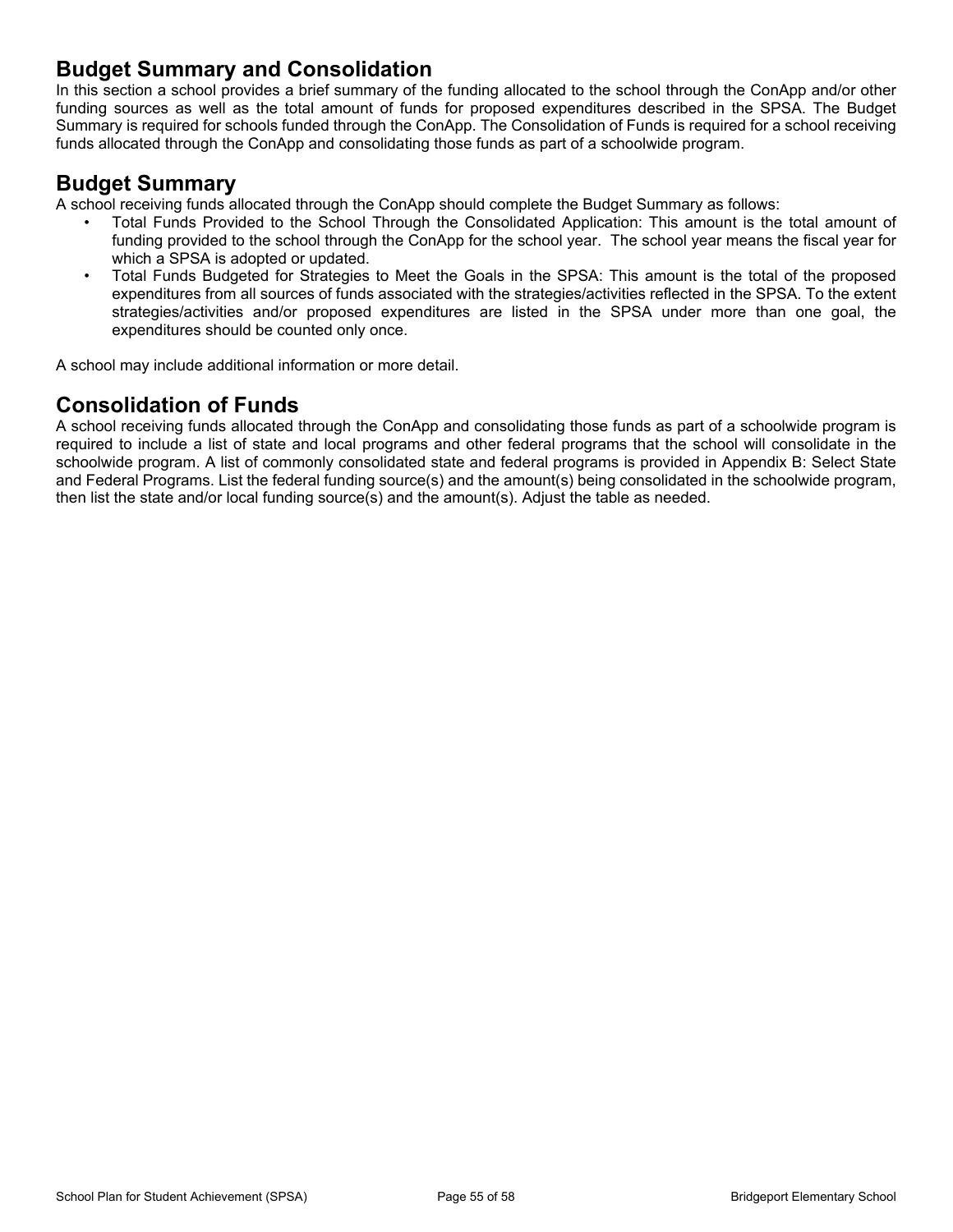### <span id="page-54-0"></span>**Appendix A: Plan Requirements for Schools Funded Through the ConApp**

### **Basic Plan Requirements**

A school receiving funds allocated through the ConApp is required to develop a SPSA. The content of a SPSA must be aligned with school goals for improving student achievement. School goals must be based upon an analysis of verifiable state data and may include any data voluntarily developed by districts to measure student achievement.

The SSC is required to develop the SPSA, which must address each of the following, as applicable:

- 1. A description of curricula, instructional strategies and materials responsive to the individual needs and learning styles of each student (described in the Strategies/Activities).
- 2. A description of instructional and auxiliary services to meet the special needs of non-English-speaking or limited-English-speaking students, including instruction in a language these students understand; educationally disadvantaged students; gifted and talented students; and students with exceptional needs (described in the Strategies/Activities).
- 3. A description of a staff development program for teachers, other school personnel, paraprofessionals, and volunteers, including those participating in special programs (described in the Strategies/Activities).
- 4. An identification of the schools' means of evaluating progress toward accomplishing its goals (described in the Expected Annual Measurable Outcomes) and an ongoing evaluation of the educational program of the school (described in the Annual Review and Update).
- 5. A description of how funds provided to the school through the ConApp will be used to improve the academic performance of all pupils to the level of state performance goals (described in the Proposed Expenditures for Strategies/Activities).
- 6. The proposed expenditures of funds available to the school through the programs described in EC Section 52851. For purposes of this subdivision, proposed expenditures of funds available to the school must include, but not be limited to, salaries and staff benefits for persons providing services for those programs (described in the Proposed Expenditures for Strategies/Activities).
- 7. The proposed expenditure of funds available to the school through the federal Improving America's Schools Act of 1994 and its amendments. If the school operates a state-approved schoolwide program in a manner consistent with the expenditure of funds available to the school pursuant to EC Section 52851, employees of the schoolwide program may be deemed funded by a single cost objective.
- 8. A description of how state and federal law governing programs identified in EC Section 64000 will be implemented, as applicable (described in the Strategies/Activities).
- 9. A description of any other activities and objectives as established by the SSC (described in the Strategies/Activities).

The SPSA, including proposed expenditures of funds allocated to the school through the ConApp, must be reviewed annually and updated by the SSC.

Authority cited: EC sections 64001(f)-(g) and 52853(a)(1)-(7).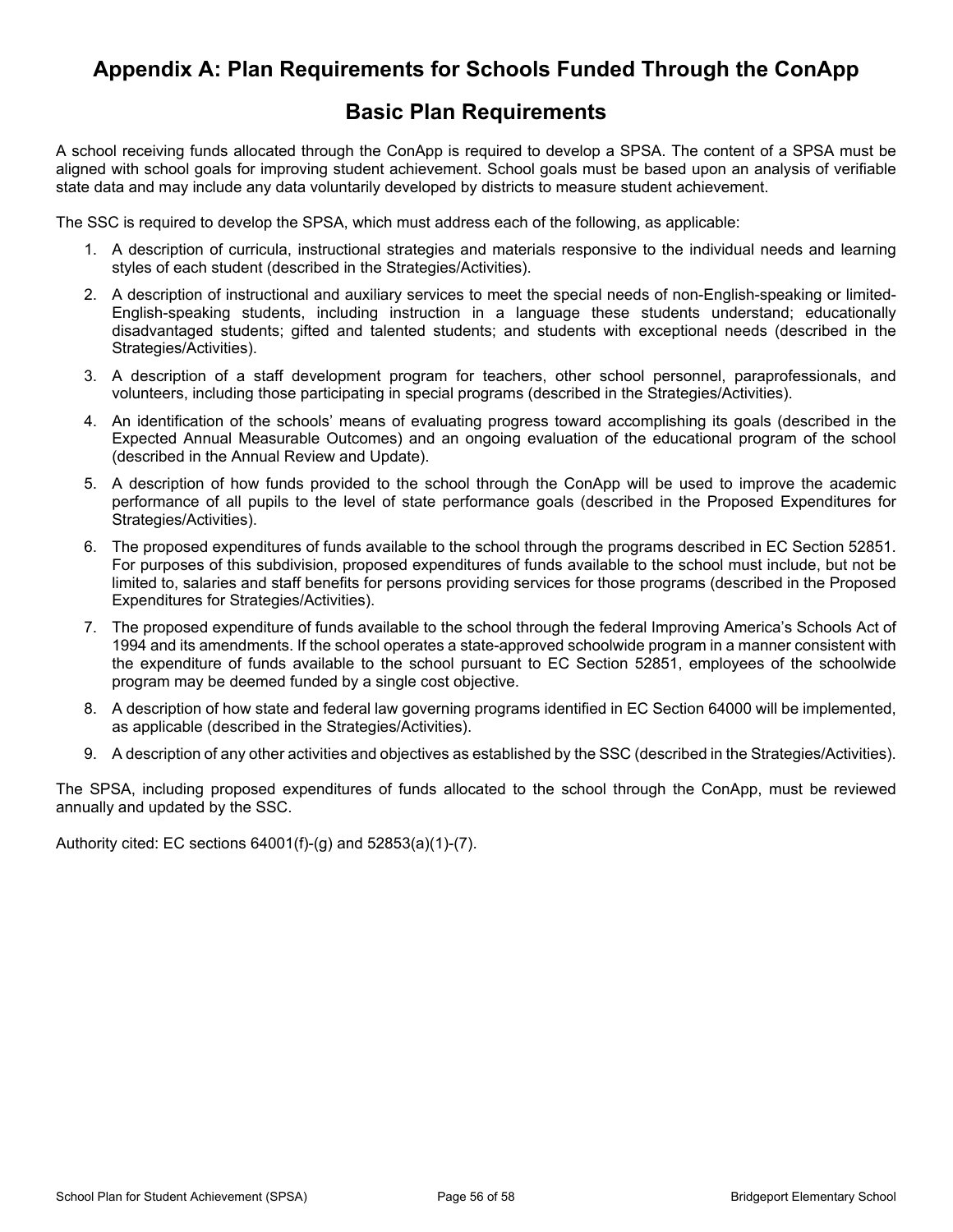# **Schoolwide Program Requirements**

A school receiving funds allocated through the ConApp and operating a schoolwide program (SWP) must describe how the school will carry out each of the following components:

- 1. A description of the strategies that the school will be implementing to address school needs, including a description of how such strategies will
	- a. provide opportunities for all students, including socioeconomically disadvantaged students, students from major racial and ethnic groups, students with disabilities, and English learners, to meet the challenging state academic standards.
	- b. use effective methods and instructional strategies based on scientifically based research that
		- i. strengthen the core academic program in the school;
		- ii. provide an enriched and accelerated curriculum;
		- iii. increase the amount and quality of learning time;
		- iv. include strategies for meeting the educational needs of historically underserved populations;
		- v. help provide an enriched and accelerated curriculum; and
		- vi. are consistent with, and are designed to implement, state and local improvement plans, if any.
	- c. address the needs of all students in the school, but particularly the needs of those at risk of not meeting the challenging state academic standards, through activities which may include the following:
		- i. strategies to improve students' skills outside the academic subject areas;
		- ii. preparation for and awareness of opportunities for postsecondary education and the workforce;
		- iii. implementation of a schoolwide tiered model to prevent and address problem behavior;
		- iv. professional development and other activities for teachers, paraprofessionals, and other school personnel to improve instruction and use of data; and
		- v. strategies for assisting preschool children in the transition from early childhood education programs to local elementary school programs.
- 2. A description of how the school will determine if school needs have been met (described in the Expected Annual Measurable Outcomes and the Annual Review and Update).
- 3. A description of how the school will ensure instruction by highly qualified teachers and provide ongoing professional development, including
	- a. strategies to attract highly qualified teachers;
	- b. providing high-quality and ongoing professional development that is aligned with the state's academic standards for teachers, principals, paraprofessionals and, if appropriate, pupil services personnel, parents, and other staff, to enable all students in the school to meet the state's academic standards;
	- c. the devotion of sufficient resources to effectively carry out professional development activities; and
	- d. the inclusion of teachers in professional development activities regarding the use of academic assessments to enable them to provide information on, and to improve, the achievement of individual students and the overall instructional program.
- 4. A description of how the school will ensure parental involvement in the planning, review, and improvement of the schoolwide program plan (described in Stakeholder Involvement and/or Strategies/Activities).
- 5. A description of the activities the school will include to ensure that students who experience difficulty attaining proficient or advanced levels of academic achievement standards will be provided with effective, timely additional support, including measures to
	- a. Ensure that those students' difficulties are identified on a timely basis; and
	- b. Provide sufficient information on which to base effective assistance to those students.
- 6. For an elementary school, a description of how the school will assist preschool students in the successful transition from early childhood programs to the school.
- 7. A description of how the school will use resources to carry out these components (described in the Proposed Expenditures for Strategies/Activities).

Authority Cited: Title 34 of the Code of Federal Regulations (34 CFR) sections 200.27(a)(3)(i)-(iii) and 200.28 and section 1114(b)(7)(A)(i)-(iii) and 1118(b) of the ESEA.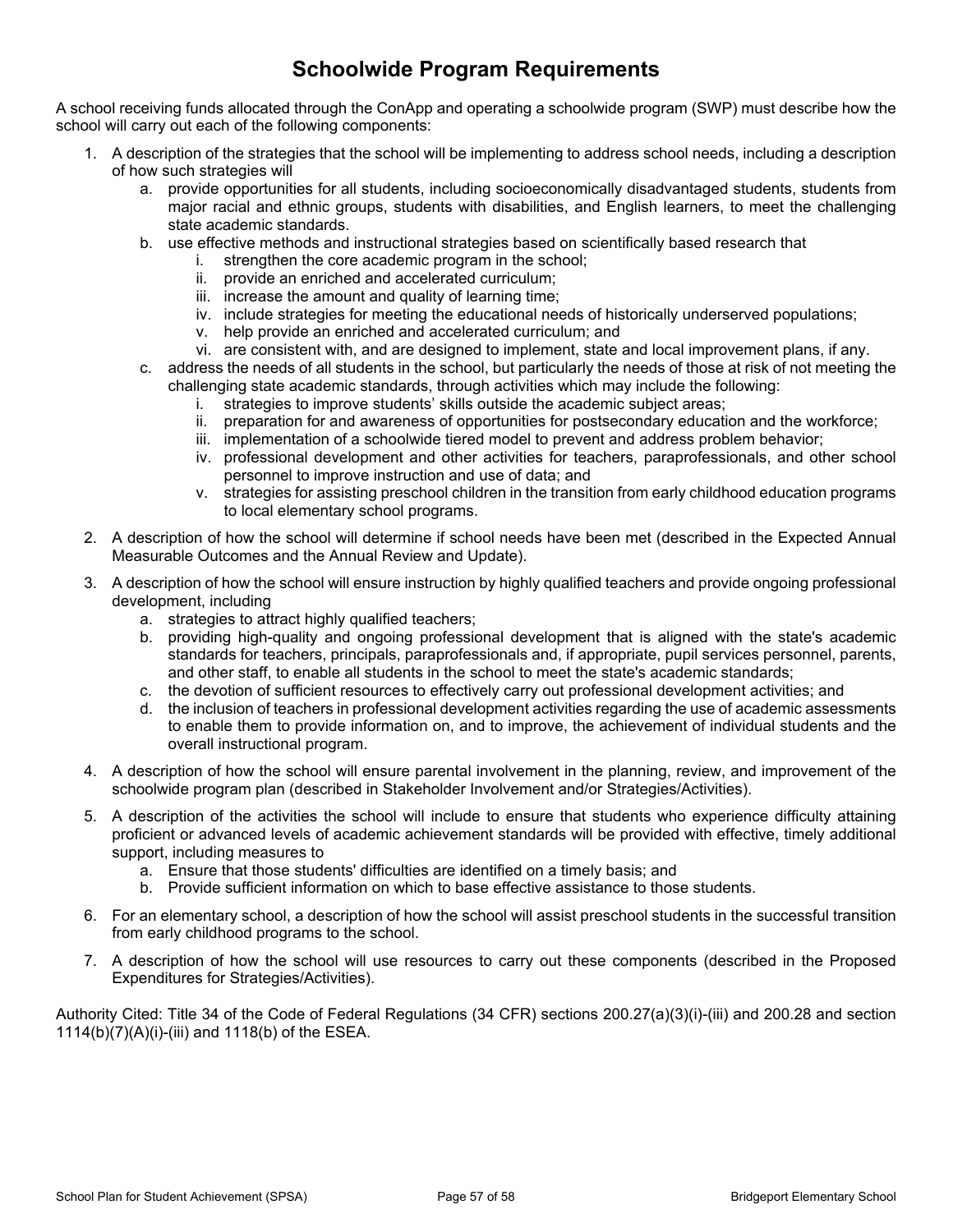# <span id="page-56-0"></span>**Appendix B: Select State and Federal Programs**

### **Federal Programs**

Title I, Part A: School Allocation Title I, Part A: School Parent and Family Engagement Allocation Title I, Part A: Targeted Support and Improvement Allocation Title I, Part C: Education of Migratory Children Title II, Part A: Supporting Effective Instruction Title III, Part A: Language Instruction for English Learners and Immigrate Youth Title IV Part A: Student Support and Academic Enrichment Grants Title IV Part B: 21st Century Community Learning Centers Title V, Part B: Rural Education Initiative Title VI, Part A: Indian, Native Hawaiian, and Alaska Native Education

### **State or Local Programs**

After School Education and Safety Program American Indian Education Child Development Programs Economic Impact Aid/State Compensatory Education (carryover funds) Economic Impact Aid/Limited English Proficient (carryover funds) California Foster Youth Services California Partnership Academies California Tobacco-Use Prevention Education Program